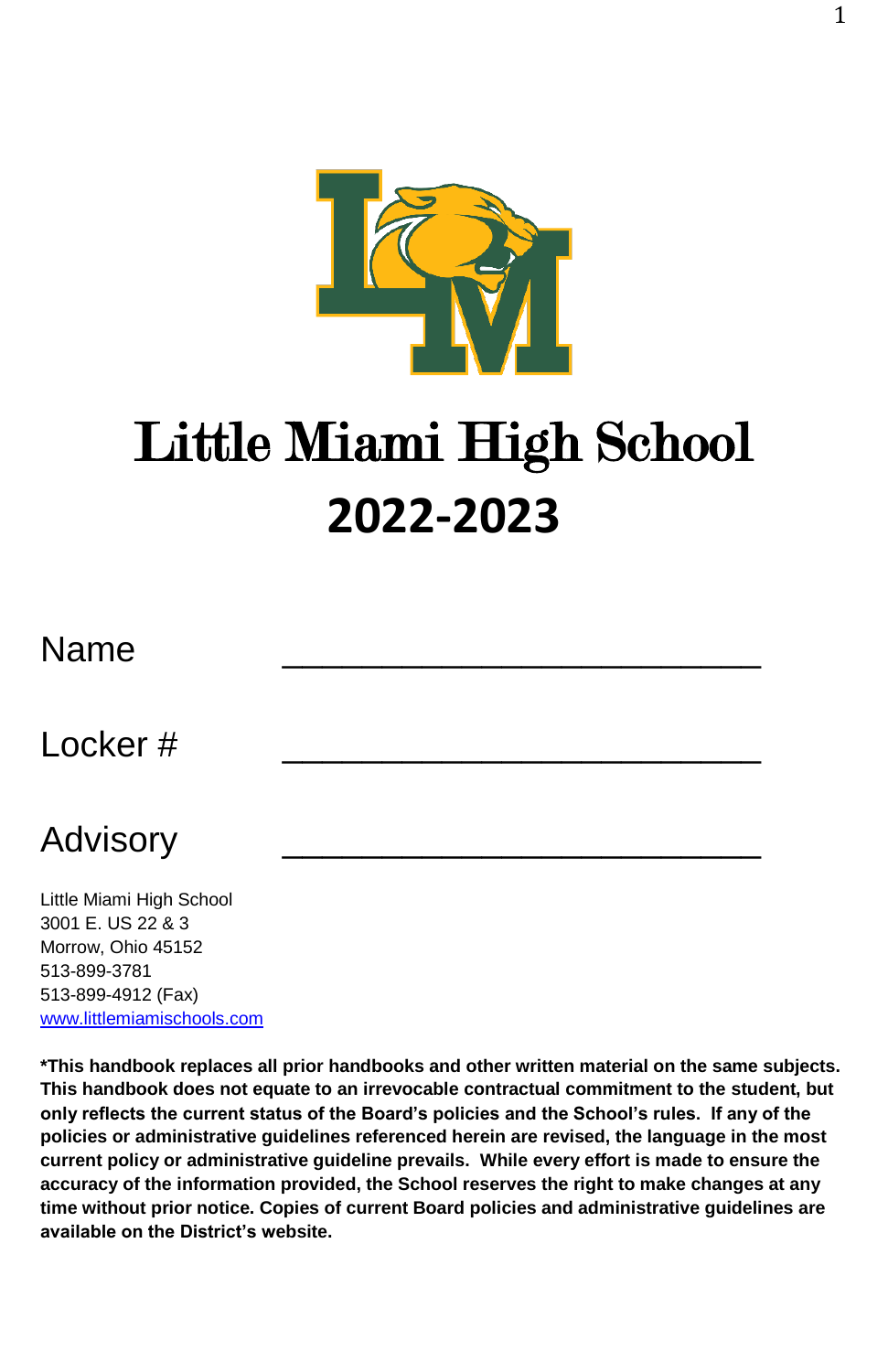#### **WELCOME! "IT'S A GREAT DAY TO BE A PANTHER!"**

It is with great pleasure that we welcome you to Little Miami High School. The faculty and staff hope you will be happy here, as well as successful in your studies. This handbook has been compiled to give you the necessary information about your school. As a student at LMHS, it is important that you know and understand both the opportunities and the expectations that are in place to support and enhance the learning community. Each of you is responsible for knowing the contents of this handbook. Your questions and comments are always welcome.

#### **DISTRICT MISSION STATEMENT**

The Board believes that it is the responsibility of the school system to ensure that each graduate is college and career ready.

To these ends, an environment of high expectations and opportunity shall be created that fosters scholarship and citizenship and develops within each student the ability to become a productive and responsible member of society.

#### **BUILDING MISSION STATEMENT**

Little Miami High School is dedicated to the community and to the individual educational needs of all students. Through a safe and creative environment, students are challenged with a rigorous curriculum that provides the necessary skills to become contributing members of society. The staff recognizes the importance of a collaborative approach with the community as an essential element to the success of the students entering their adult lives.

In an effort to support you in your learning process, the Little Miami High School staff continues to strive to accomplish the following goals:

- 1. Continued alignment of the standards-based academic core to that which students must know and understand to succeed.
- 2. All students matter. We seek to develop learning supports that promote student success.
- 3. LMHS students will be held to high expectations and provided with a system of extra help and time.
- 4. We believe in classroom practices that engage students in their learning.
- 5. We work together to benefit each of our students.
- 6. We seek support from all parents.
- 7. Highly qualified teachers for all students.
- 8. Use of data to guide all decision making.
- 9. Use of technology for learning.
- 10. Strong leadership from all stakeholders parents, teachers, administrators, students, and community members.

**DISCRIMINATION PROHIBITED** – No person in the Little Miami Local School District, shall, on the ground of race, color, creed, age, sex, national origin, disability, or handicap, be excluded from participation in, be denied the benefits of, or be subjected to discrimination under any program or activity, all as in accordance with and as limited by the provisions of applicable law and provides equal access to the Boy Scouts and other designated youth groups. Students are permitted to engage in religious expression at school and the district shall not prohibit a student from engaging in religious expression in the completion of homework, artwork, or other written or oral assignments. The following person has been designated to handle inquiries regarding the non-discrimination policies:

Homeless Local Liaison: Marla Timmerman (mtimmerman@lmsdoh.org) 513-899-2264 Foster Care Local Liaison: Marla Timmerman (mtimmerman@lmsdoh.org) 513-899-2264 Title IX Coordinator: Pam Coates [\(pcoates@lmsdoh.org\)](mailto:pcoates@lmsdoh.org) 513-899-2264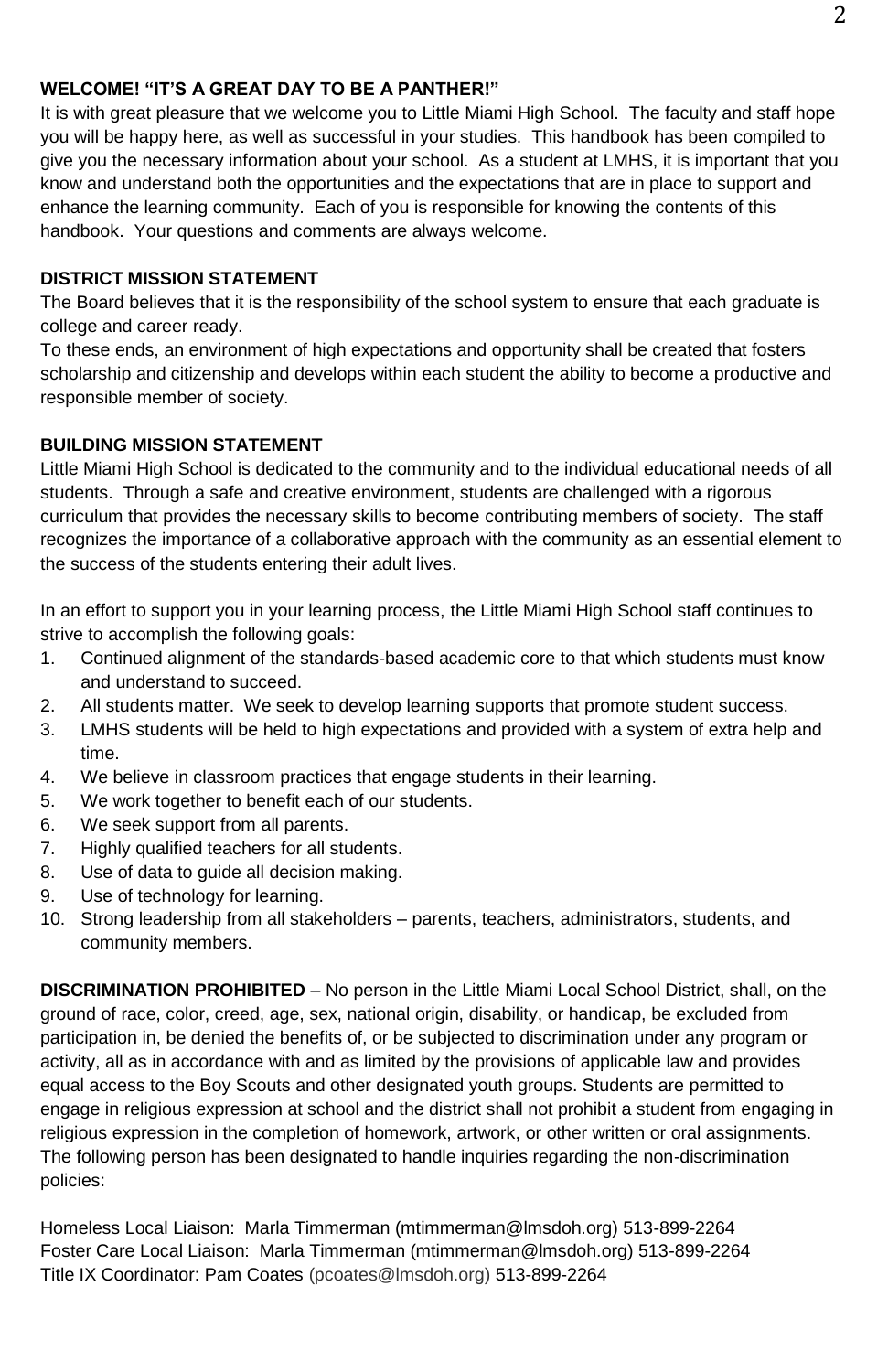**SECTION 504 AND AMERICANS WITH DISABILTIES** - Section 504 of the Rehabilitation Act of 1973 and the Americans with Disabilities Act prohibits discrimination against persons with a disability in any program receiving federal financial assistance. Section 504 defines a person with a disability as anyone who . . .

Has a mental or physical impairment which substantially limits one or more major life activities such as caring for oneself, performing manual tasks, walking, seeing, hearing, speaking, breathing, learning, working, sleeping, standing, lifting, reading, concentrating, thinking, communicating, helping, eating, bending, or operation of a bodily function. (This is not an exhaustive list of major life activities, which means even if an activity or function is not listed it can, nonetheless, be a major life activity.)

The school district has the responsibility to provide accommodations and services to eligible individuals with disabilities. The district acknowledges its responsibility under Section 504 to avoid discrimination in policies and practices regarding its personnel and students. No discrimination against any person with a disability shall knowingly be permitted in any program or practice in the school.

#### **SERVICE ANIMALS**

The district permits the use of service animals in the schools for those individuals with qualified disabilities. Service animals must: 1) have a service plan approved by administration, 2) be on a harness, leash or other tether or be under the control of the handler either through voice commands, signals or other means, 3) be housebroken and 4) be up-to-date on vaccinations. The school may exclude the animal if it is aggressive or disruptive and not housebroken.

#### **SURVEILLANCE CAMERAS**

For students' safety and welfare, video surveillance cameras are placed throughout the building and school grounds and on buses. Actions recorded on these cameras may be used as evidence or in disciplinary action. Any attempt to damage or interfere with the function of these devices will result in disciplinary action by the school and possible referral to law enforcement agencies.

#### **ADMINISTRATIVE STAFF**

| <b>Greg Power</b>      | Superintendent                       |
|------------------------|--------------------------------------|
| Regina Morgan          | Assistant Superintendent             |
| Gene Blake             | Director of Support Operations       |
| DeeDee Walker          | Director of Special Education        |
| Marla Timmerman        | Director of Student Services         |
| Dave Florea            | Director of Maintenance              |
| <b>Stephen Collins</b> | Director of Technology               |
| Cathy Trevathan        | Principal                            |
| Kevin Harleman         | <b>Assistant Principal</b>           |
| Chad Huelsman          | Assistant Principal                  |
| <b>Ashley Brown</b>    | School Counselor (A - C)             |
| Maggie Ochsner         | School Counselor (D - K)             |
| <b>Todd Barnhart</b>   | School Counselor (L - R)             |
| <b>Brandy Phillips</b> | School Counselor (S - Z)             |
| Meredith Reuscher      | Mental Health Services/Counselor     |
| Matt Louis             | Athletic Director                    |
| Jordan Lanham          | Assistant Athletic Director          |
| Cindy Evans            | Administrative Assistant - Athletics |
| Cara Hageman           | Secretary                            |
| Amy Blanton            | Secretary                            |
| <b>Katie Collaros</b>  | Secretary                            |
| Melissa Garner         | Secretary                            |
| Gale Crombie           | Secretary                            |
|                        |                                      |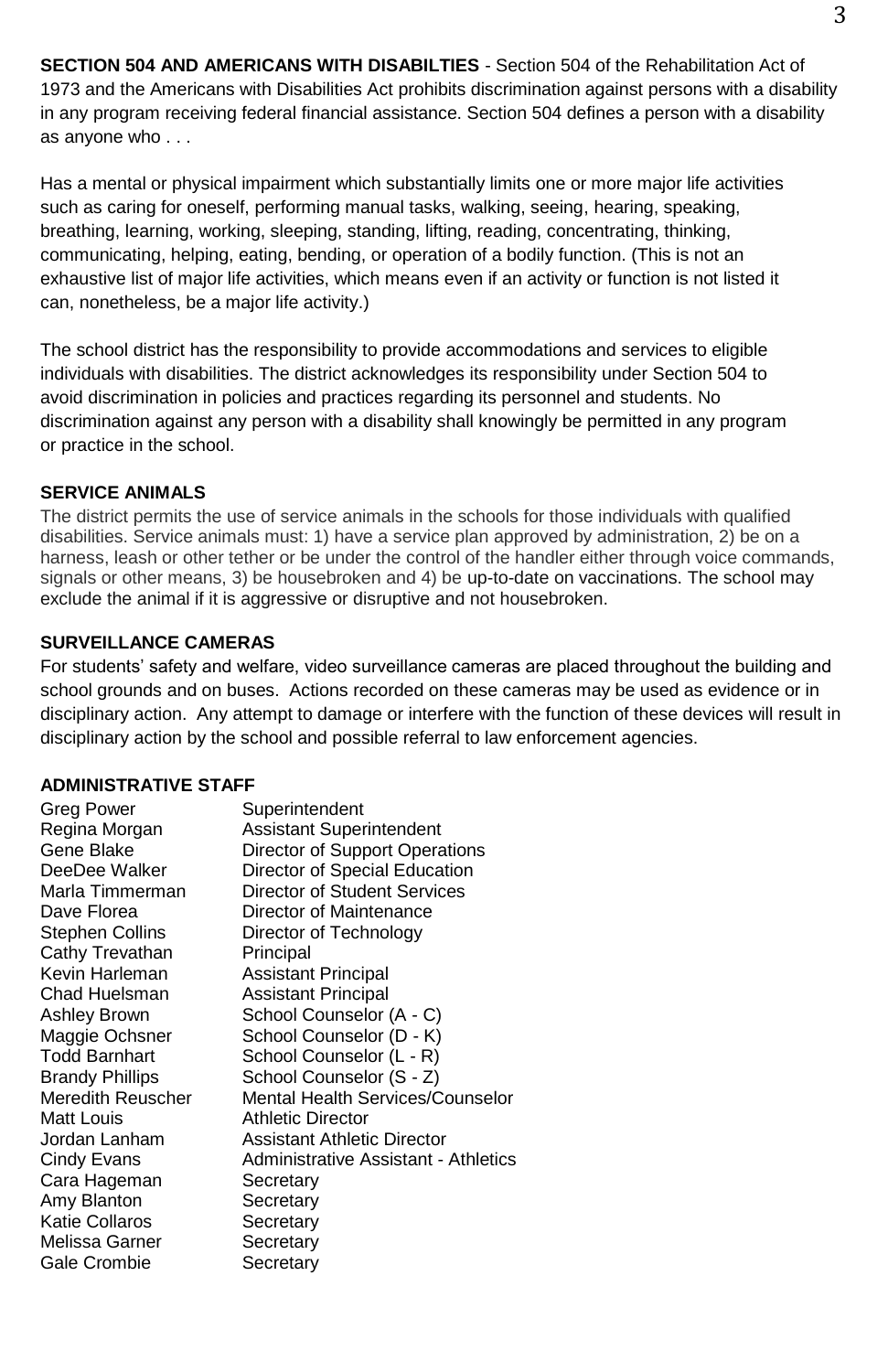HOLIDAYS (School not in session)

November 24 - Thanksgiving December 25-Christmas

Thanksgiving Break: 11/23/22-11/25/22 Winter Break: 12/19/22-1/2/23 Spring Break: 4/07/23-4/14/23

September 5 – Labor Day January 02 – New Year's Day January 16 – Martin Luther King Day February 20 – Presidents' Day April 9 – Easter May 29 – Memorial Day

In-service Days (No Students) Report Cards First Day:8 /15/2022 August 10-12, 2022 November 12, 2022 Last Day: 5/25/2023 October 10, 2022 January 27, 2022 November 8, 2022 April 1, 2022 June 3, 2022

Mandatory Exams: Weeks of 12/12/22 & 05/22/23

#### **LITTLE MIAMI HIGH SCHOOL BELL SCHEDULES FOR 2022-2023**

| NORMAL SCHEDULE | 90 MINUTE DELAY | ADVISORY SCHEDULE    |
|-----------------|-----------------|----------------------|
| 7:15-7:46       | n/a             | 7:15-7:46 (Advisory) |
| 7.51-8.36       | 8:45 9:21       | 7:51-8:36            |
| 8:41-9:26       | 9:26-10:02      | 8:41-9:26            |
| 9:31-10:16      | 10:07-10:43     | $9:31 - 10:16$       |
| 10:21-11:06     | 10:48-11:24     | 10:21-11:06          |
| 11:06 11:36     | 11:24-11:54     | 11:06-11:36          |
| 11:37-12:07     | 11:55-12:25     | 11:37-12:07          |
| 12:08-12:38     | 12:26-12:56     | 12:08-12:38          |
| 12:40 1:25      | 12:58 1:34      | 12:40 1:25           |
| 1:30-2:15       | 1:39-2:15       | 1:30-2:15            |
|                 |                 |                      |

#### **ARRIVAL AND DEPARTURE TIMES**

Students should not plan to reach school until after **7:00 AM**. This arrival time applies to the student parking lot as well as the school building. School starts at **7:15 AM**. No student shall leave the school grounds once he/she has arrived by bus or car and should not loiter outside the building, in his/her car or on adjacent private property. Afternoon dismissal will be at **2:15 PM**. Students must exit the parking lot by **2:30 PM**. Any student who is in the building after **2:30 PM** should be under the direct supervision of a coach, teacher or advisor. Unsupervised students will be considered to be loitering and will be cited as being Out-Of-Bounds (Rule 26). Extra Time Extra Help (ETEH) is available for students from **7:15-7:46 AM**. ETEH is a mandatory part of the school day unless a late arrival privilege is earned. The privilege can be revoked by the administration for any reason deemed appropriate.

# **ACTIVITIES – SCHOOL SPONSORED**

A number of school-related groups and activities have been organized for the participation of the student body. For information about sponsors, membership and meeting times, students should consult the appropriate advisor, coach or sponsor. Students are only permitted to be on campus before and after hours if supervised by a staff member.

Little Miami High School also has activities and groups available for parent participation. These groups include the Parent Teacher Organization (PTO), Band Boosters, Choir Boosters and the Athletic Boosters.

Students participating in school-sponsored activities must follow the Ohio High School Athletic Association eligibility standards. These standards can be found at www.ohsaa.org/eligibility. Students can also talk with the Athletic Director or activity sponsor if they have questions about eligibility.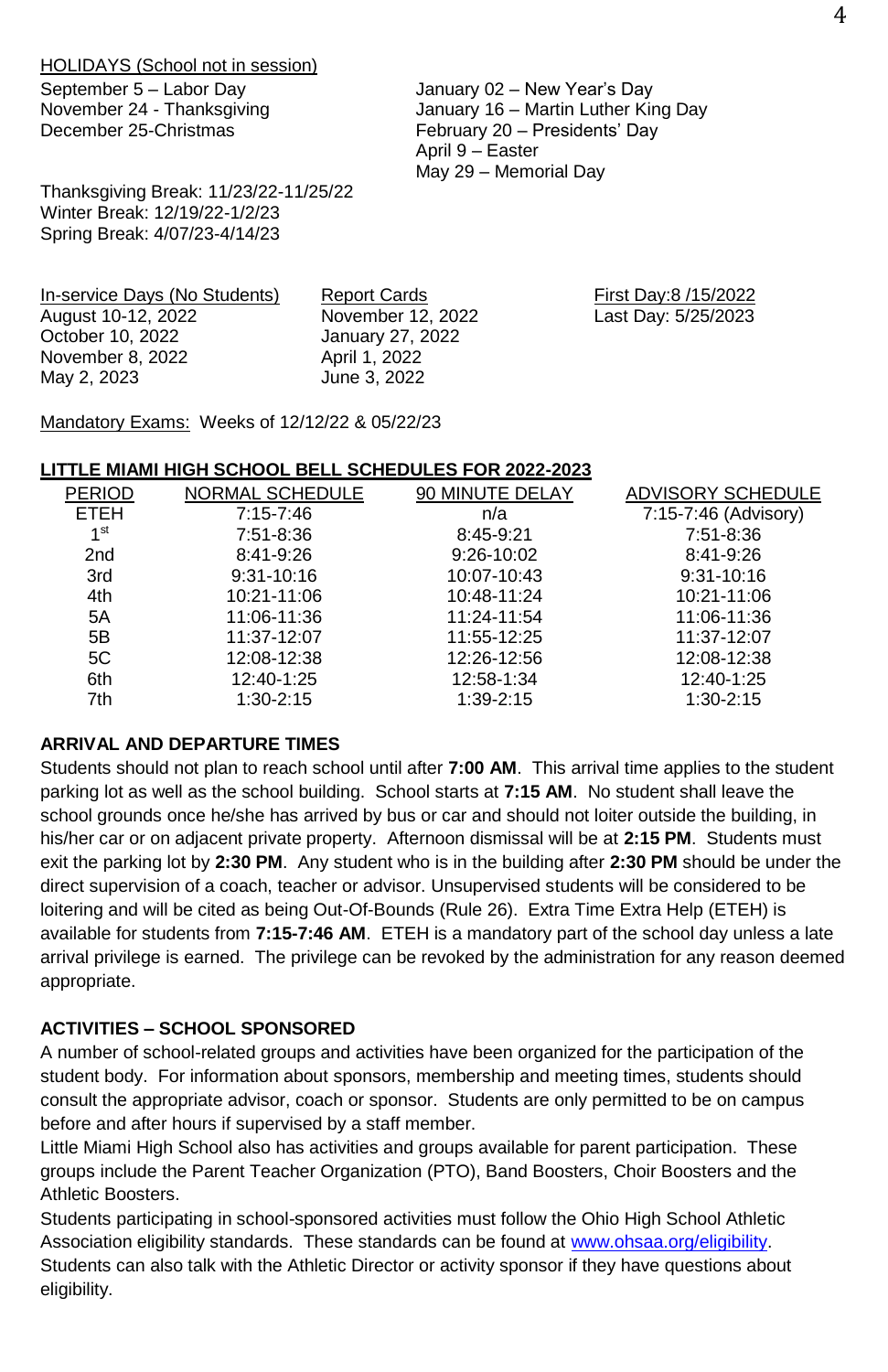Little Miami offers its students many group activities to further expand their interests. These groups meet with an appropriate advisor, coach, or sponsor throughout the school year. Information will be made available to the student body at the appropriate time to sign up for each activity and the requirements for participation.

Roles of leadership in the school and/or in these groups where students are selected or elected by their classmates and/or teachers are considered an honor. The Board of Education (Administration) feels that a student assuming this responsibility of leadership also assumes an obligation to set a correct example for his/her peers in behavior. Any student who has had discipline, attendance, and/or academic issues during the previous or current school year may not be eligible for these roles of leadership within the school.

Additionally, any violation of the "Code of Conduct" may result in the usual penalties being applied, but any penalty resulting in the student being expelled or suspended may also call for the automatic removal of that student from any honorary position held, or from consideration for any such honor for that school year.

**Social Probation Policy**: Every student has an absolute "Right to a Free and Appropriate Education" and upon graduating from high school the goal is for all students to be college and/or career ready. Students also have "Privileges" which include participating/competing in extra-curricular activities, interscholastic sports and other privileges which include clubs and/or all social activities such as attending any school dance, sporting event/game/practice, or school play. It also includes participation in special events such as evening academic awards, assemblies or graduation. It is important to differentiate between the two when defining Social Probation. Students may be placed on Social Probation for attendance (90% attendance), failing grades, or violations of the Student Code of Conduct. Social Probation is a "denial to participate" (not a suspension) in activities that are considered privileges and do not interfere with educational rights of the student's education. It is simply a philosophy of requiring students to take care of business before pleasure; and for many students, it is that opportunity of participating in "privileges" that motivates them to do their best in the classroom. Social probation is designed to keep academics the most important factor in school.

#### **ATTENDANCE**

# **Warren County Schools**

# [http://www.warrencountyesc.com](http://www.warrencountyesc.com/)

1879 Deerfield Road **ˑ** Lebanon, OH 45036 **\*** (513) 695-2900 **ˑ** Fax (513) 695-2961

# **County-Wide Attendance Policy**

# **Documentation for time out of school**

Generally, twelve (12) absences from school (time out of school), which include full days and partial days may be documented by a parent/guardian phone call.

#### **\*Medical notes shall NOT count against the 12 absences (time out of school full or partial days) that a parent may excuse.**

Absences (time out of school), full and partial days in excess of 12 absences may not be excused by a parent and shall require documentation by the child's treating physician, nurse practitioner, or physician's assistant- unless an absence (time out of school, full or partial days) is otherwise excused by the Principal due to unusual circumstances.

The foregoing general rule is for the convenience of school officials in the administration of this attendance regulation. This rule does not create an entitlement for a student to be absent from school 12 times. Application of this general regulation may be waived by school officials where circumstances indicate that its application does not serve the student's best interest. Those circumstances include, but are not limited to: the student's attendance in the current or prior school years; instances where students/parents have been adjudicated guilty for truancy related offenses or currently under active supervision or probation. Excused absences from school (time out of school, full or partial days) shall be granted only on the condition of a note from a physician, nurse practitioner, physician's assistant, or excused by the school Principal.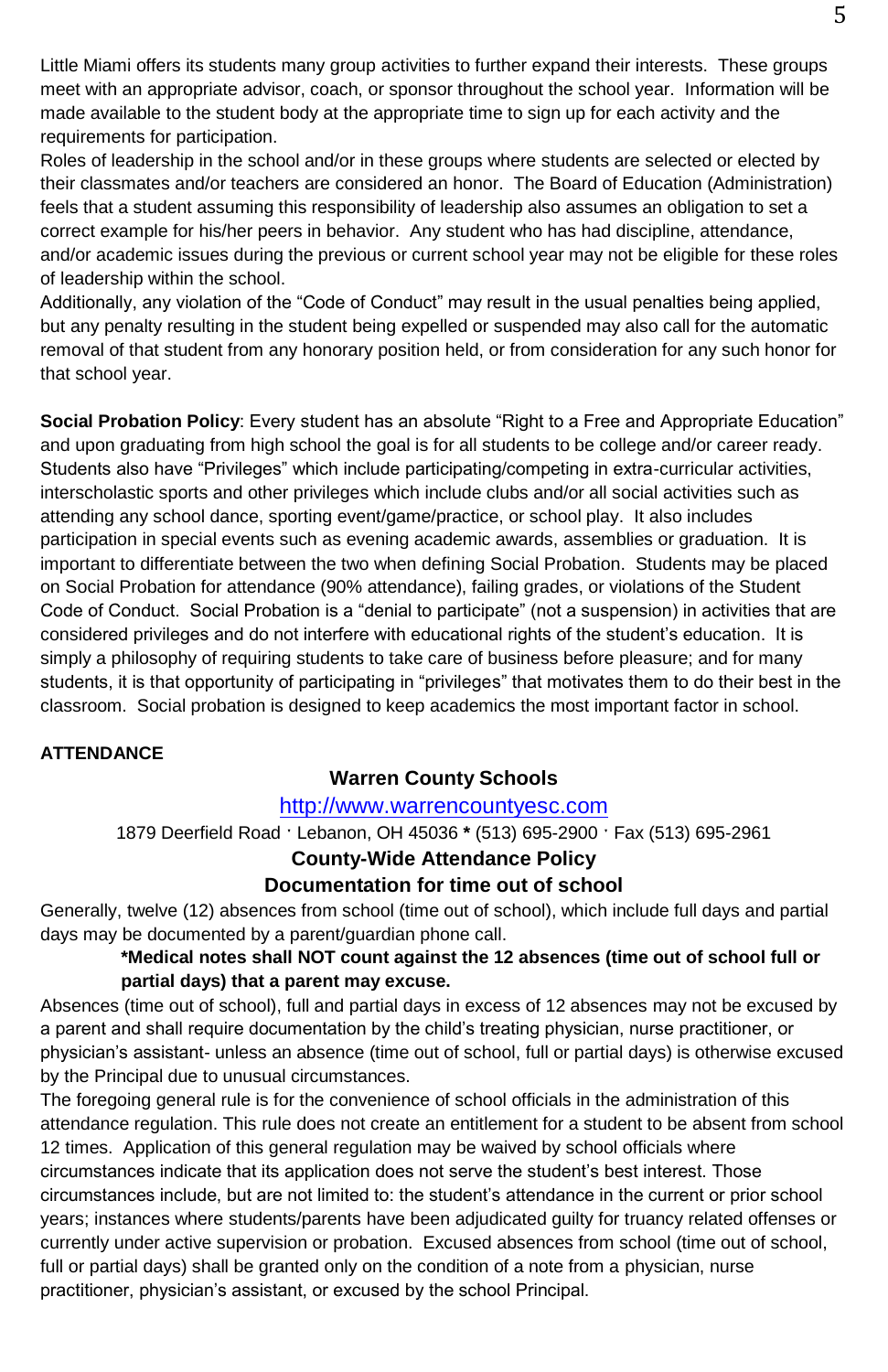Nothing contained in this attendance regulation is intended nor should be construed as restricting the discretion of school officials to make such inquiries and request such verification/documentation as is reasonably necessary to determine if the time out of school for full day absence or partial day absence is excused.

# **Tardiness/Early Dismissal**

Being punctual is an expectation that we have for all of our students. Any student arriving to school or their assigned seat in the classroom after 7:15A.M. must report directly to the attendance office to obtain a tardy slip. The tardy slip must be presented to the teacher to be admitted to class. The school attendance officer will track tardies and report to the administration.

When students arrive on school property, he/she is under the jurisdiction of the school district until the end of the school day. No student may leave the premises during the school day without proper authority. Students that require an early dismissal must present a note from their parent/guardian/custodian to the school attendance office in the morning at the beginning of the school day. In all cases, a parent/guardian/custodian will be contacted to confirm and authorize the early release.

# **Absences**

Students who miss school are required to have their parent/guardian contact the attendance office on or before 9:15A.M.

If the school doesn't receive notification, a phone call will automatically be made to the parent/guardian. If the parent/guardian fails to contact the school, the absence will be considered unexcused until a parent/guardian makes direct contact (within 5 days) with the attendance office to verify the student's absence. All notes parental/guardian or physician's must be submitted to the attendance office within five (5) days of the absence, otherwise the absence will be unexcused.

# **Unexcused Absences from school: (time out of school full or partial days)**

The Ohio Revised Code define a student as being a habitual truant when a student has:

- 30 consecutive unexcused hours, or
- 42 unexcused hours in a school month, or
- 72 unexcused hours in a school year.

If a student acquires 38 hours in one month or 65 hours in one school year of excused and or unexcused hours, a warning letter will be mailed to parent/guardian. The school, in compliance with Ohio Truancy Laws, has established the following intervention strategies to avoid unexcused hours, partial and full days, tardies and early dismissal.

If a student acquires 30 consecutive unexcused hours, or 42 hours unexcused hours from school in a school month or, 72 unexcused hours in a school year, an Absence Intervention Team meeting will be scheduled by the Truancy Officer, for the purpose of developing an Absence Intervention Plan. The team shall consist of the student, parent/guardian or their designee (a pre-approval FERPA form release for a designee to attend in a parent's place must be filed by the parent for the designee to participate in the Absence Intervention Team meeting), school administrator or their designee, and attendance officer. The team may also include the school psychologist, counselor, social worker, or representative of a public or nonprofit agency designed to assist students and their families in reducing absences and representative of the Juvenile Court.

If the parent/guardian fails to attend or otherwise respond and participate in the Absence Intervention Team, the school shall do both of the following:

- Investigate whether the parent/guardian's failure to attend triggers mandatory reporting to the public children services agency or instruct the Absence Intervention Team to develop an intervention plan for the child notwithstanding the absence of the parent/guardian.
- If the student fails to comply with the Truancy Intervention Plan and meets the legal definition of habitual truant, charges will be filed in Warren County Juvenile Court.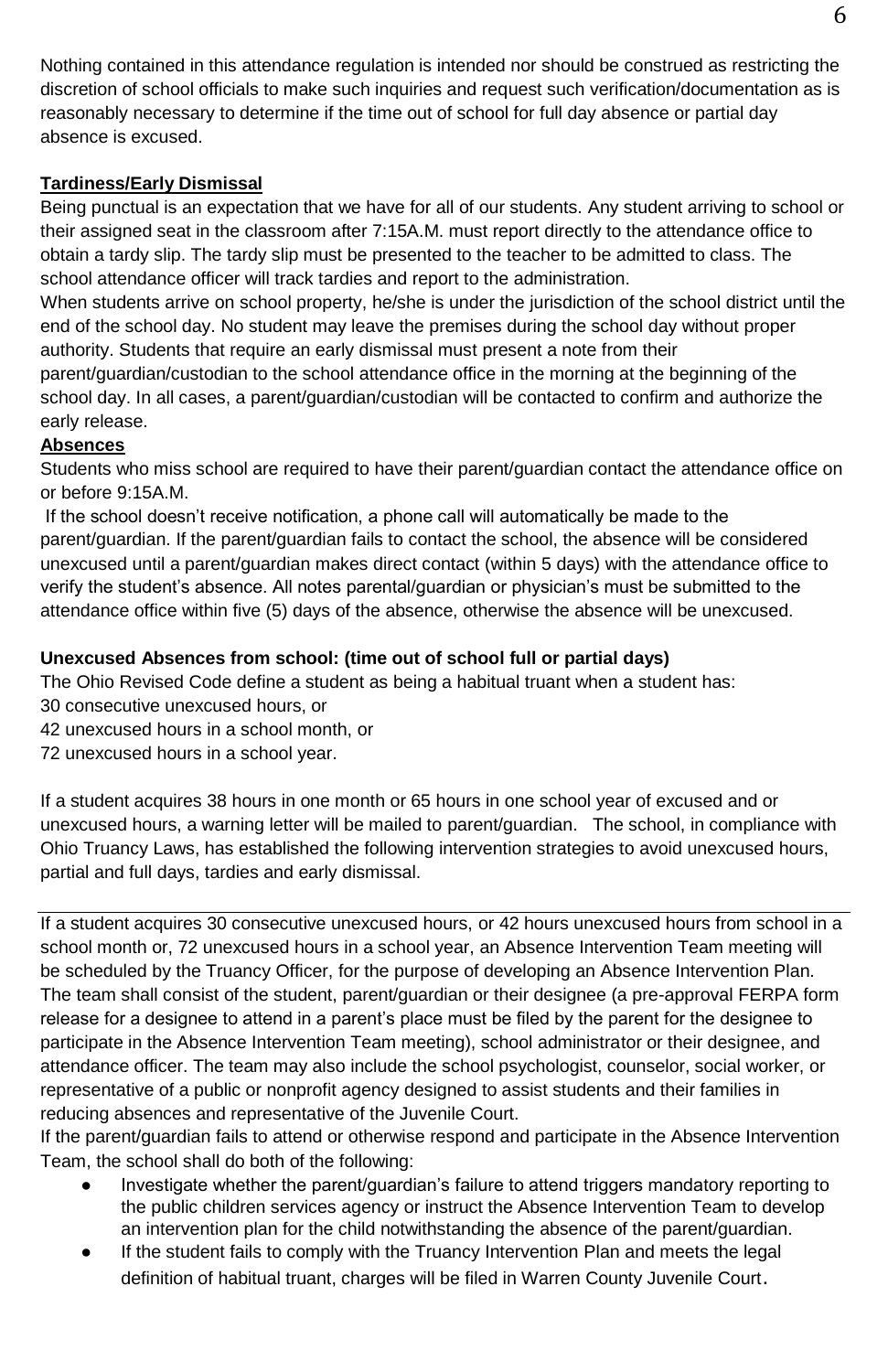#### **Excused Absences**

- Personal illness or injury.
- Medical or dental appointments (partial days, in most cases).
- Illness or death in the family.
- Funeral of immediate family member or relative
- Quarantine.
- Religious holiday (not counted against the eight (8) day rule).
- Appointments for court.
- Pre-approved absences (five (5) days per year approved in advance by the principal).
- Head lice. Children excluded from school due to head lice are allowed one (1) excused absence on two (2) separate occasions in a school year. Absences beyond this number are unexcused.
- Emergencies and other reasons deemed good and sufficient by the principal.

#### **Unexcused Absences and Tardies**

The school administration will make the final decision whether an absence/tardy is excused or unexcused. In general, unexcused absences/tardies include (but are not limited to):

- Missing the school bus. Experiencing transportation problems at home or on the way to school.
- Remaining at home to complete school assignments.
- Missing school without legitimate illness.
- Oversleeping. Alarm clock (student's or parent's) failed to work. "My mom didn't get me up."
- Not having suitable clothing to wear to school.
- Working at a job during the school day without a proper work permit.
- Any form of recreation (unless pre-approved absence days). "I had a game last night."
- Personal business that can be done after school or on weekends.
- Babysitting. "Helping at home" or "Was needed at home."
- Senior pictures/portraits.

#### **Medical Excuses**

Medical excuses are acceptable documentation of an absence or tardy to school following a personal, in-office or hospital examination by a physician, nurse practitioner, or physician assistant. Physicians, et. al., may only excuse absences or tardies to school for the specific date(s) the student was under his/her direct medical care - during which the student was medically unable to attend school. Excessive medical excuses may result in the school contacting the physician's office for additional medical documentation.

#### **Military Provision**

Students may receive up to five (5) additional excused absences per school year for the purpose of attending the deployment or return of a military parent/sibling. These days shall be approved in advance by the principal and will not count against the normal excused absences provision. Additional days of excused absences may be approved by the principal in special circumstances.

#### **Make-Up Work**

Excused absences and tardies allow students to make-up all missed class work, tests, and assignments. The general rule is the length of make-up opportunity is equivalent to the length of the absence. Students may not make-up class work, tests, and assignments missed due to unexcused absences or tardies.

#### **Truancy Defined**

Truancy is defined by Ohio Revised Code, Section 3313.609, as "any absence that is not excused."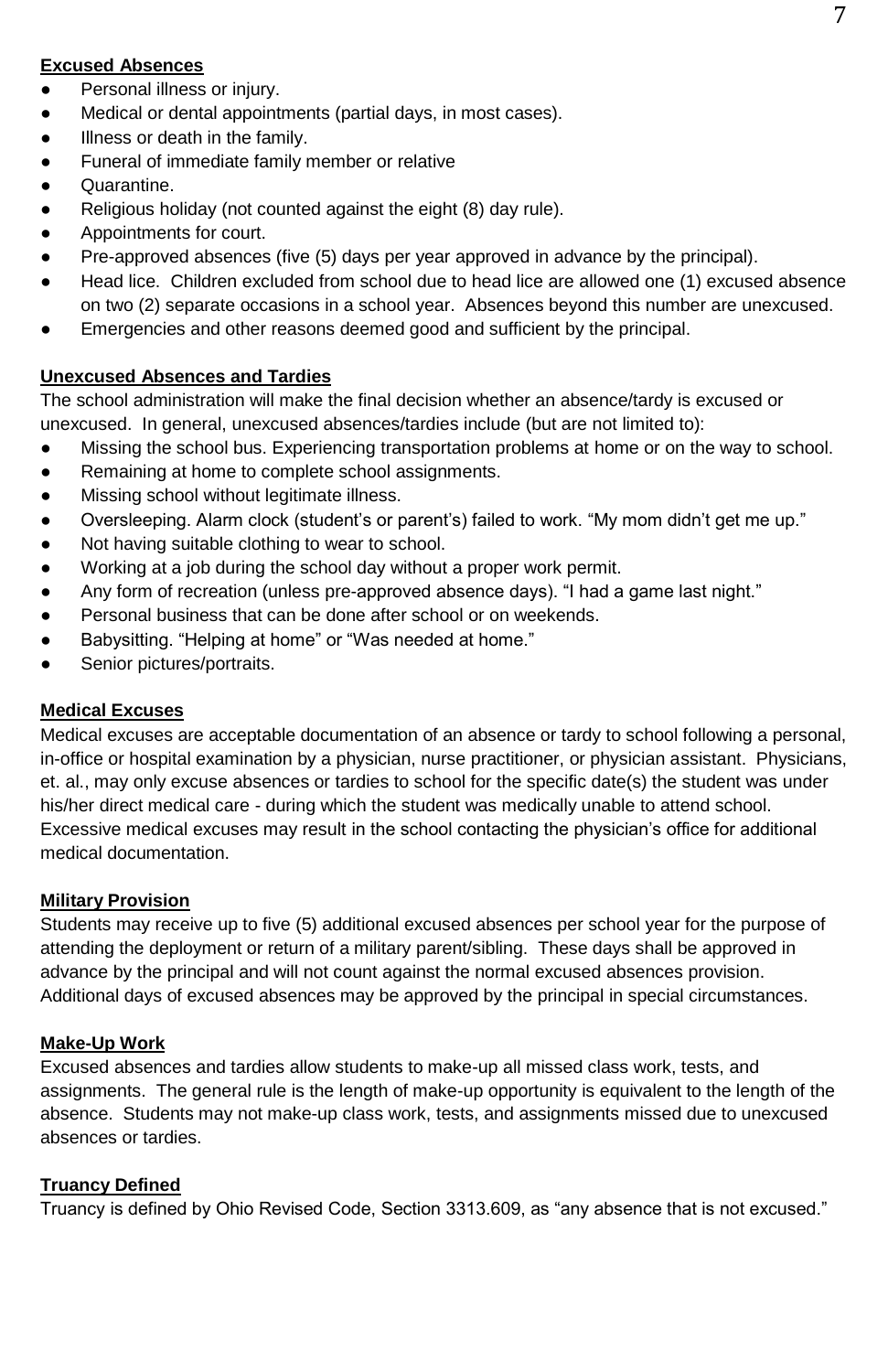#### **Warren County Inter-School Attendance Agreement**

Student attendance records shall be maintained for students moving from one Warren County school district to another district within the county. This includes all provisions of this policy (excused/unexcused absences, steps in the truancy process, et. al.).

Little Miami Local Schools accepts the attendance policies and procedures of the partner school in regards to their students who attend (Little Miami Local Schools) Satellite Classes within their district. These policies and attendance documentation will be maintained at the partner school. Attendance need not always be within the school facilities, but a student will be considered to be in attendance if present at any place where school is in session by authority of the Board.

The Board shall consider each student assigned to a program of other guided learning experiences to be in regular attendance for the program provided that s/he reports to such staff member s/he is assigned for guidance at the place in which s/he is conducting study, and regularly demonstrates progress toward the objectives of the course of study

# **SCHOOL PROCEDURES FOR UNEXCUSED ABSENCES**

Little Miami High School will work closely with the Warren County Attendance Officer and the Warren County Juvenile Court system to address unexcused absences to school. The school will follow the consequences laid out in the Warren County Attendance Policy in cases of truancy.

#### **TARDINESS TO SCHOOL**

Tardiness to school will be handled in the main office. If a student is late arriving at school, he/she must report to the office for an admittance slip. Failure to sign in at the main office will result in a warning the first time and additional consequences for subsequent offenses. Consequences for repeated tardiness to school are outlined under rule #15 in the Code of Conduct.

If a student arrives at school, but is late by less than 1.5 hours they will be charged with a tardy. If a student leaves school for less than 1.5 hours, they will be charged with an early dismissal. If a student arrives more than 1.5 hours late but with more than 1.5 hours left in the day, they will be charged with a half day absence. If a student arrives with less than 1.5 hours left in the day, they will be charged with a full absence. All times are calculated based on the official start and end times of the school day and do not include late arrivals or early dismissals.

# **COLLEGE VISITATION/JOB SHADOWING**

Students who plan to visit colleges to inspect the campus for future enrollment should arrange their visits through the School Counseling Office using the proper forms. College visits will be considered excused absences as long as the correct forms have been completed.

Juniors and seniors may have a total of three (3) days for college visits/job shadowing per year. Freshmen and Sophomores are allowed 3 job shadowing days per year.

These days are counted as a part of the # of days permitted under the Warren County Attendance Policy. College days/Job Shadowing will not be granted just prior to or just after holiday vacations unless prior approval has been sought with the School Counseling Office. Students with attendance problems or low grade-point averages (1.75 or below) during the current school year may have their applications for an excused absence for college visitation/job shadow experience denied. Forms are available in the School Counseling Office. No college visits or job shadowing are permitted during the last three weeks of the year.

# **EARLY DISMISSALS FOR APPOINTMENTS**

Requests for early dismissal are to be turned in to the Main Office prior to the start of the school day. Early dismissals will be limited to four (4) each semester. The following information must be provided on an early dismissal request:

- Student name + Grade level + Date and time requested for early dismissal
- Phone number where parent/guardian can be reached during the school day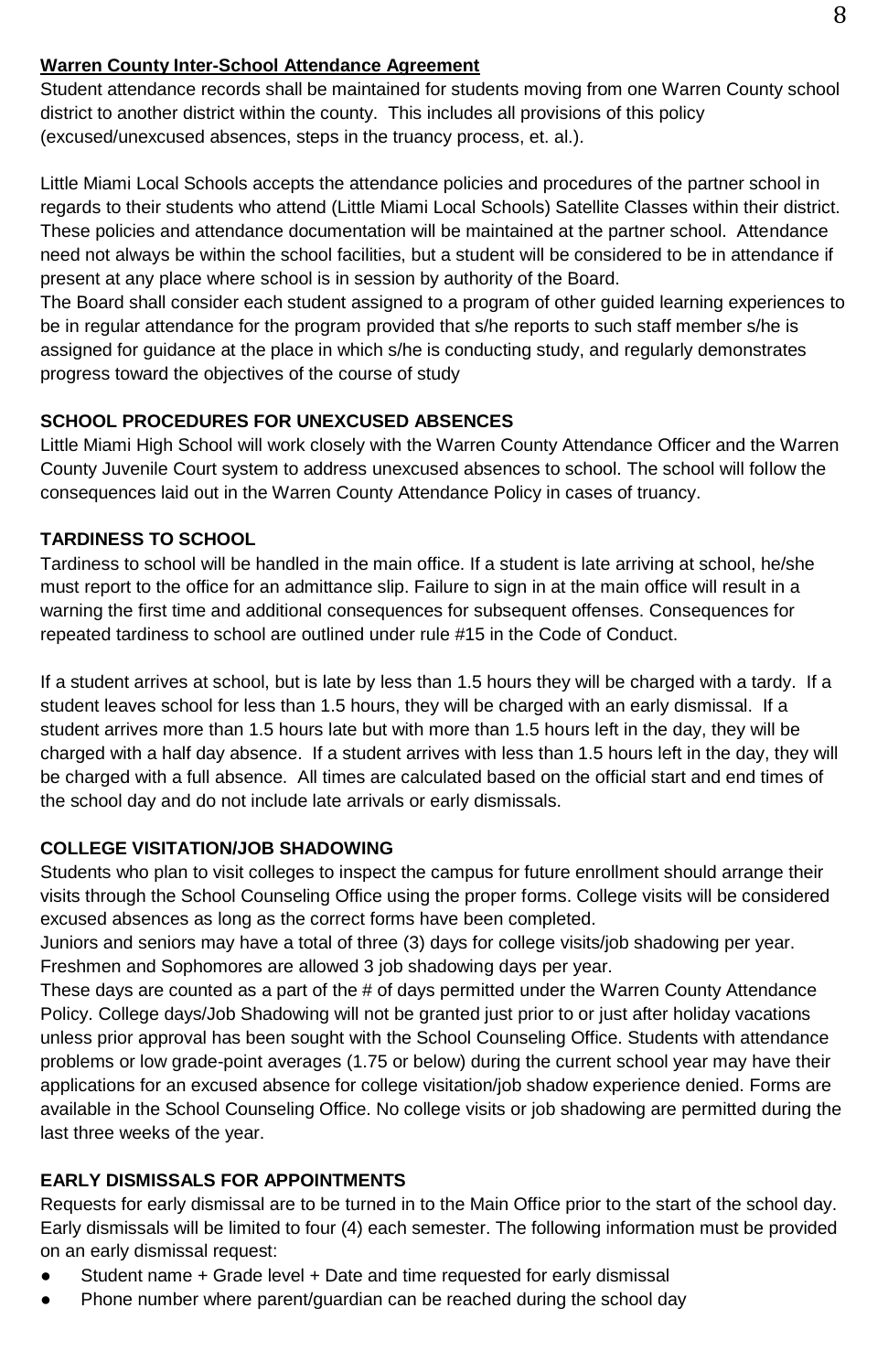#### ● Parent signature

Green early dismissal slips will be issued to the student. The green early dismissal slip should be turned in to the Main Office when the student signs out.

# **VACATIONS**

Parents are asked to plan family trips and vacations to correspond with the school calendar. If this is impossible, absences of one or two days will be excused, as are other legal absences, provided the requirements of a parental note or phone call is adhered to. Students missing three or more days, or missing any school just prior to or after a break, must submit a completed vacation form to the school administration for approval a minimum of one week before the scheduled vacation. To complete the form, students must take the form to all of their teachers for a signature and current grade. Students are responsible for securing any assignments and projects from their teachers and having them ready to be turned in upon their return to school. Previously assigned projects due while a student is away should be submitted to the teacher prior to the student leaving for vacation.

Any homework, class performance or quiz not assigned before the student leaves for vacation should be made up within two (2) days of their return to school. The final decision will rest with the school administration.

# **MAKE-UP WORK FOLLOWING AN EXCUSED ABSENCE**

Make-up work is the process by which credit is earned for those days on which the student was absent. Excused absences and tardies allow students to make up all missed class work, tests, and assignments. Students may not make up class work, tests, and assignments missed due to unexcused absences or tardies. The following guidelines will be utilized:

- 1. When an excused absence occurs, the student will be given the opportunity to make up any work he/she missed.
	- a. The responsibility rests with the student for making arrangements with their teachers relative to all make-up work.
	- b. The make-up assignment may be different from what was required of students who were present.
	- c. The general rule is the length of make-up opportunity is equivalent to the length of the absence.

# **EXAM MAKE-UP POLICY**

- 1. Attendance is mandatory during exam week ( $1<sup>st</sup>$  semester and  $2<sup>nd</sup>$  semester).
- 2. Exams missed during exam week require a doctor's note for make-up opportunities.
- 3. No exams may be taken early (prior to when the exam was given in class).

# **WITHDRAWAL FROM SCHOOL**

Should you need to withdrawal a student from LMHS, please note the following information:

- Call the school office to let them know as early as possible that your child will be withdrawing (513-899-3781).
- A school official will contact you to explain the withdrawal procedures.
- All fees must be paid before your child's transcripts/grade cards can be sent to the new school.
- If your child plans to enroll in an online/community school (GOVS, OVA, etc) they have to be in attendance at LMHS until a release is received from the new school. If your child does not attend school, they will be marked absent unexcused.
- If enrolling in an online/community school, it is recommended that you complete the current semester to ensure that you will receive credit for those courses.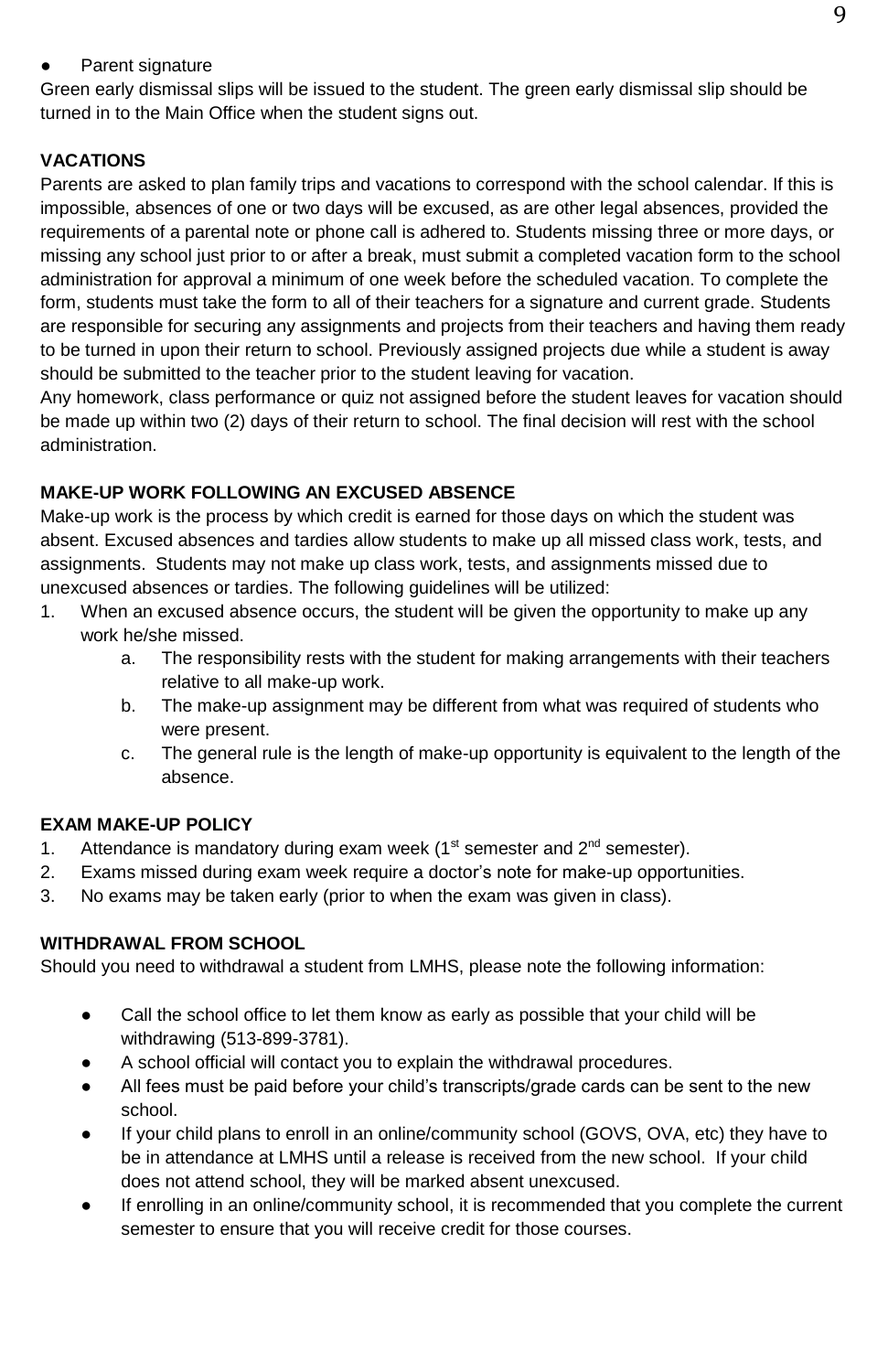#### **BUILDING USE**

Students may have access to the building (any in school district) before or after regular hours only when they are with an official school supervisor. Students may not be in the building or on campus waiting for an activity without being supervised by a staff member.

#### **CENTRAL REGISTRATION & CHANGE OF ADDRESS INFORMATION**

#### Central Registration

Little Miami School District is pleased to offer Central Registration. This service will allow parents to register their children in one central location. Follow-up appointments will then be made in the individual schools for orientation and scheduling.

To register a new student, please contact the Central Registration Office for an appointment at (513) 899-5116 o[r centralregistration@littlemiamischools.com.](mailto:centralregistration@littlemiamischools.com)

Enrollment information, including Open Enrollment, is available at the Central Registration Office or online a[t www.littlemiamischools.com](http://mail.littlemiamischools.com/owa/redir.aspx?C=552fbb81ea8e4759af3f83c445dcbb97&URL=http%3a%2f%2fwww.littlemiamischools.com) under the "Central Registration" tab. Verification of residency and custody, both conditions for enrollment in our schools, will be managed through this office. Change of Address

You will be required to contact the Central Registrar with any change of address during the school year. Proof of residency documentation must be presented before student records and/or transportation procedures can be adjusted to reflect the change.

By creating a uniform procedure for enrollment as well as change of address, Little Miami continues in its efforts to ensure the safety of children in our community.

#### **CODE OF CONDUCT – LITTLE MIAMI HIGH SCHOOL STUDENTS**

STUDENT CONDUCT (BOARD POLICY JFC)

Students are expected to conduct themselves in a way that exhibits respect and consideration for the rights of others. Students of the District must conform with school regulations and accept directions from authorized school personnel. The Board has zero tolerance of violent, disruptive, harassing, intimidating, bullying or any other inappropriate behavior by its students.

A student who fails to comply with established school rules or with any reasonable request made by school personnel on school property and/or at school-related events is subject to approved student discipline regulations. Students are also subject to discipline, as outlined in the Student Code of Conduct, for misbehavior that occurs off school property when the misbehavior endangers the health and safety of students within the District or adversely affects the education process. The Superintendent/designee develops regulations that establish strategies ranging from prevention to intervention to address student misbehavior, and provides continuing instruction in dating violence prevention in health education courses in grades 7 through 12.

Students and parents receive, at the beginning of each school year or upon enrolling in the District schools during the year, written information on the rules and regulations to which they are subject while in school or participating in any school-related activity or event. The information includes the types of conduct that are subject to suspension or expulsion from school or other forms of disciplinary action. The Board directs the administration to make all students aware of the Student Code of Conduct and the fact that any violations of the Student Code of Conduct are punishable.

The rules also apply to any form of student misconduct directed at a District official or employee, or the property of a District official or employee, regardless of where the misconduct occurs.

If a student violates this policy or the Student Code of Conduct, school personnel, students or parents should report the student to the appropriate principal. The administration cooperates in any prosecution pursuant to the criminal laws of the state of Ohio and local ordinances.

A student may be expelled for up to one year if he/she commits an act that inflicts serious physical harm to persons or property if it was committed at school, on other school property, or at a school activity, event or program.

The Superintendent is authorized to expel a student from school for a period not to exceed one year for making a bomb threat to a school building, or to any premises at which a school activity is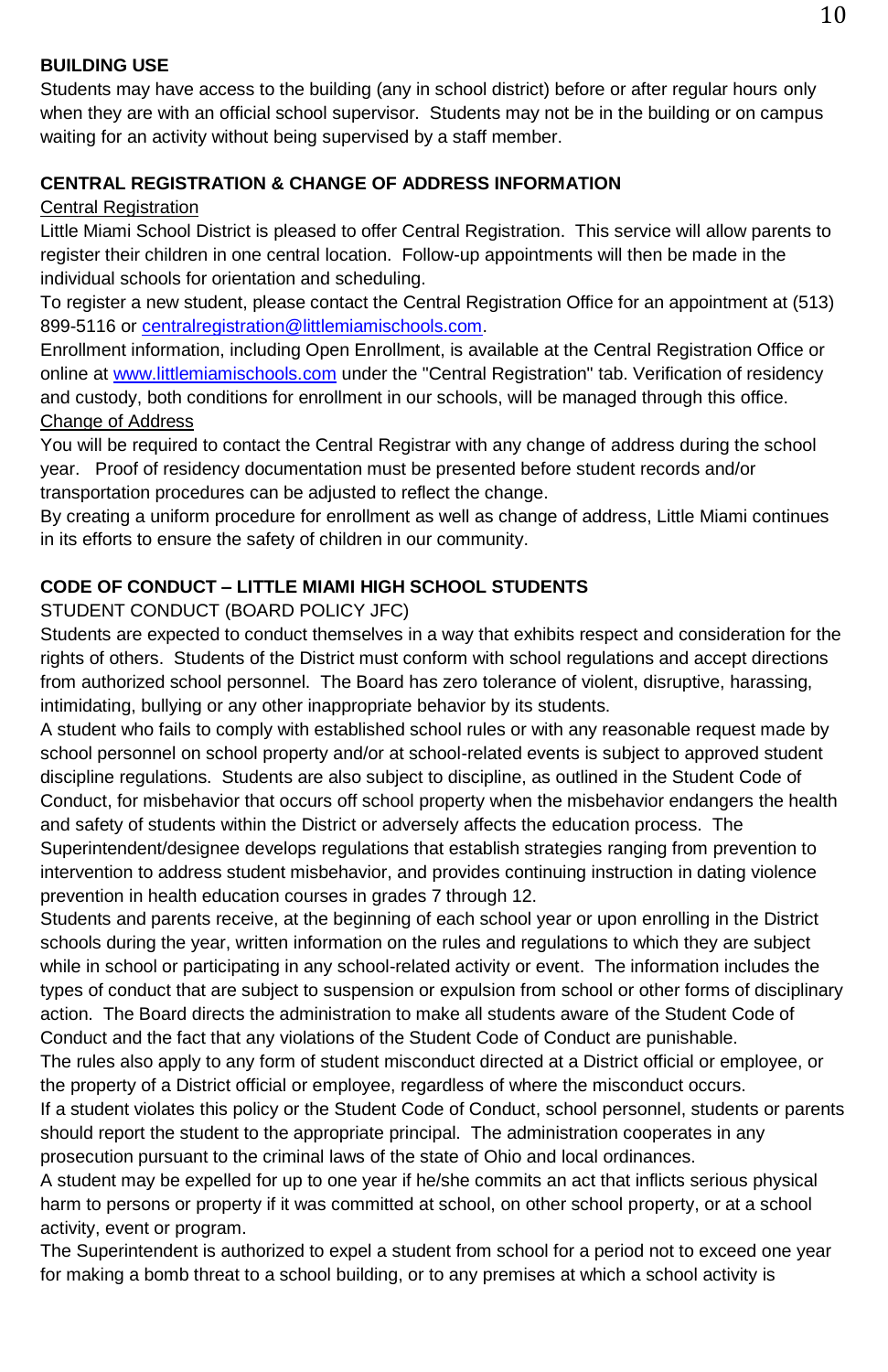occurring at the time of the threat. Any expulsion under this provision extends, as necessary, into the school year following the school year in which the incident that gives rise to the expulsion takes place. Matters that might lead to a reduction of the expulsion period include the student's mental and/or physical characteristics or conditions, the age of the student and its relevance to the punishment, the prior disciplinary history of the student, and the intent of the perpetrator.

The Student Code of Conduct is made available to students and parents and is posted in a central location within each building.

*To give students a frame of reference upon which reasonable conduct is based, certain rules are necessary. All students, including those who have reached their 18th birthday, are expected to abide by all rules and regulations. All students should have a complete understanding of expected student behavior as listed in this handbook. The rules set forth in the following Student Code of Conduct are applicable to all school-sponsored events and activities on or off school property.*

# **CODE OF REGULATIONS FOR CONDUCT FOR PUPILS**

This Code of Regulations is adopted by the Board of Education of Little Miami pursuant to Section 3313.661 and 3313.62, Ohio Revised Code.

Any student engaging in the following types of conduct, either specifically or generally, like the kinds of conduct listed below is subject to expulsion, suspension, emergency removal or permanent exclusion from curricular activities pursuant to the Ohio Revised Code. This Code of Regulations applies while a student is in the custody or control of the school, on school grounds or property owned or controlled by the district, while at a school-sponsored function or activity, or on schoolowned or provided transportation vehicles. In addition, the Student Code of Conduct governs student activities at all times, on or off school property, when such student conduct is reasonably related to the health, safety and welfare of students, or such conduct would unreasonably interrupt the educational processes of the Little Miami School District.

The Warren County Career Center is an extension of our school program; therefore, students who elect to attend the career center are subject to disciplinary action based upon the Student Code of Conduct of Little Miami High School and/or the Warren County Career Center. Consequently, conduct and/or involvement in an activity that may or does result in disciplinary action by one school may be grounds for similar disciplinary action by the other school.

Pursuant to 3313.664 of the Ohio Revised Code, students may be suspended by the Superintendent or his designee from participating in extracurricular activities for a period of time not to exceed the end of the school year for any violation of the Student Code of Conduct, or violations of posted rules and regulations established by individual coaches and sponsors.

# **MAJOR CODE OF CONDUCT**

The purpose and intent of the code is to maintain an appropriate educational climate. The following behaviors as described in the Student Code of Conduct are prohibited.

A violation of any of the following rules may result in disciplinary action, including suspension, expulsion, permanent exclusion, removal, probation, Saturday School, detention, in-school alternate assignment, referral to guidance, verbal or written reprimand, parent contact or conference, or referral to the Juvenile Court system or law enforcement.

NOTE: DEPENDING ON THE SEVERITY OF THE INFRACTION, THE ADMINISTRATION MAY IMPOSE ANY LEVEL OF CONSEQUENCE APPROPRIATE TO THE CIRCUMSTANCE. THIS MAY RESULT IN CONSEQUENCES OTHER THAN THOSE LISTED IN THE CODE OF CONDUCT.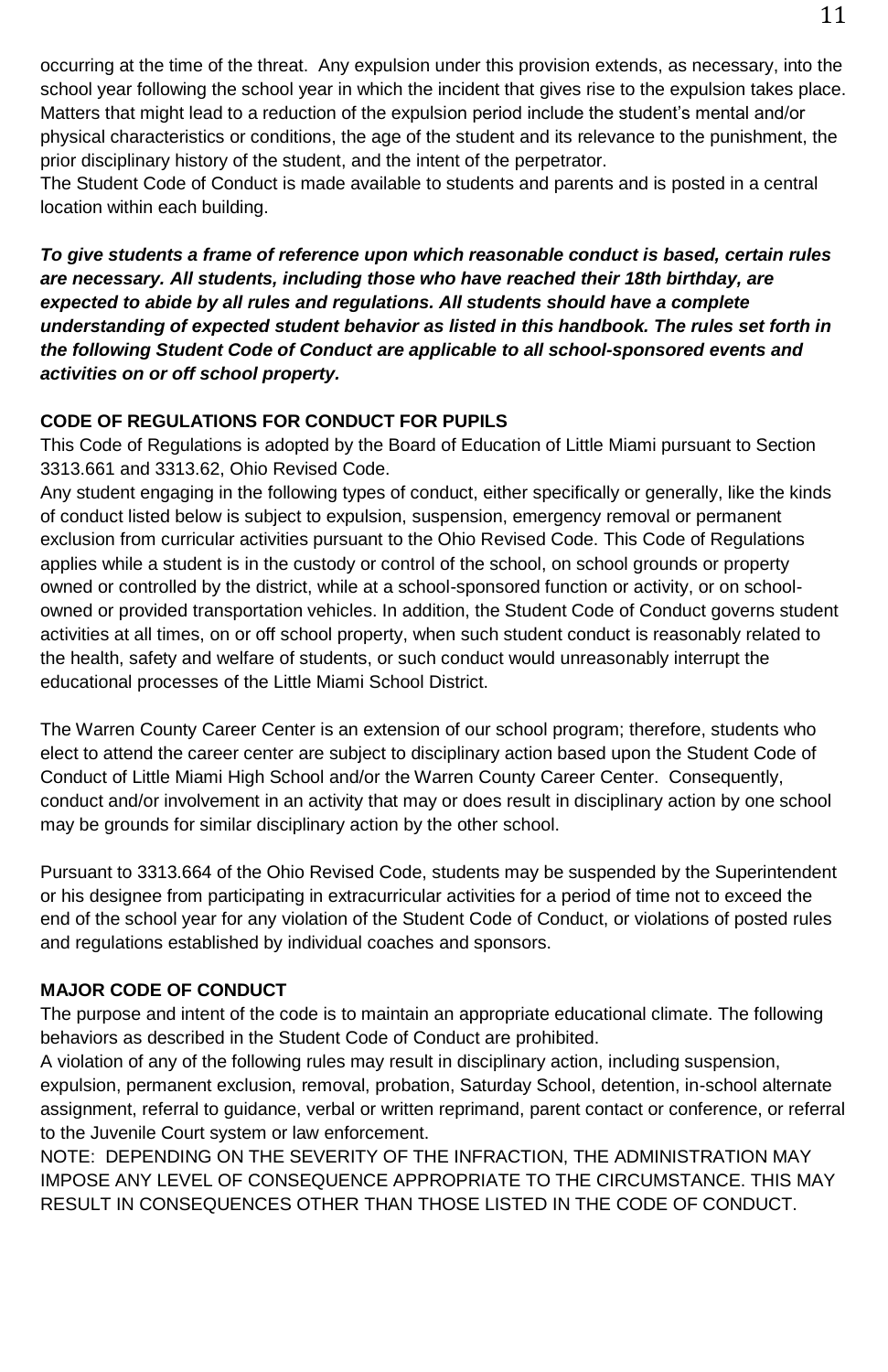# **RULE 1: DISRUPTION OF THE EDUCATIONAL CLIMATE**

A student shall not by the use of violence; force; coercion; threat; demonstration; false alarm; vulgar or obscene language or gestures; vulgar or obscene printed materials; clothes; ignition or possession of firecrackers, fireworks, poppers, smoke bombs, stink bombs or chemicals; ignition of fires; possession of weapon or look-alike weapons; distribution of printed materials that may incite others to violent or disruptive conduct; wearing of gang colors, gang clothing, gang tattoos or insignia; use of gang graffiti, gang symbols, or gang hand signs; or participation in any activity related to or associated with a gang, or in any other manner, cause interference with curricular or extracurricular activities. Any videos taken of others and/or posted on social media are strictly prohibited.

> ● **CONSEQUENCE:** Application of consequences at any level of offense will remain at the discretion of the administration.

# **RULE 2: DAMAGE OF PROPERTY**

A student shall not intentionally cause or attempt to cause damage to the school, school property, or private property either on school grounds or during a school-sponsored activity.

Additionally, damage to property at any time while under school jurisdiction will require full restitution for damages and a possible referral to civil authorities. Damage to property as described previously is prohibited.

> ● **CONSEQUENCE:** Application of consequences at any level of offense will remain at the discretion of the administration. The student may also be held financially responsible for any damage caused to school or private property.

# **RULE 3: FIGHTING/THREAT/UNAUTHORIZED TOUCHING/UNAUTHORIZED BODILY CONTACT**

Unauthorized touching and fights are treated more seriously in high school because the size and strength of older students increases the risks of serious harm to one or both parties. Unauthorized touching is considered as physical contact that is initiated against another student with the intent of doing harm to that individual. Unauthorized touching can result in an out-of-school suspension and possible charges. Returning unauthorized touching with physical force can be considered fighting and can be treated with an out of school suspension. Fighting, hitting, unauthorized touching, threats and disruptions as a result of--or which are deemed to cause--the above activities are prohibited.

# **THREATS: (STUDENT TO STUDENT**)

**CONSEQUENCE:** Application of consequences at any level of offense will remain at the discretion of the administration.

# **THREATS: (USE OF DEADLY FORCE)**

o **CONSEQUENCE:** 1st Offense: 1-10 Day Suspension, possible recommendation for expulsion, possible charges filed. Application of consequences at any level of offense will remain at the discretion of the administration.

# **UNAUTHORIZED TOUCHING/UNAUTHORIZED BODILY CONTACT: (STUDENT TO STUDENT)**

- o **1st Offense**: 3 5 Day Suspension, possible charges and/or referral to court.
- o **2nd Offense**: 5 10 Day Suspension
- o **3rd Offense**: 10 Day Suspension, recommendation for expulsion
- o Application of consequences at any level of offense will remain at the discretion of the administration.

# **THREATS AND OR UNAUTHORIZED TOUCHING OF A SCHOOL EMPLOYEE:**

o **CONSEQUENCE:** Application of consequences at any level of offense will remain at the discretion of the administration.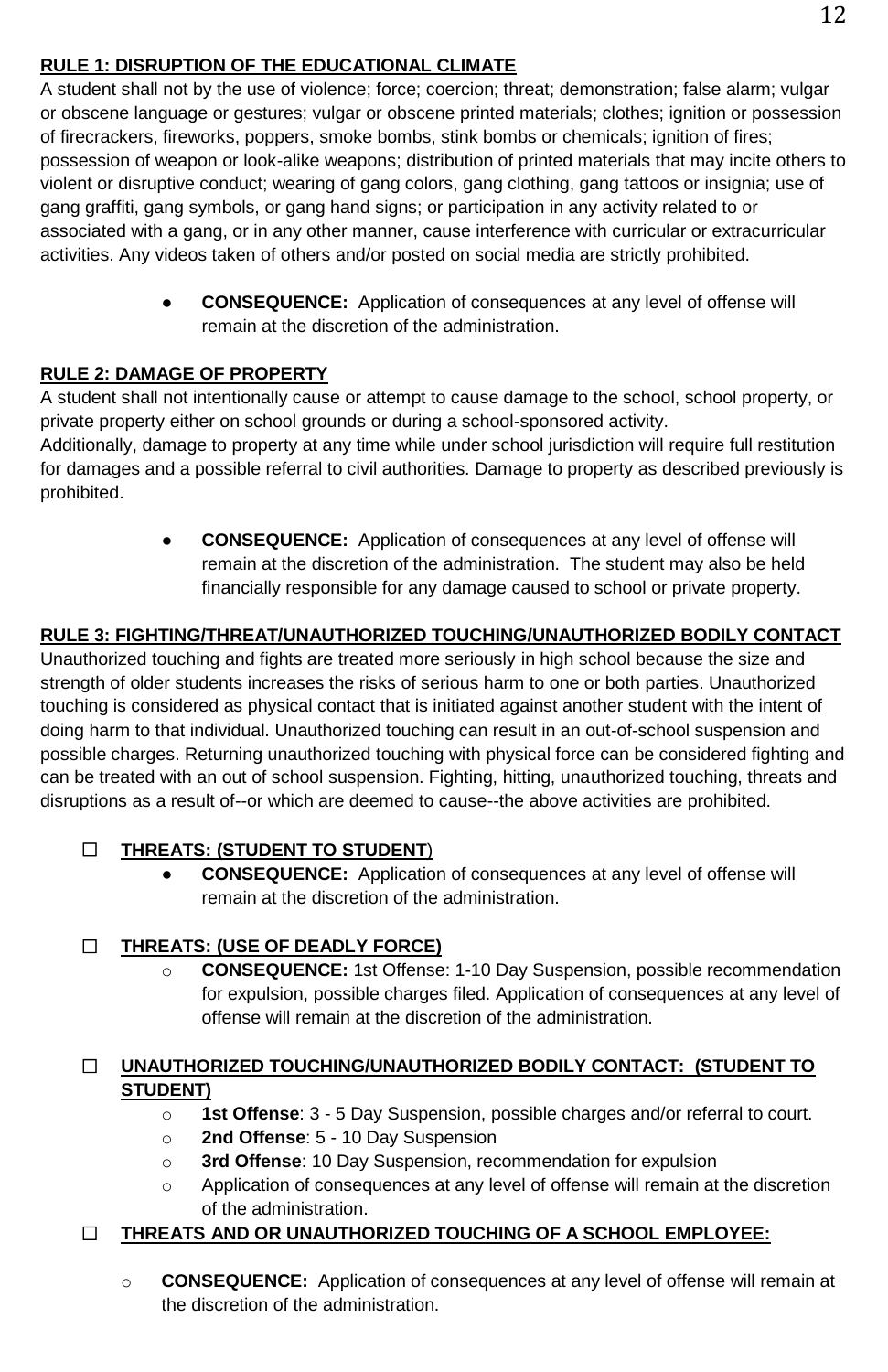# **ASSAULT/ATTEMPTED ASSAULT WITH A WEAPON**

- o **1st Offense**: 10 Day suspension, recommended expulsion from school, charges filed with civil authorities.
- o Application of consequences at any level of offense will remain at the discretion of the administration.

#### **RULE 4: POSSESSION OF DANGEROUS WEAPONS AND INSTRUMENTS**

A student shall not possess or conceal upon his/her person, or on school property or at school functions, an instrument or weapon capable of harming another person. This prohibition includes guns, any type of knife, lighters, matches, ice picks, brass knuckles, blackjack, chemical gases, pepper spray, destructive devices, etc. This prohibition would include the use and/or possession of chemicals and gasses, including mace and look-alike weapons. (Look-alike weapons include-- but are not limited to-- paint ball guns, airsoft guns, pellet/BB guns. etc.).

#### CONCEALMENT, POSSESSION, OR USE OR THREAT OF USE OF A GUN OR EXPLOSIVE DEVICE CAN BE CONSIDERED UNDER THE THIRD OFFENSE.

- o **1st Offense**: Application of consequences at any level of offense will remain at the discretion of the administration.
- o **2nd Offense**: 5 10 Day Suspension, possible recommendation for expulsion
- o **3rd Offense**: 10 Day Suspension, possible recommended expulsion from school
- o Application of consequences at any level of offense will remain at the discretion of the administration.

#### **RULE 5: DISRESPECT**

No student shall at any time show a lack of respect to any teacher, administrator or staff member. Examples could be making disparaging (degrading) remarks (this includes through social media), being outwardly sarcastic, saying things to achieve a derogatory effect, and arguing with school staff in front of others. (Students must make an appointment to privately discuss their disagreement or concern with a staff member in an appropriate manner.)

 **CONSEQUENCE:** Application of consequences at any level of offense will remain at the discretion of the administration.

# **RULE 6: INSUBORDINATION**

Insubordination is defined as the refusal to respond to a reasonable request. A student shall not disregard, or refuse to obey, a reasonable direction or instructions given by school personnel (teacher, principal, coach, extracurricular advisory, staff employees, or adult volunteers) while the student is properly under the authority of the school. In the case of extracurricular activities, insubordination shall also include the failure to comply with the rules or requirements established by the coach or advisor for that particular activity. Repeated violations of any minor rule directive or discipline procedure may be considered insubordination.

Acts of insubordination are prohibited. Repeated instances of insubordination will result in disciplinary consequences for violation of rule 5 – Disrespect.

 **CONSEQUENCE:** Application of consequences at any level of offense will remain at the discretion of the administration.

#### **RULE 7: VIOLATION OF CIVIL ORDINANCES WHILE UNDER SCHOOL AUTHORITY**

A student shall not violate any law or ordinance while under the authority of the school or its personnel (School discipline as appropriate and civil or criminal charges may be filed).

 **CONSEQUENCE:** Application of consequences at any level of offense will remain at the discretion of the administration.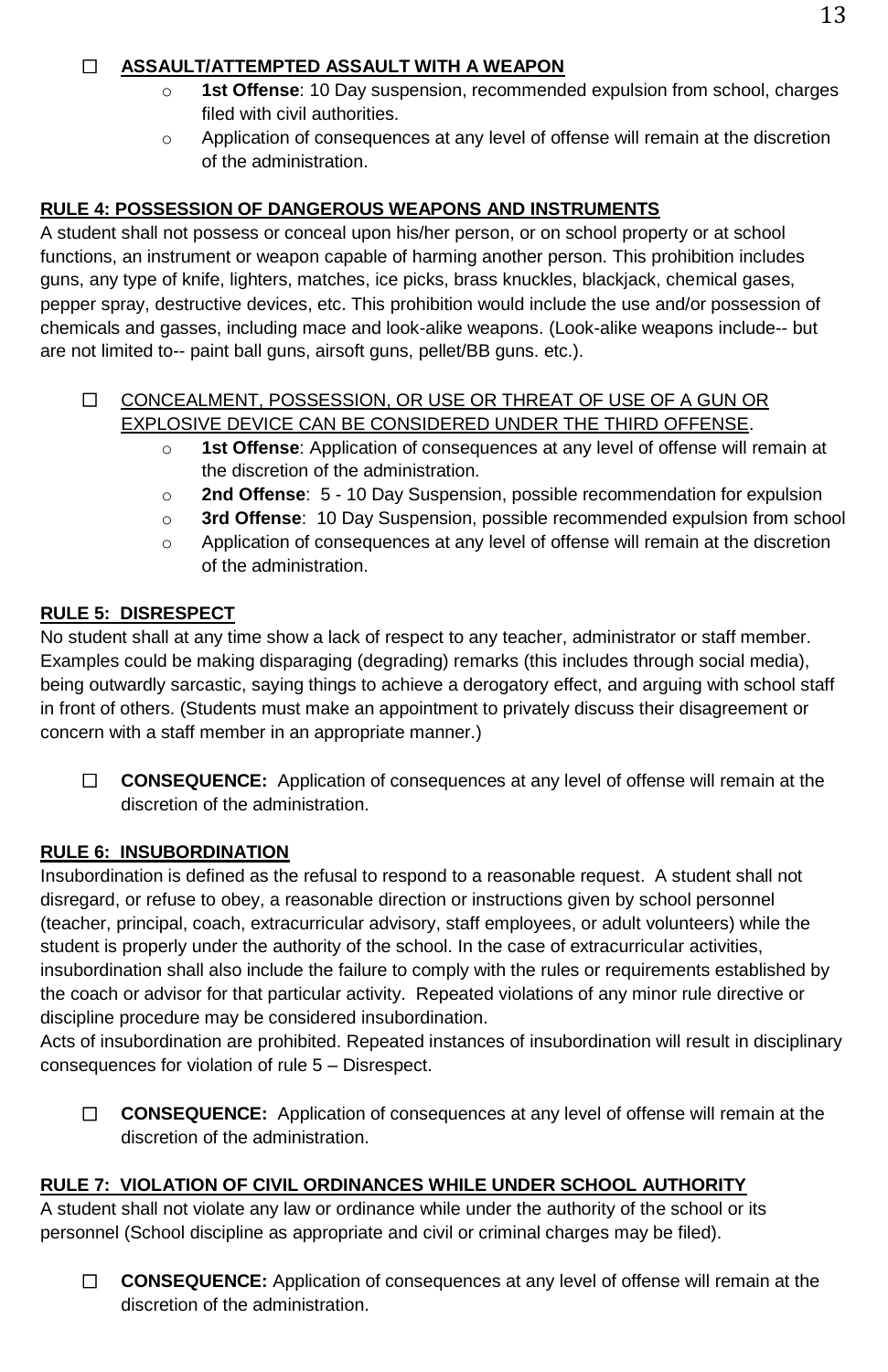#### **RULE 8: HARASSMENT, INTIMIDATION, BULLYING, CYBERBULLYING, or HAZING**

No student shall use any gesture, or a written, verbal, or physical act, to degrade, disgrace, or demean another student (including through social media). This includes topics that will insult, intimidate or place a student in fear of being harmed by another student or group of students, either physically or mentally (including violence in a dating relationship). Bullying is defined as repeated and systematic harassment and attacks on others. Individuals or groups can perpetrate bullying. Bullying takes many forms, and can include different behaviors, such as: physical violence and attacks, verbal taunts, name-calling and put-downs, threats and intimidation, extortion or stealing of money and possessions, and exclusion from the peer group. (NOTE: Other code of conduct consequences may also apply in addition to those listed below.) The list below is intended to give examples of bullying behavior and is not all-inclusive. This includes videos taken and or posted on social media.

- □ **Verbal or Written Bullying**: Name-calling, such as using sexist, racial, or homophobic slurs; taunting about physical appearance, ability, or socio-economic status; abusive or frightening telephone calls; harmful notes, emails, or text messages (including through social media).
- **Physical Bullying:** Hitting, kicking, pushing, tripping, attacking, throwing objects, unwanted sexual touching, stealing or damaging personal items or property, threatening with a weapon, using a weapon, threatening harm, coercion.
- **Social/Cyber Bullying**: Fabricating rumors or gossip; excluding, embarrassing, or making fun of someone; publicly sharing personal information, including posting pictures or text information on websites; using friendship or status to manipulate or coerce or manipulate behavior.
	- o **CONSEQUENCE**: Application of consequences at any level of offense will remain at the discretion of the administration. Administration will follow the district-approved bullying policy.

#### **RULE 9: USE OF PROFANITY/OBSCENITY**

Students shall not use profanity or obscene language in any form (i.e. written, oral, and electronic) in communication with other students, staff, or visitors. Use of profanity/obscenity includes use or creation of obscene/offensive/pornographic communication, gestures, signs, and pictures. Publication or possession of obscene/offensive/pornographic material in any form (i.e. written, oral, and electronic) is also strictly prohibited. This includes lewd and ambiguously lewd communication.

 **CONSEQUENCE**: Application of consequences at any level of offense will remain at the discretion of the administration.

#### **RULE 10: THEFT**

Includes public property or equipment of the school district or the personal property of another student, teacher, visitor or employee of the district. In all cases, the student must make restitution to the injured party. Acts of theft are prohibited. Theft includes items from the cafeteria.

 **CONSEQUENCE**: Application of consequences at any level of offense will remain at the discretion of the administration and may include referral to civil authorities.

#### **RULE 11: INAPPROPRIATE DISPLAY OF AFFECTION**

No student shall engage in inappropriate affectionate behavior while in school or attending school events.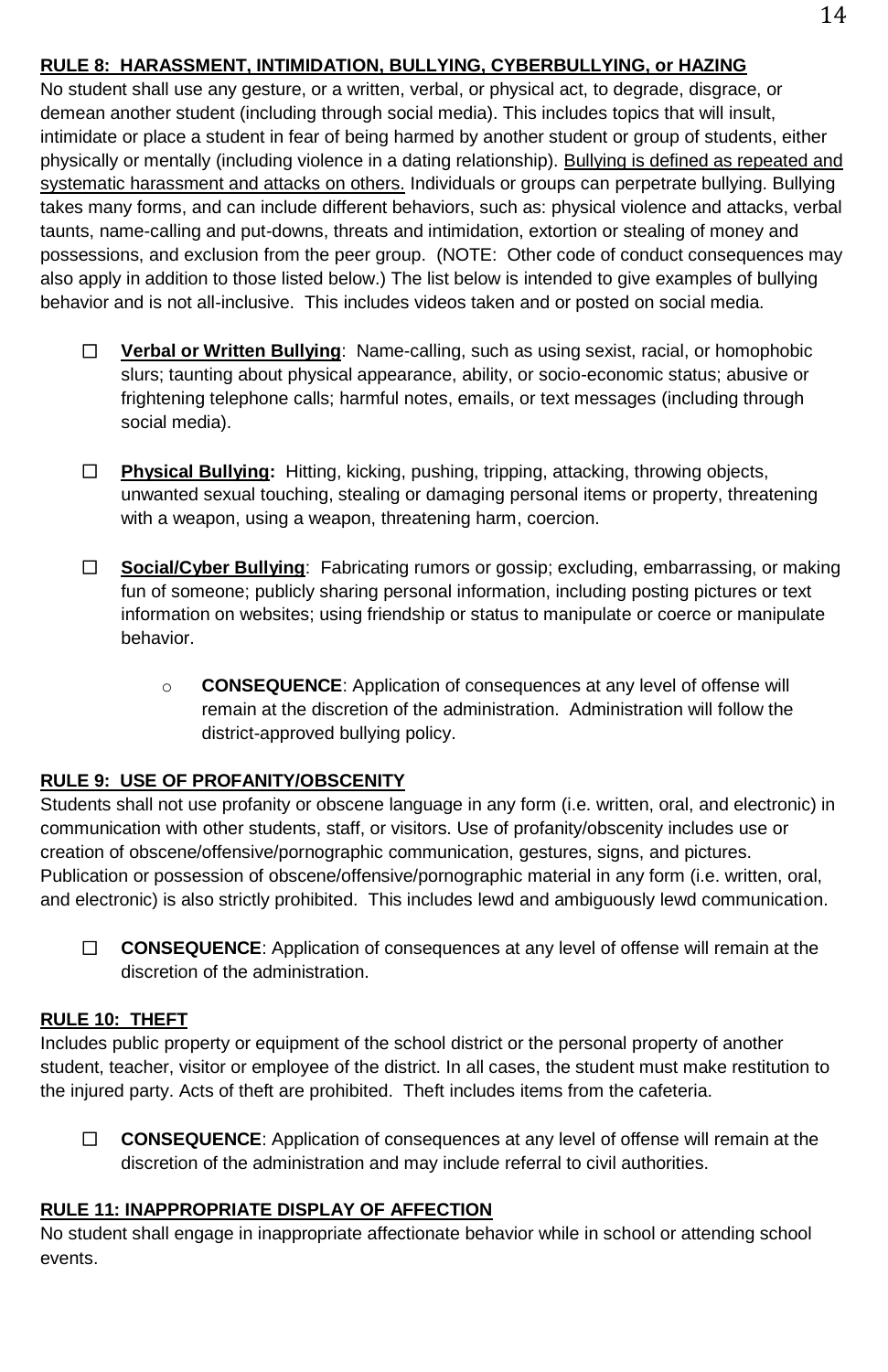**CONSEQUENCE**: Application of consequences at any level of offense will remain at the discretion of the administration.

# **RULE 12: FAILURE TO SIGN IN OR SIGN OUT OF MAIN OFFICE**

All students must sign in or sign out in the main office when entering or leaving at irregular times. Signing in or out DOES NOT automatically excuse the student. Students must be on the early dismissal list or have permission from the administration to leave.

 **CONSEQUENCE**: Application of consequences at any level of offense will remain at the discretion of the administration.

# **RULE 13: TRUANCY/SKIPPING-CUTTING CLASS**

Any student who misses or is absent from any assigned period of his/her schedule (including ETEH) without permission, or fails to meet the requirements of an excused absence under the attendance guidelines, will be considered truant. This would also include students who leave class without permission of the teacher or supervisor. Leaving school during school hours without permission of the proper school authority is prohibited.

 **CONSEQUENCE**: Application of consequences at any level of offense will remain at the discretion of the administration. All days of truancy from school will be considered unexcused and will be reported to the Warren County Attendance Officer and Juvenile Court.

# **RULE 14: DRUGS (***including prescription drugs***), ALCOHOL, TOBACCO, AND LOOK-ALIKE DRUGS (BOARD POLICY JFCG, JFCH, and JFCI)**

It is the intent and philosophy of the Little Miami Board of Education and Administration to discourage use or possession of drugs, look-alike drugs, drug instruments, tobacco, alcohol, any type of smoking or vaping device, CBD oil, medical marijuana, or inhalants. Students are prohibited from possessing, using, selling, concealing, or showing signs of consumption of narcotics, drugs, alcohol, vaping or smoking devices, CBD oil, medical marijuana, or inhalants on school grounds, on school buses, or while attending school-related functions. In addition, students are prohibited from possessing or using tobacco, tobacco products, drug-related instruments or paraphernalia, e-cigarette devices, electronic hookah devices, etc. and cigarette lighters or matches,

This prohibition is in effect on school grounds, on school buses, and while attending any schoolrelated functions.

# **POSSESSION OR CONCEALMENT OF DRUG INSTRUMENT OR PARAPHERNALIA OR LOOK-ALIKE DRUGS**

- o Paraphernalia includes hypodermic needles, roach clips, eyedropper, eye dropper bottles, etc; and look-alike drugs including e-cigarette liquids, e- cigarette juices, vaporizer liquids, electronic hookah liquids/juices, etc.; caffeine pills, overthe-counter pills, misrepresented pills, inhalants or inhalant containers, etc.
- $\Omega$ **st Offense**: 1-5 Days Suspension
- o **2** 2<sup>nd</sup> Offense: 10 Days Suspension, recommendation for expulsion.
- o Application of consequences at any level of offense will remain at the discretion of the administration.

# **POSSESSION, USE, OR SHOWING SIGNS OR EVIDENCE OF USE OF CONSUMPTION OF DRUGS AND/OR ALCOHOL.**

- o **1 st Offense**: 10 Days Suspension, recommendation for expulsion
- o Application of consequences at any level of offense will remain at the discretion of the administration.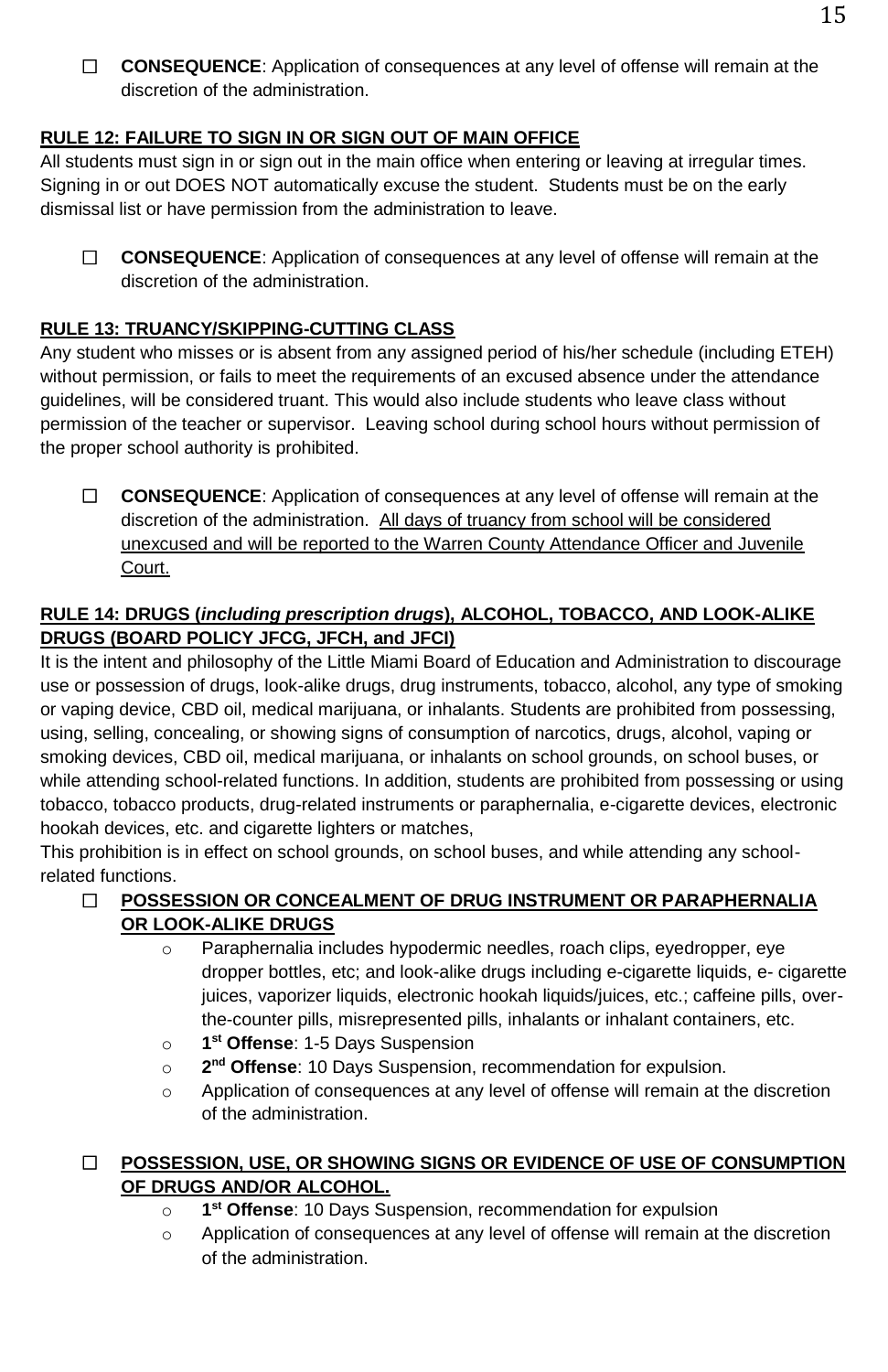**NOTE:** At the discretion of the building administration at Little Miami High School, the student may be reinstated if documented evidence is submitted to the principal or his/her designee that an assessment has been made or scheduled with an Alcohol or Drug Abuse Center or similar agency. If the assessment is scheduled and the recommendations are followed, the student will have five (5) days of the suspension lifted. If the student does not make contact with a Drug or Alcohol agency within ten (10) days of the suspension, he/she will go through an expulsion hearing with the possibility of being expelled. The Little Miami School Counseling Team can assist in making the contacts with the appropriate agencies and in the follow-up treatment if needed. Participation in a support group for students can be set up through the Guidance Team as well. If during the recommended treatment program, the student fails to meet the outlined requirements of the program, he/she will be suspended from school for ten (10) days and there will be a request for an expulsion. It will be possible for a student to use counseling and or rehabilitation for ONE TIME only as a means to avoid expulsion. If a student once again possesses, conceals, or is showing signs of having consumed drugs and/or alcohol, he/she will be suspended out of school for ten (10) days and there will be a request for an expulsion.

When in cases of possession or concealment, that there is a sufficient amount of narcotics, drugs or alcohol for the local law enforcement officials to file charges, the student will be immediately suspended from school for ten (10) days and there will be a request for expulsion.

# **SALE, TRANSFER, OR DISTRIBUTION OF DRUGS, ALCOHOL, LOOK-ALIKE DRUGS, VAPING OR SMOKING DEVICES, OR OVER- THE-COUNTER PILLS**

- o **1 st Offense**: 10 Days Suspension, recommendation for expulsion
- o Application of consequences at any level of offense will remain at the discretion of the administration.

**NOTE:** Students who must take prescribed medication during the school day or are taking over-thecounter medication while at school must secure and complete a medication request form from the main office secretary. This form will require signoff by a doctor for all medication to be consumed at school, including non-prescription medication. All medication must be kept in the main office.

# **POSSESSION, CONCEALMENT OR USE OF OVER-THE-COUNTER PILLS OR PRESCRIPTION MEDICATION**

o **CONSEQUENCE**: Application of consequences at any level of offense will remain at the discretion of the administration

# **POSSESSION, CONCEALMENT OR USE OF TOBACCO/TOBACCO PRODUCTS/NICOTINE INSTRUMENTS OR ANY OTHER DRUG (including e-cigarette devices, vaporizers, Juul products, electronic hookah devices, etc)**

- o **1** 1<sup>st</sup> Offense: 5 Day Suspension AND 1 Saturday School
- o **2 2<sup>nd</sup> Offense**: 10 Day Suspension with Recommendation for Expulsion
- o Application of consequences at any level of offense will remain at the discretion of the administration.

# **POSSESSION AND/OR CONCEALMENT OF MATCHES OR LIGHTER (UNAUTHORIZED FIRE)**

- o **1 st Offense**: 1 Saturday School
- o **2 nd Offense**: 2 Saturday Schools
- $\circ$ 3<sup>rd</sup> Offense: 1 Day Suspension
- o Application of consequences at any level of offense will remain at the discretion of the administration.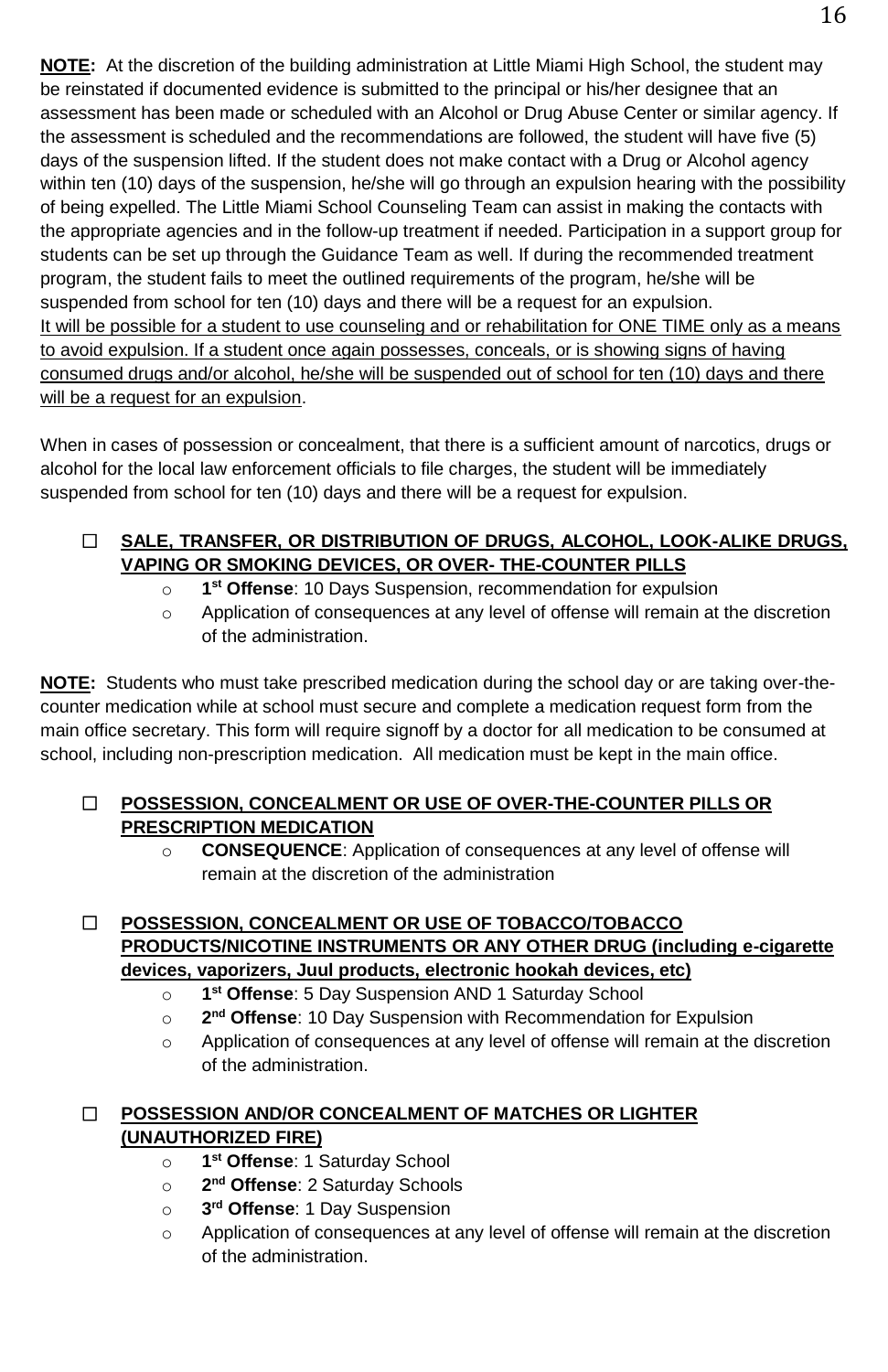# **RULE 15: TARDY TO SCHOOL OR TARDY TO CLASS**

Students who are late to school must check in at the office. This is important since students are counted absent until they sign in. The office will determine if a student's tardy is "excused" or "unexcused". Tardies may be excused for a doctor's appointment (with doctor's note), a court appearance (with record from court), illness or family emergency (with note from parent – 5 per year), late bus, or inclement weather if deemed appropriate by the administration.

All other individual tardy cases will be reviewed by the school administration. Students are expected to arrive at class on time. Unexcused tardies to school or class will result in the following consequences:

**TARDY TO SCHOOL/CLASS CONSEQUENCES -** Application of consequences at any level of offense will remain at the discretion of the administration.

|                                                                                                      | <b>Tardy to School</b>                                                                                                                                                                                | <b>Tardy to Class</b>                                                                                                                                                                                      |
|------------------------------------------------------------------------------------------------------|-------------------------------------------------------------------------------------------------------------------------------------------------------------------------------------------------------|------------------------------------------------------------------------------------------------------------------------------------------------------------------------------------------------------------|
| 3 <sup>rd</sup><br>5 <sup>th</sup><br>7 <sup>th</sup><br>gth<br>10 <sup>th</sup><br>11 <sup>th</sup> | Warning<br>60-minute after-school detention<br>Two 60-minute after-school detentions<br>Saturday School<br>Referral to Warren County Juvenile Courts<br>Consequences as assigned by<br>administration | Lunch Detention<br>60-Minute After-School Detention<br>Two 60 Minute After-School Detentions<br>Saturday School<br>Consequence as assigned by administration<br>Consequences as assigned by administration |

FAILURE TO SERVE SATURDAY SCHOOL MAY RESULT IN ASSIGNING OF ISS OR OSS. FIVE UNEXCUSED TARDIES EQUALS 1 UNEXCUSED DAY ABSENT FOR THE PURPOSES OF THE WARREN COUNTY ATTENDANCE POLICY. \**NOTE* **-** After eight (8) days of absence during the year, a student must provide a doctor's note in order to receive any additional excused tardies.

# **RULE 16: OTHER CONDUCT**

A student shall not engage in any type of conduct not specifically set forth in the Student Code of Conduct that is harmful to the person or property of school personnel or other students, or conduct that is not in compliance with socially accepted standards of behavior.

 **CONSEQUENCE**: Application of consequences at any level of offense will remain at the discretion of the administration.

# **RULE 17: FAILURE TO SERVE CLASSROOM DETENTION**

Students who are assigned a classroom detention by a teacher for minor disruptions must meet with the teacher at the assigned location and time after being given one day's notice.

Each Occurrence: Teacher may reschedule or refer the student to the administration.

Application of consequences at any level of offense will remain at the discretion of the administration.

# **RULE 18: AIDING AND ABETTING IN THE COMMISSION OF A VIOLATION OF RULES ONE (1) THROUGH THIRTY (30)**

All students are prohibited from aiding and abetting another student in the commission of a violation of any Rules 1 - 30.

 **CONSEQUENCE**: Application of consequences at any level of offense will remain at the discretion of the administration.

# **RULE 19: USING PROFANITY/OBSCENITIES IN THE SCHOOL ENVIRONMENT**

A student shall not use profanity or obscene language either written or oral (including social media) in the school environment. Included in this prohibition would be the use of obscene gestures, signs, pictures, notes, publications or pornographic materials. Referring to school personnel in a profane or obscene manner is prohibited as well. All lewd and ambiguously lewd language is prohibited.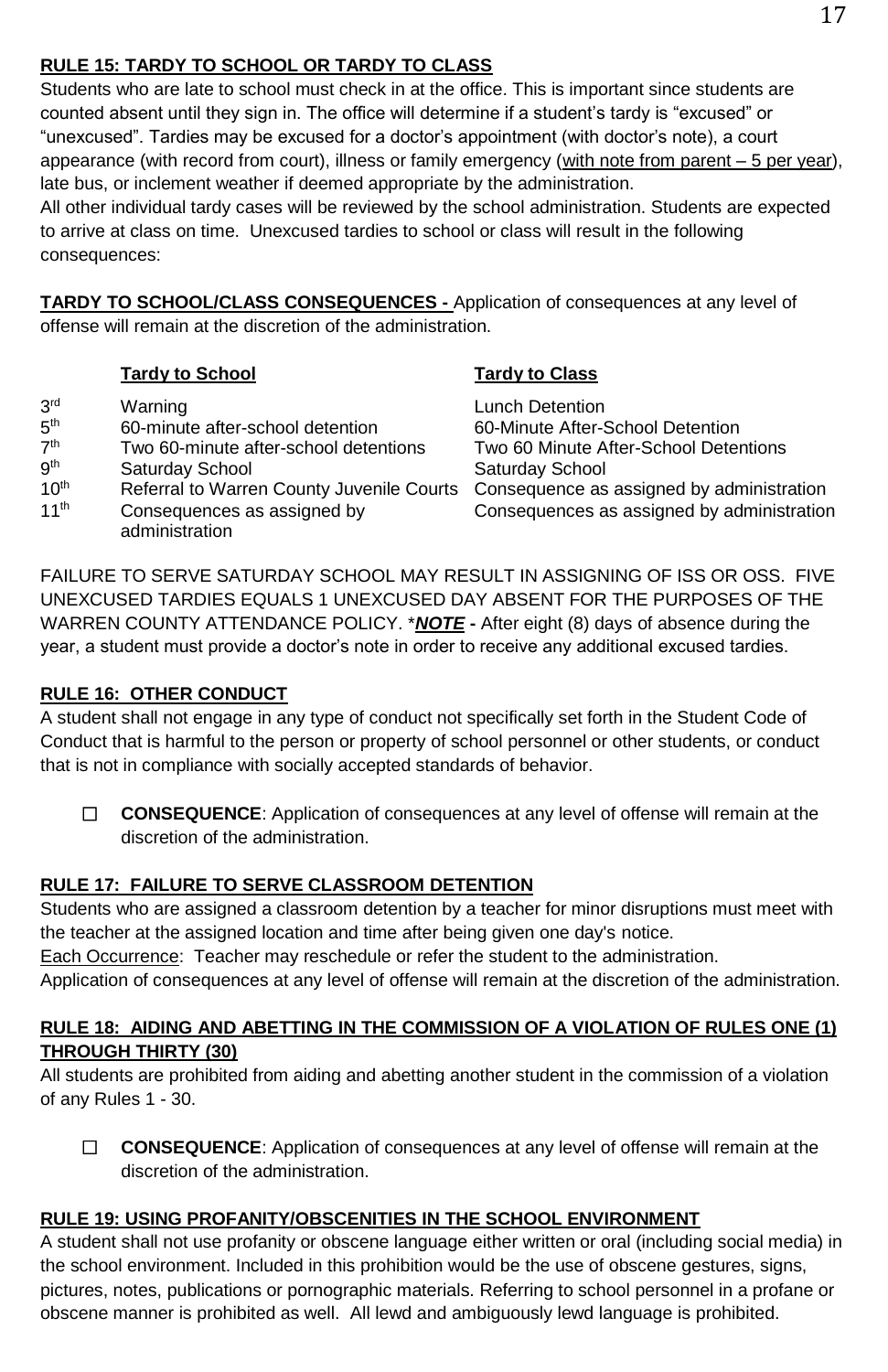**CONSEQUENCE**: Application of consequences at any level of offense will remain at the discretion of the administration.

# **RULE 20: LOITERING**

Loitering in the school building or on school grounds is prohibited.

No student shall loiter in the school building or on school grounds after 2:30 PM unless attending or participating in a school-sponsored event or activity or under the direct supervision of a staff member, coach, sponsor or advisor. Students should not arrive at school in the morning prior to 7:00 AM unless they have morning detention or a scheduled appointment with a staff member or administrator.

 **CONSEQUENCE**: Application of consequences at any level of offense will remain at the discretion of the administration.

# **RULE 21: SEXUAL HARASSMENT**

No student shall engage in any activity that results in unwanted sexual advances or unwanted verbal or physical contact of a sexual nature with another student. Students who falsely accuse teachers, administrators, and/or students of any type of misconduct will be subjected to the discipline code and could face suspension or expulsion. This includes social media posts.

 **CONSEQUENCE**: Application of consequences at any level of offense will remain at the discretion of the administration.

# **RULE 22: SLEEPING IN CLASS**

No student shall sleep in class on a regular basis. It is the sincere hope of LMHS that all students arrive at school each day ready and eager to learn.

 **CONSEQUENCE**: Application of consequences at any level of offense will remain at the discretion of the administration.

# **RULE 23: CODE OF CONDUCT FOR WCCC STUDENTS**

Career Center students are encouraged to utilize transportation provided by the Little Miami School District to and from the vocational school. Career Center students who elect to drive to school ARE NOT PERMITTED to transport home school students unless the appropriate parents sign a rider permission form and have it approved by the school administration. Students who ride a bus to and from LMHS are required to ride the Career Center bus to and from the vocational school. Career Center students authorized to transport home school students should remain in their cars unless they have business in the main office. The same Student Code of Conduct that is outlined in this handbook binds Career Center students.

Career Center students who operate their vehicles in an unsafe manner while in the home school parking lot may be denied access to the lot before and after school. No student may loiter on school grounds or in the school building before, during or after school hours.

Students may enter the building to conduct official business after 7:00 AM prior to the start of school and after 2:30 PM. Unless participating in a supervised activity, club, or sport, students must exit the building by 2:30 PM.

Application of consequences at any level of offense will remain at the discretion of the administration.

# **RULE 24: RACIAL OR ETHNIC HARASSMENT OR INTIMIDATION**

No student shall engage in any activity that results in unwanted contact, harassment or intimidation that is related to the racial or ethnic background of the student or faculty victim. Use of racial or ethnic slurs either written or oral, is included in this prohibition (including social media).

 **CONSEQUENCE**: Application of consequences at any level of offense will remain at the discretion of the administration.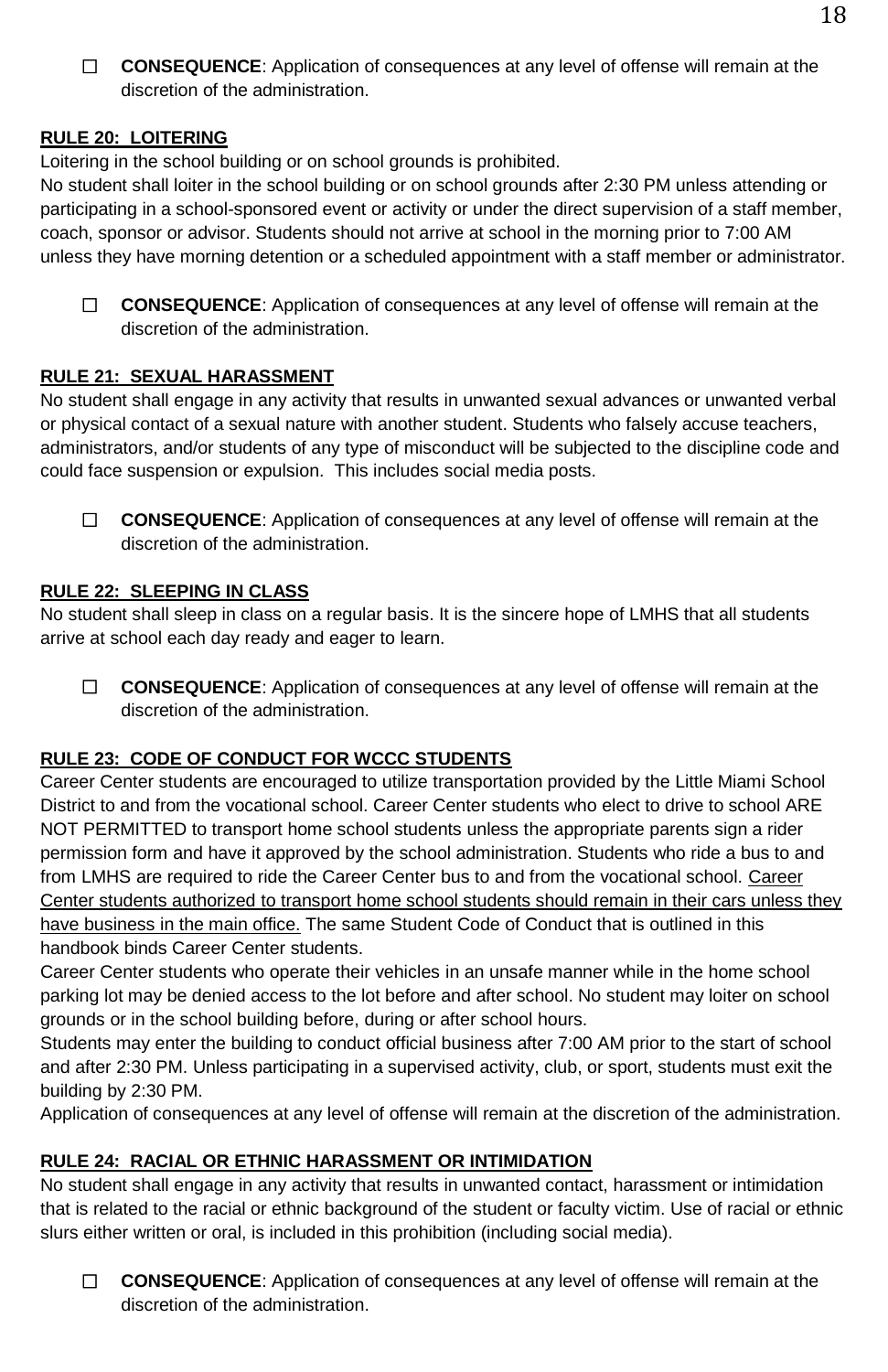# **RULE 25: GANG MEMBERSHIP AND/OR ACTIVE DISPLAYS OF GANG-RELATED BEHAVIOR**

This prohibition includes gang colors, clothing, tattoos, symbols, graffiti, artwork, organization or recruitment of members, gang hand signs, and other activities that are related to or associated with gang membership.

 **CONSEQUENCE**: Application of consequences at any level of offense will remain at the discretion of the administration.

#### **RULE 26: OUT OF BOUNDS**

Presence in areas during school hours or outside school hours where a student has no legitimate business without permission of a school administrator or teacher is prohibited. \**NOTE* – Students are **not** permitted to leave the school campus during lunch.

 **CONSEQUENCE**: Application of consequences at any level of offense will remain at the discretion of the administration.

#### **RULE 27: FALSIFYING OF INFORMATION/HONORS VIOLATION**

Students shall not be involved in activities including, but not limited to, cheating, plagiarism, misuse of privileges, forgery, improper collusion or falsification of information. A student shall not make a false statement, or a false accusation, or provide false information that in any way defames or damages the reputation of another student or staff member. Falsification of information includes attempting to change, modify, or misrepresent records, including but not limited to hall passes, absence excuses, documents or materials used in daily school operation; sharing false information (ie. Lying); or not properly identifying oneself to school personnel.

 **CONSEQUENCE**: Application of consequences at any level of offense will remain at the discretion of the administration.

#### **RULE 28: CHEATING OR PLAGIARISM**

- o **1st Offense**: Handled by the individual classroom teacher with possible loss of credit for the test, quiz, project, or assignment. (Teacher will notify parent/guardian *and* administrator)
- o Application of consequences at this level will remain at the discretion of the administration.

# **RULE 29: DRESS CODE FOR SENIOR HIGH SCHOOL STUDENTS**

We are proud of the quality of dress worn by our students and the guidance given by parents. All clothing is expected to be in good taste, neat and clean. Clothing choices should provide for a safe environment for all students. The Little Miami School District is committed to providing students a quality education in an environment that prepares them for life after graduation. These standards of dress have been established to ensure such an environment where learning and preparation for the future are the top priorities.

Students will be permitted to wear apparel considered appropriate, reflecting ideals consistent with and promoting the realities of good education. The building administrator may exclude any student when, in his/her judgment, the apparel is not consistent with the standards established below. **Repeated violations of this code will result in the same consequences for Rule 6 – Insubordination.**

#### Examples of Dress Code Standards

- 1. Hats, head coverings, hoods on hoodies, bandanas, sweatbands, and sunglasses are not to be worn inside the building.
- 2. Appropriate footwear must be worn and provide for safe and sanitary conditions.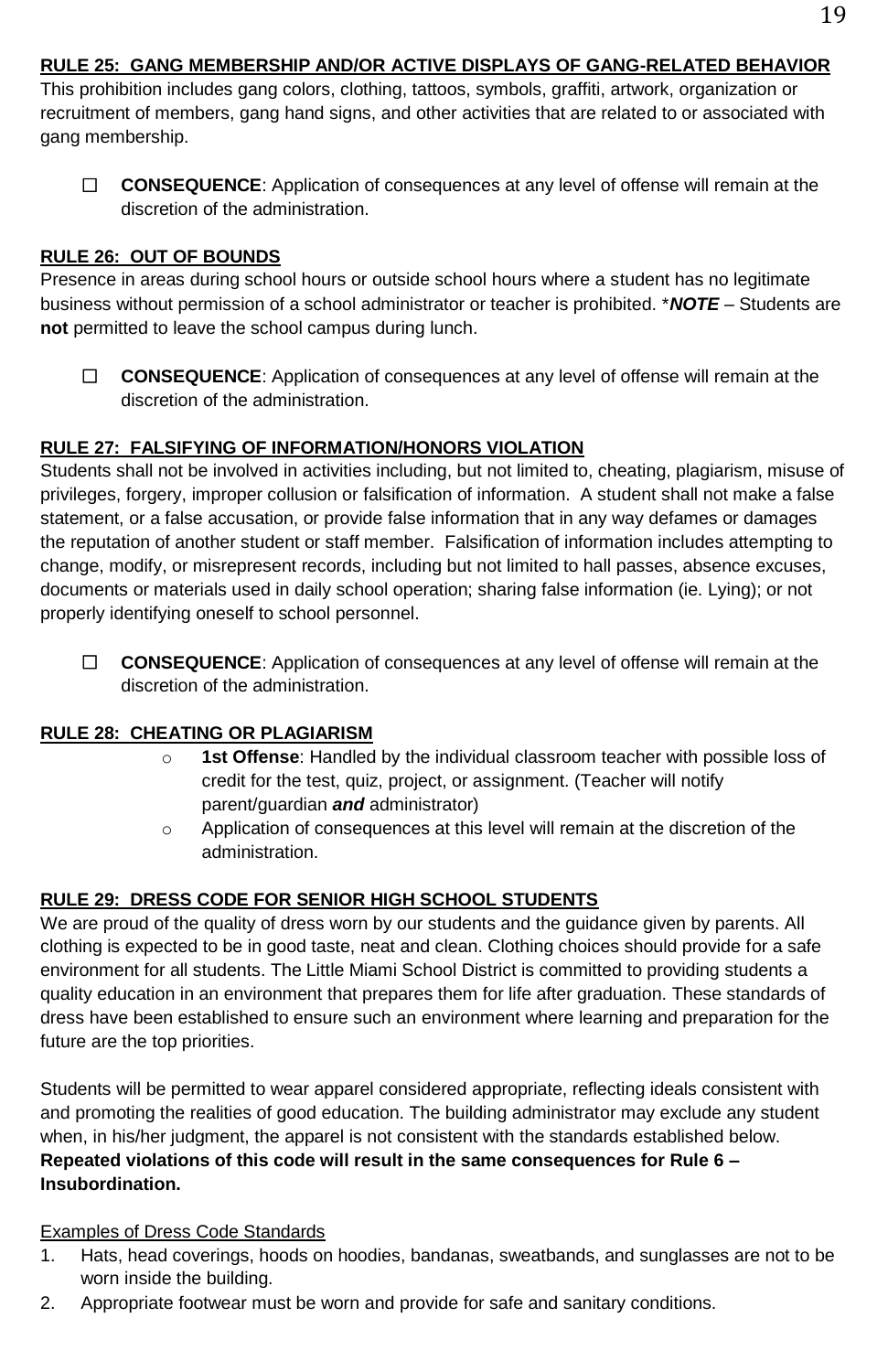- 3. Shirts and tops must have high-enough necklines to cover all cleavage. Shirt sleeves, sweater sleeves, and vests must not be so loose or decorative as to create a safety hazard. Examples of inappropriate apparel include, but are not limited to: halters, midriff tops, crop tops, spaghetti strap tops, strapless tops, revealing and/or see-through tops, open-mesh garments, garments with open sides that expose skin or undergarments, tank tops, muscle tops. or any other top with oversized arm holes. Shoulders should be completely covered.
- 4. Lower garments are to be worn at the appropriate level (top of the hips) and cannot drag on the floor. All clothing must properly fit (not too big or too small). Lower garments should not allow any portion of the buttocks or undergarments to be exposed when the student sits, stands, raises his/her hand above their head, or bends over. Skirts and shorts must fit appropriately. No form-fitting shorts of any kind may be worn unless worn completely under a skirt/dress. Examples include biking, spandex and lycra-type shorts. If a belt is worn, it must be of proper length.
- 5. No skin should be visible between a student's top and bottom garment when the student sits, stands, raises his/her hand above their head, or bends over.
- 6. Torn or tattered pants with small holes below fingertips are permitted so long as these holes do not become safety hazards.
- 7. Patches, insignias, buttons, jewelry, clothing, or other items that include obscene, lewd or ambiguously lewd language, violent, gang, tobacco, or drug/alcohol-related writing or images are not acceptable. Items of clothing that belittle others may not be worn (i.e. items that contain messages that are vulgar, offensive, obscene, or libelous; promote intolerance or confrontation, e.g. confederate flag or swastika; that denigrate others on the basis of race, color, religion, creed, national origin, gender, sexual orientation, or disability; that promote alcohol or drug use or violence).
- 8. Blankets, bulky coats and trench coats may not be worn or used during the day.
- 9. Exposed chains, jewelry, dog collars, spikes, piercings, and other articles judged to be potentially harmful or distracting to students are not permitted.
- 10. Face painting is prohibited. Makeup, hairstyles, piercings, and other body decoration or apparel that, in the opinion of the administration, is disruptive to the educational process are prohibited.
- 11. These guidelines are not to be considered all-inclusive. The administration reserves the right to deal with any apparel deemed inappropriate for school.
- 12. Book bags, backpacks, and oversize purse-type bags are not permitted in classrooms during the day. These items must be stored in a school-assigned locker during the day.
- 13. Students must maintain socially acceptable standards of personal hygiene.

# **Exceptions**

Exceptions to the above dress code will be considered for special events, cultural beliefs and to promote school spirit. Students and/or sponsors must have permission from the administration prior to the activity.

Application of consequences at any level of offense will remain at the discretion of the administration.

# **RULE 30: GENERAL POLICIES AND PROCEDURES**

- 1. There will be no food or drink, including bottled water, permitted in any art or science classroom.
- 2. Students are not permitted in the hallway without a pass.
- 3. Aides are not permitted in the hallway without badges or a pass.
- 4. Students shall not engage in any form of gambling. Possession or use of playing cards while school is in session is prohibited.
- 5. Students shall not possess items such as laser pointers, toy guns, water pistols, bean shooters, water balloons, or other similar devices.
- 6. Students must use their assigned lockers. Students are not to share their locker or combination with other students. Students must use their assigned locks.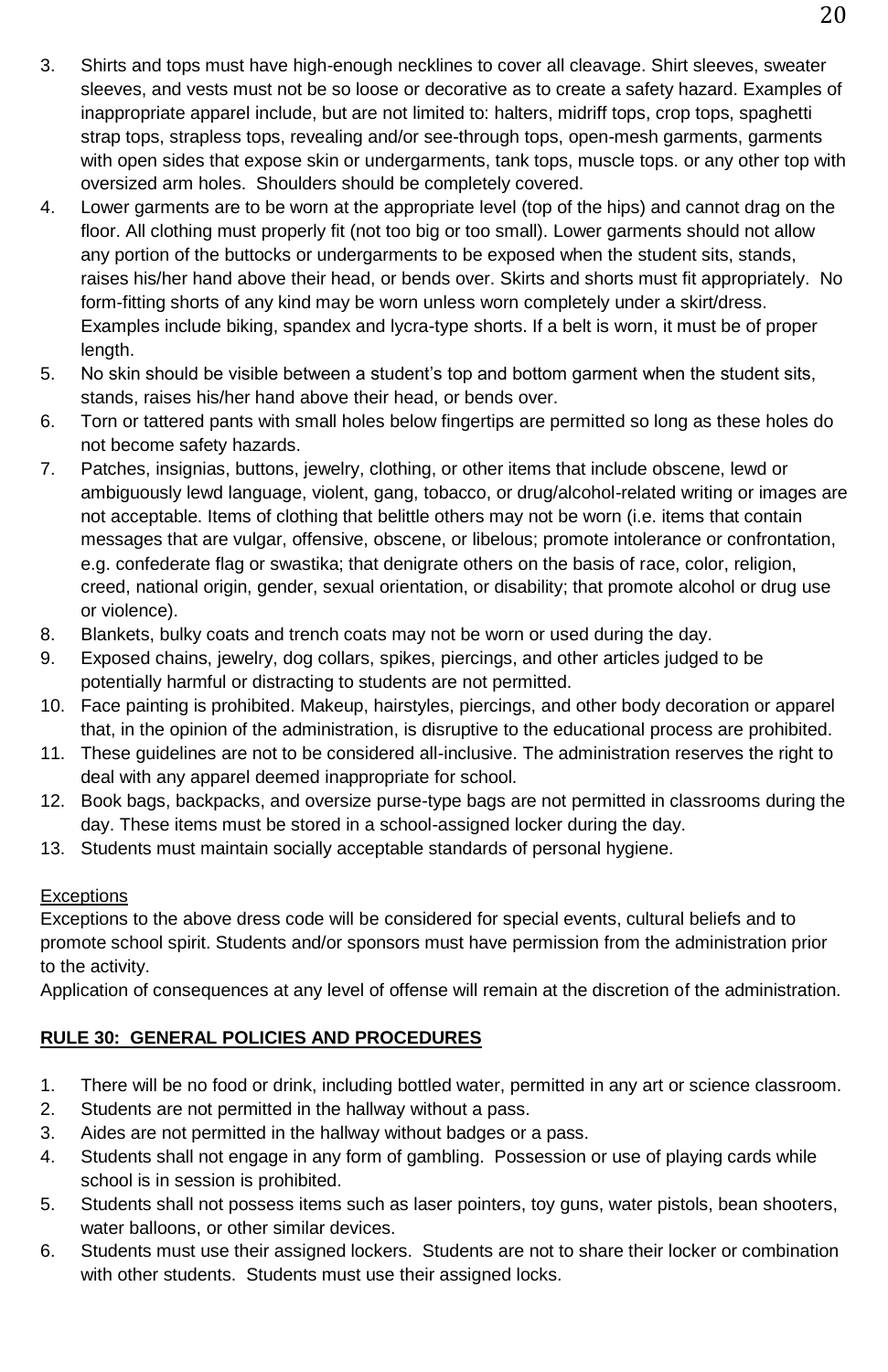- 7. Use of cameras during the school day is strictly prohibited, unless related to an approved curricular or extracurricular activity.
- 8. Skates, skateboards, Heelys, and other like items are not to be brought to school. Students bringing these items or using them during school hours will be subject to disciplinary measures.
- 9. The school does not take responsibility for missing or lost personal items.
- 10. All technology must be used appropriately and according to the directions of school personnel. Any technology that disrupts academics will be confiscated and may result in additional discipline. Contents of electronic devices may be searched if there exists a reasonable suspicion that they may have been used in an activity prohibited by the Code of Conduct.
- 11. Unauthorized recording devices (audio or video) are not permitted.
	- **CONSEQUENCES**: Application of consequences at any level of offense will remain at the discretion of the administration.

# **CODE OF CONDUCT – CAFETERIA/FOOD SERVICE**

Students are expected to follow all rules from the student code of conduct in the cafeteria. Outside food is prohibited. Visitors will not be allowed to eat in the cafeteria. No open food may leave the cafeteria, with the exception of bottled water. Application of consequences at any level of offense will remain at the discretion of the administration.

# **CODE OF CONDUCT – ACTIVITIES**

Since attendance is a very important part of any activity, students will be expected to participate in meetings, performances, and practices according to the activity's attendance policy. If it is necessary to be absent at any time, the students will be expected to notify the coach or advisor.

- 1. **Equipment Students are responsible for all equipment issued to them**. Students will be given a two-week period to return all equipment at the conclusion of a season or activity. After two weeks the student will be charged for the cost of the equipment and may be denied participation in future athletics or activities until restitution has been made. Students who have outstanding charges for equipment may not receive awards and may not attend the banquet until all charges have been cleared or the equipment has been returned.
	- a. A student or parent must pay for the replacement of any lost, stolen, or damaged items or equipment according to the CURRENT REPLACEMENT COST.
- **2. A student shall not engage in any criminal activity or violations of civil law.**
	- a. Recognizing the varying degrees of severity of violations (misdemeanors vs. felonies), consequences for involvement may result in a minor reprimand up to the denial of participation in activities for one calendar year. Consultation with the coach or advisor, the athletic director and the administration will take place before a denial of participation is invoked.
- 3. **All participants are expected to behave in a manner that reflects positively on the school and their team**. Behavior that is inappropriate would include the following:
	- a. Repeated truancy from class or school.
	- b. Acts of vandalism or abuse of school property.
	- c. Repeated violations of school rules or chronic incorrigible behavior.
	- d. Abusive language, gestures or profanity (including social media).
	- e. Behavior, attitude, or unsportsmanlike conduct at or during an athletic contest, practice or school-sponsored event.

\*The penalties will be determined by the coach/advisor, athletic director, and/or administration.

# **4. Comply with all additional training rules or other requirements as set forth by the coach or advisor.**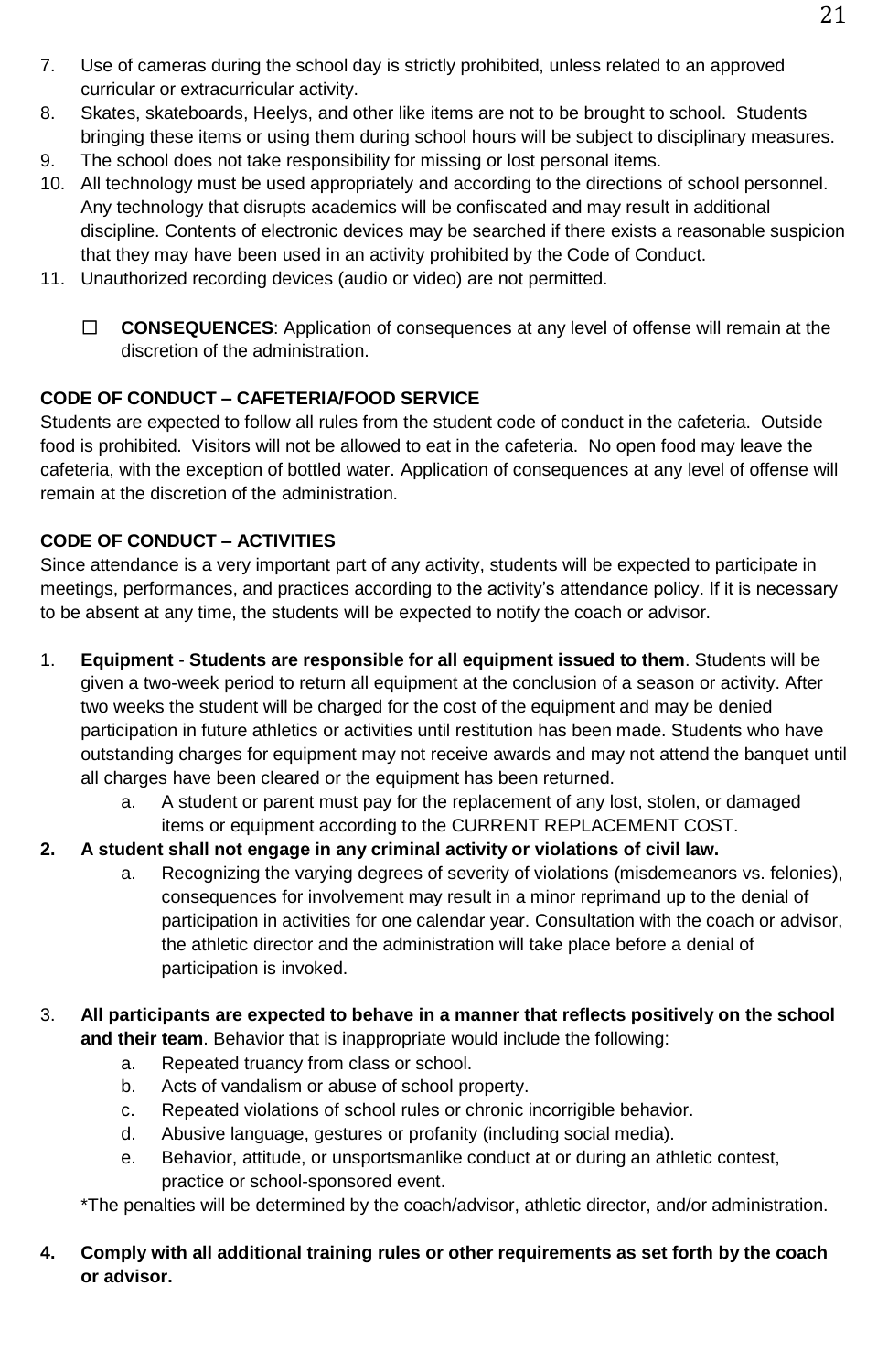- **5. Once teams have been selected/cut, a student athlete who quits one team cannot join another.**
- **6. Athletes must meet all OHSAA and District requirements for eligibility.**
- **7. Athletes must pay all pay-to-participate fees prior to the start of each athletic season.**

**Activity Conflicts-** A performance (athletic event, contest, play, concert, etc.) has priority over a practice or rehearsal. When two events of equal value conflict, the student may participate in the event of his/her choice without fear of penalty or consequence. Students are to inform coaches/advisers/teachers of the conflict as soon as they become aware of them.

**CODE OF CONDUCT – ATHLETICS POLICY** (Separate Handbook issued for participants)

# **Student Conduct on District Managed Transportation**

The following regulations pertain to student conduct on District managed transportation and are intended to ensure the safety and welfare of the students, the driver and other drivers on the road and to ensure safety and proper maintenance of school vehicles.

Students will:

- a) be careful in approaching bus stops, walk on the left facing oncoming traffic, be sure that the road is clear both ways before crossing the highway and wait in a location clear of traffic;
- b) arrive at the bus stop before the bus is scheduled to arrive in order to permit the bus to follow the time schedule;
- c) wait in an area clear of traffic and refrain from exhibiting behavior at the bus stop that threatens life, limb or property of any individual;
- d) sit in assigned seats (drivers have the right to assign a student to a seat);
- e) go directly to their assigned seat without disturbing or crowding other students and remain seated while the vehicle is moving;
- f) observe classroom conduct, or the bus conduct established by administrators and transportation personnel and obey the driver promptly and respectfully;
- g) keep the vehicle clean and free of trip hazards;
- h) refrain from eating and drinking on the bus except as required for medical reasons or as permitted by the District for non-routine trips when supervised by an appropriate chaperone, school administrator or school personnel;
- i) refrain from using profane language and from loud talking or laughing (unnecessary confusion diverts the driver's attention and might result in a serious accident);
- j) remain seated keeping aisles and exits clear, keep head, arms and hands inside the vehicle at all times and not throw or pass objects on, from or into the vehicle;
- k) be courteous to fellow students and to the driver;
- l) treat equipment as one would treat valuable furniture in their home (damage to the school vehicle is strictly forbidden);
- m) refrain from using nicotine products on the vehicle or possessing alcohol or drugs on the vehicle except as prescription medications may be required for a student and carry on the vehicle only items that can be held in their laps or can otherwise be stored on the vehicle in accordance with State law.
- n) Students must remain seated until the vehicle stops, then promptly unload and wait in their designated place of safety until the vehicle leaves. Students who must cross the street to reach the residence side of the street must wait for the signal from the driver and cross in front of the vehicle after also checking for traffic themselves.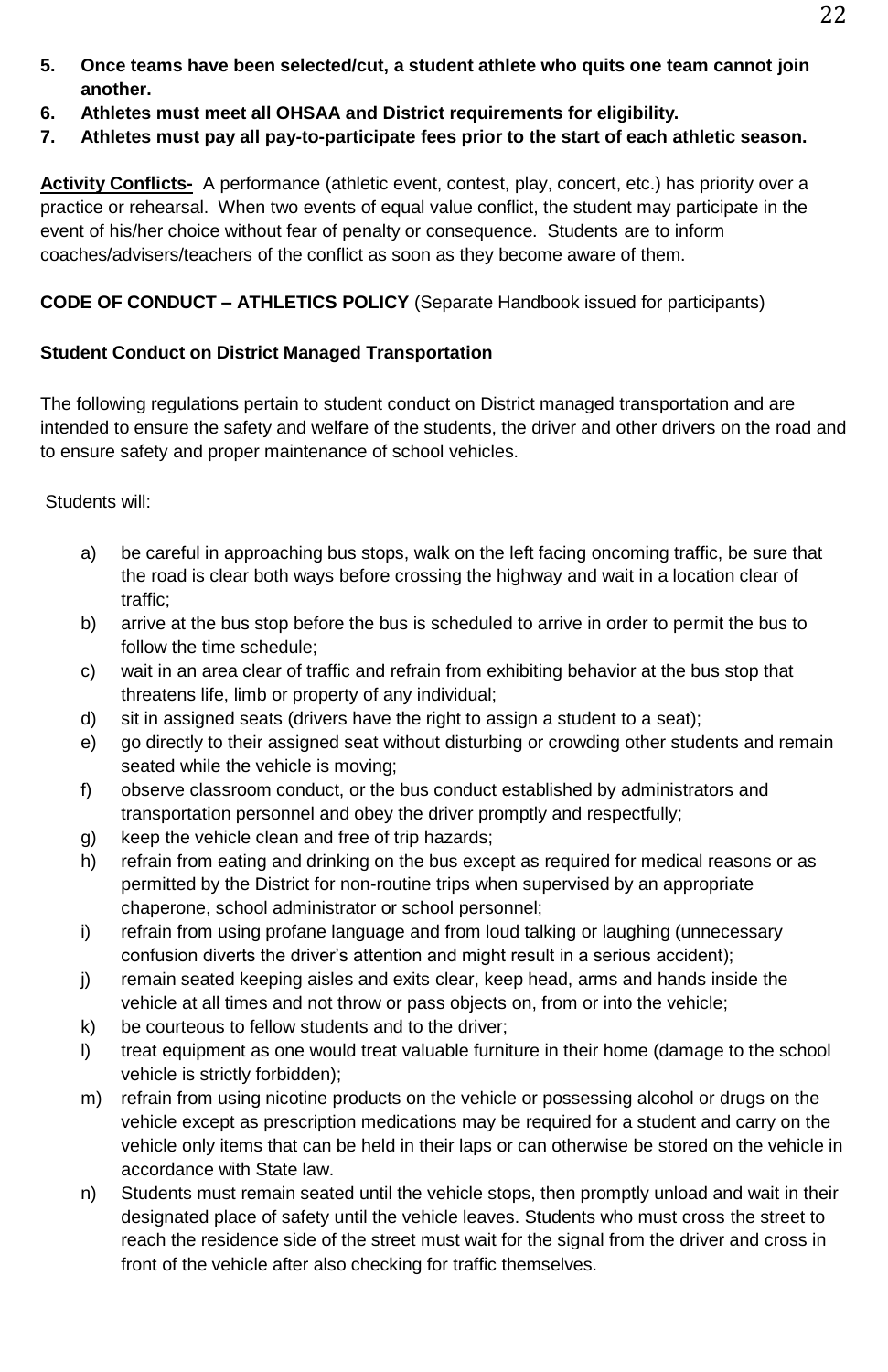Failure of a student to follow these regulations may result in his/her forfeiting the right of transportation on District managed transportation.

# **Transportation Discipline**

The Board authorizes the Superintendent or other administrators to suspend a student from transportation privileges only for a period of up to one school year. The only due process required is notice to the student of an intended bus riding suspension and an opportunity to appear before the administrator considering the suspension before it happens. The administrator's decision is final.

When discipline problems with individual students arise, use the following guidelines.

- a) If possible, the driver should resolve the problem.
- b) When the driver is unable to resolve the problem, he/she should report it to the transportation supervisor. The transportation supervisor and driver, if necessary, confer with the principal. Any discipline is imposed by the principal of the school.
- c) Problems that cannot be resolved by measures specified above are referred to the Superintendent.
- d) The suspension of students with disabilities from transportation may require a modification of these procedures and complies with all applicable statutory requirements.

**NOTE:** *It is advisable that regulations in the area of student transportation bear the Board's official stamp of approval.*

Adopted by Little Miami Board of Education April 26, 2022

# **CODE OF CONDUCT – COMMUNITY**

Students participating in athletic activities must conduct themselves as mature young men and women.

Students involved in conduct that merits disciplinary action will be investigated by the school administration. The Student Code of Conduct previously outlined in this handbook is in effect on school grounds and at school-sponsored activities and athletic events. Confirmation of misconduct will result in disciplinary actions appropriate to the offense.

# **DISCIPLINE PROCEDURES**

# **SATURDAY SCHOOL**

Will be used as an alternative plan to improve behavior without having students lose instructional time. Saturday schools are assigned in lieu of a school suspension. Students assigned to Saturday School will report to the scheduled classroom at the assigned time. Students arriving late will be considered absent. Students must bring books and study materials and be engaged in school work the entire session. Students will conduct themselves in accordance with the School Code of Conduct. Failure to attend an assigned Saturday School, failure to bring study materials, or failure to abide by the Student Code of Conduct may result in an out-of-school suspension.

# **ALTERNATE SCHOOL ASSIGNMENT**

Removal from regular school activities may result when a student is in violation of the Disciplinary Policy. School administrators may offer or assign an alternate school assignment, which permits a student to attend school but be assigned to a supervised location. The student must do assigned school work and may be required to do work beyond what is done in the regular classroom. RULES OF ALTERNATE SCHOOL ASSIGNMENT

- 1. Students must stay on task with work at all times.
- 2. No sleeping or laying head down.
- 3. No food/drink (except during breaks).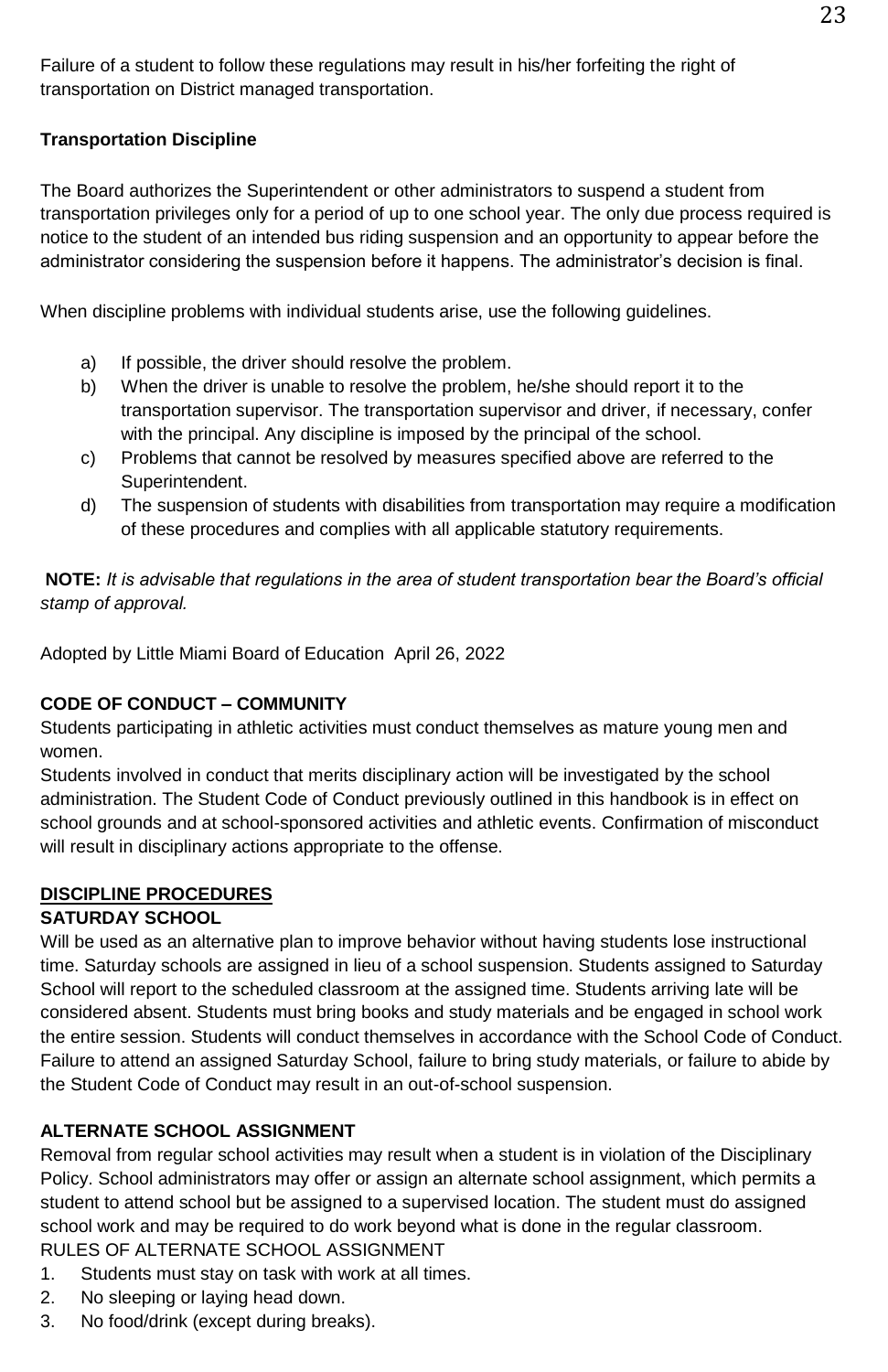- 4. Cell phones, personal music devices, cameras, and other electronic devices are prohibited. Teacher has a right to claim any item deemed disruptive.
- 5. No talking or passing notes.
- 6. Adhere to all reasonable requests of the Teacher.
- 7. Students are not permitted to leave the classroom outside of scheduled breaks.

The student must report to the alternate school assignment room as directed and remain there until released. Failure to comply with the above, and any other regulations of LMHS, may result in an out of school suspension.

# **AFTER SCHOOL DETENTION**

Detention may be used as a consequence for violations of the school code of conduct. Detention will meet daily from 2:20-3:20 Students arriving after the assigned time will not be admitted and will be considered absent from detention.

Students must be engaged in school work during the detention period and will conduct themselves in accordance with the School Code of Conduct. Failure to attend detention, failure to bring study materials, or failure to abide by the Student Code of Conduct will result in appropriate additional consequences at the discretion of the school administration. Such violations by Junior and Senior students may result in denied or revoked parking privileges at the discretion of the administration. The staff member assigning the detention will contact parents, but it is the student's responsibility to inform their parents and arrange for transportation.

Students with an excused absence from their detention will receive a rescheduled detention. If inclement weather causes school to be delayed or canceled, students will attend detention when school reconvenes. Failure to serve detention on the assigned date will result in further consequences.

# **OUT OF SCHOOL SUSPENSION**

The Assistant Principal, Associate Principal, Principal or Superintendent may suspend a pupil from school for a period of time not to exceed ten school days.

The number of days of suspension will be related to the seriousness of the offense. Academic work missed during the suspension may be made up for at least partial credit. Students who are suspended or expelled may not be present on school property, participate or attend activities or contests (home or away), or be on property controlled by the school.

# **EMERGENCY FORMS**

All students are required by State Law to have emergency information on file in the office. It is vital that the information is current. If there are changes in your address, home or work telephone numbers, etc., please notify the school immediately. Please note that only individuals listed on the emergency medical form will be allowed to pick up the student. If a person comes to the school to pick up your child, a faxed or written note must be given to the office before the student is released if their name is not on the emergency medical form. ID will be required to sign out a student.

# **EMERGENCY SITUATIONS AND PROCEDURES**

The school administration will develop and share with students and staff the emergency plans for various emergencies that may arise. We are required to practice these plans periodically throughout the year. Students are expected to become familiar with each drill and observe the rules of the plans developed. Emergency exit procedures are posted in each classroom.

# **EMERGENCY SCHOOL CLOSING**

In the event of school being called off because of severe weather or some other emergency, students and parents are urged to listen to area radio stations for announcements regarding any change. PLEASE DO NOT call the school. Recommended stations: WLW 700-AM and WKRC 550-AM,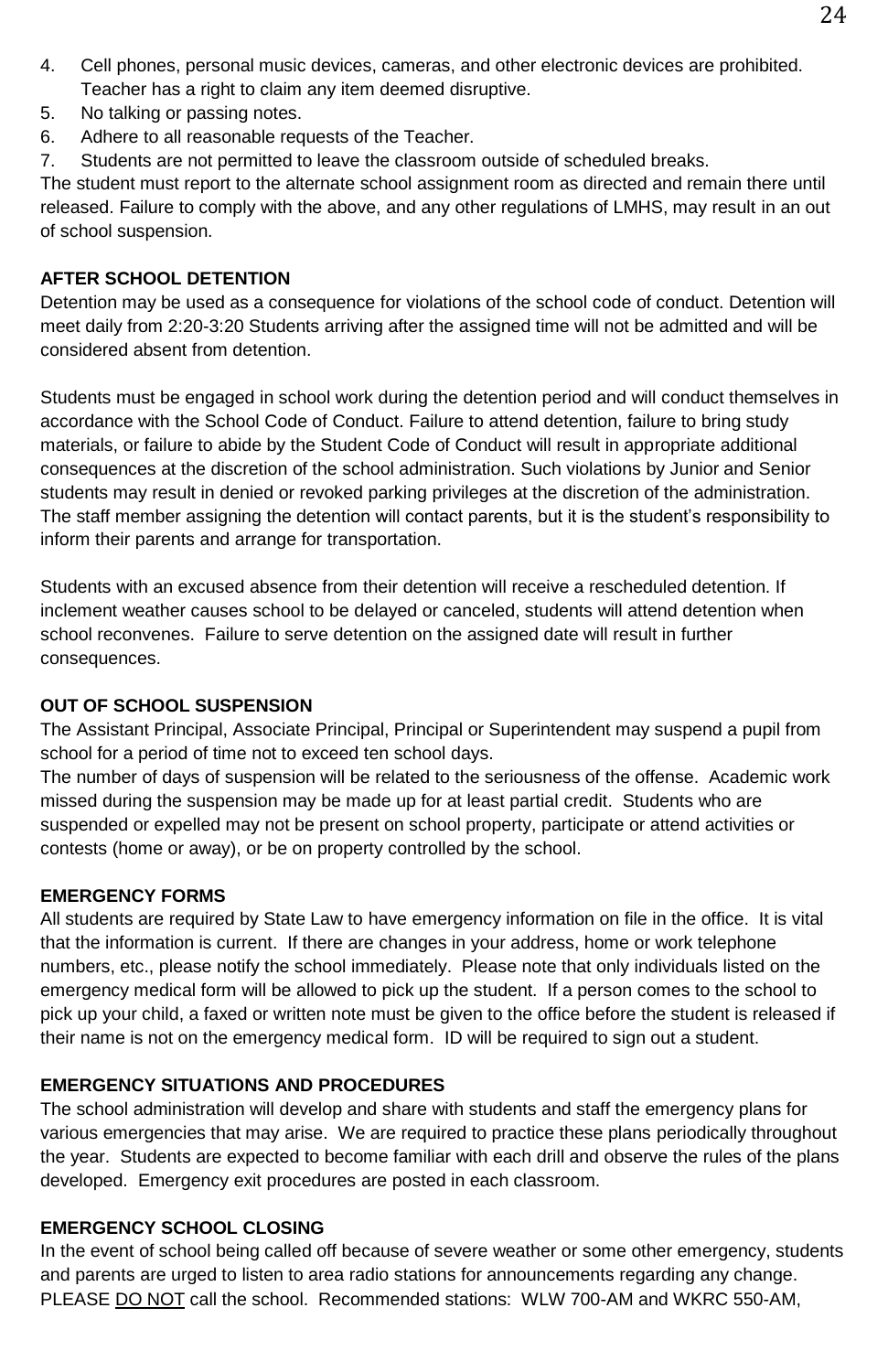WLWT – Channel 5, WCPO - Channel 9, or WKRC – Channel 12. Delay and closing information is also posted on the school district website, and the district calling system will be used. Emergency closing/delay information is also posted on the school web site a[t www.littlemiamischools.com.](http://www.littlemiamischools.com/) 

# **FEES AND FINES**

Outstanding fees and fines must be paid prior to the opening of school. Grade cards and school records will be withheld until all fees and fines are paid. Students with outstanding fees and/or fines will not be allowed to apply for a parking permit.

Fees are charged in courses to cover consumable materials, workbooks, etc.

- 1. Fees will be collected each semester. A fee sheet will be sent home with progress reports each semester. Parents are asked to mail their checks to: Little Miami High School, 3001 E. US 22-3, Morrow, Ohio 45152 – Attn: Fees.
- 2. Senior, Junior, and Sophomore students with parking permits may have those permits denied at the end of each semester if their fees have not been paid.
- 3. Students who fail to pay fees, fines and fund-raising monies may be denied the opportunity to participate in the extracurricular and class or student government-sponsored assemblies, dances, rallies, etc.
- 4. Students will not be granted a diploma unless all fees are paid.

#### **GRADING POLICY**

GRADE SCALE 90-100% A 80-89% B 70-79% C 60-69% D 0-59% F

#### **HOMEWORK**

The homework grade is not to exceed 10% of the final grade. The definition of homework is any assignment that is not initiated in class and is given as an assignment that will be completed at home. Work initiated in class and completed at home would be considered class work.

The Little Miami Board of Education believes that homework that is properly designed, carefully planned and geared to the development of the individual student meets a real need and has a definite place in the educational program.

Homework should be assigned to help the student become more self-reliant, learn to work independently, improve the skills that have been taught, and complete certain projects, such as the reading of worthwhile books and the preparation of research papers.

Home study assignments also afford a way for parents to acquaint themselves with the school program and their own children's educational progress. Homework will not be used for disciplinary purposes. The amount and type of homework given is to be decided by the classroom teacher, within the framework of overall instructional plans.

#### **HONOR ROLL**

Students are placed on an honor roll according to their grade-point average. Students must maintain a 3.0 GPA or higher in order to be considered for the honor roll.

\*NOTE - For honor roll placement, all grades must be a "C" or above.

#### **WEIGHTED GRADE POLICY (BOARD POLICY IKC)**

The Board has developed the following policy regarding weighted grades for students in the District. Weighted classes will receive a .050 add-on per 1/<sub>2</sub> unit of credit or .10 add-on per 1 unit of high school credit.

All honors and advanced placement courses will receive an add-on weight with a passing grade. College Credit Plus courses will be weighted IF the corresponding course at LMHS is weighted. Students enrolling in an Advanced Placement course must take the Advanced Placement exam in that discipline.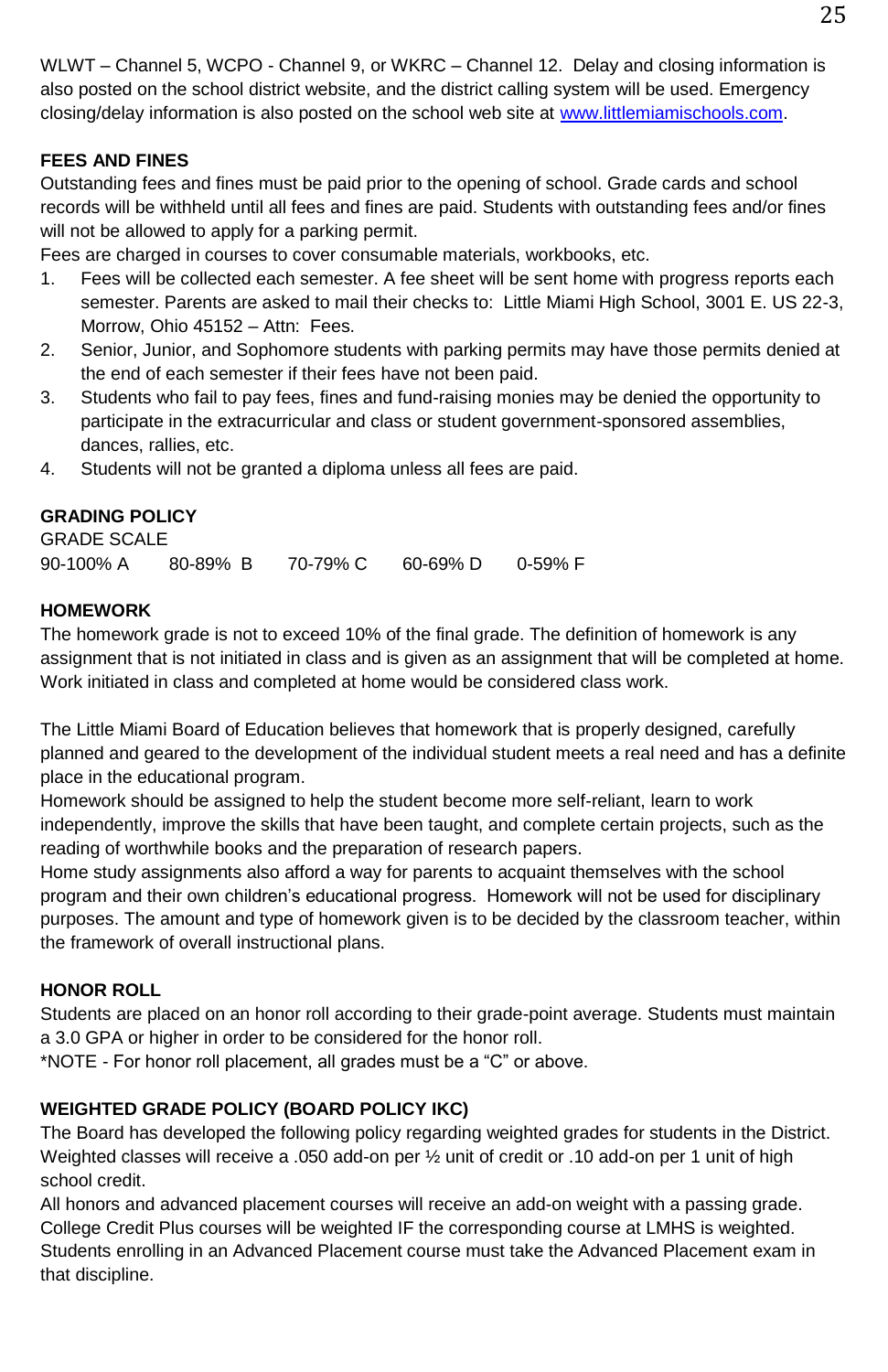#### **STUDY HALL EXPECTATIONS**

1. Bring all materials to study hall. You will not be permitted to leave the room. Students should go to their locker and the restroom before study hall.

2. You will sit in your assigned seat and be seated when the bell rings. Seats will be assigned by alphabetical order.

3. All students must have something to work on during study hall. This can be class work or reading materials.

4. Talking is not permitted. If you need assistance from another student, you must get permission from the study hall monitor and have a pass from the teacher who assigned the group work. 5. Headphones must be maintained at a level that does not disturb other students. The monitor may ask you to remove them at any time. Sharing headphones is not permitted.

6. Food and drink (except water) are not permitted in study hall.

7. The study hall monitor will complete weekly grade checks and student conferences as needed. The guidelines listed above are not meant to be all-inclusive and may be amended at the discretion of the Study Hall monitor with approval from the administration.

# **SCHOOL COUNSELING SERVICES**

School counseling services are provided by four full-time counselors. If a student needs to see his/her assigned counselor, he/she must sign up in the School Counseling Office during a class change or before school, and the counselor will send a pass for the student to come to the School Counseling Office at the designated time. In addition to personal counseling, counselors can help you with matters pertaining to scheduling, class changes, grades, testing, vocational education and college. A specific counselor will be officially responsible for your academic record. Yearlong courses may not be dropped after scheduling. Dropped classes will result in a withdrawal/fail on the student's transcript.

**Mental Health Consultants**

- Jessica Kerns Office at LMIS
- Laura Marco Office at MS
- · Meredith Reuscher Office at HS

Central point of contact for all mental health services as referred by the district for triage. Assesses and determines appropriate services for each student referred by the school counselor. Provides mental health consultation to administration, staff, and families served by the district. Provides district wide crisis intervention services and monitors the students in the district with the highest level of needs and severity of symptoms. Completes referrals for individual therapy for students that require a treatment plan with our partner agency. The MHC is also available to provide consultation and professional development to staff in order to improve the support and management of students with mental health concerns in the academic environment.

| English Language Arts                                                                                                                            | 4.0  |
|--------------------------------------------------------------------------------------------------------------------------------------------------|------|
| Mathematics (must include Algebra II)                                                                                                            | 4.0  |
| Science (must include Physical Science, Biology, and an advanced science)                                                                        | 3.0  |
| Social Studies (must include American History, American Government, and<br>Economics)                                                            | 3.0  |
| Health (must be completed sophomore year grade year)                                                                                             | 0.5  |
| Physical Education (must be completed freshman year)                                                                                             | 0.5  |
| Fine Arts                                                                                                                                        | 1.0  |
| Electives (foreign language, fine arts, business, career-technical<br>education, technology, AFJROTC, English, math, science, or social studies) | 4.0  |
| <b>Total Minimum Requirements for Graduation</b>                                                                                                 | 20.0 |

# LITTLE MIAMI HIGH SCHOOL CURRICULUM REQUIREMENTS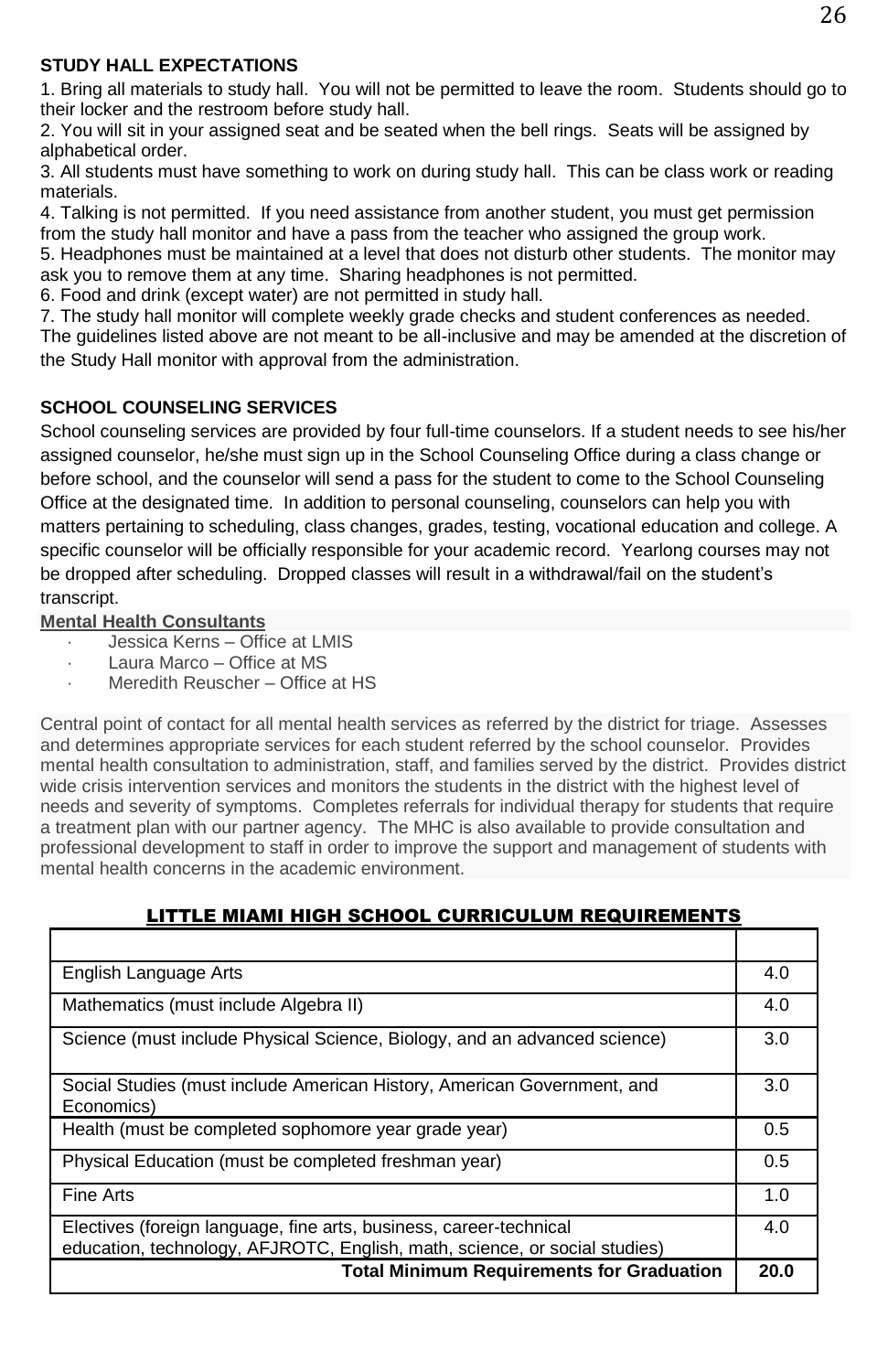\*Refer to the LMHS Course guide for more information on graduation requirements and for more information on Warren County Career Center graduation requirements.

PE classes such as Dance Fit & Yoga, Fitness & Conditioning, and Kinesiology & Fitness do not fulfill elective requirements.

World Language is not required for graduation from Little Miami High School, *but it is recommended by 4 year colleges and universities.* Students must have at least four credits in Mathematics, including a course equivalent to Algebra I (moved from below).

Seniors must complete 12 hours of Community Service. A maximum of 6 hours may be earned for each activity*. A Community Service form must be completed for each experience. Forms are available in the School Counseling Office or in room 230. \*Early Graduates must earn 6 hours of Community Service.*

Freshman students will have the opportunity to visit Wilmington College and sophomore students will have the opportunity to visit the Warren County Career Center as part of the school's career plan and the individual's Student Success Plan.

Credit may be awarded for participation in Athletics at the High School. A student who has participated in Marching Band for two full years, or a sport/multiple sports for two (2) complete seasons may apply for the PE Option. It is the responsibility of the student to complete and submit the necessary form to the Athletic Director, Band Director, or AFJROTC teachers at the end of the 2<sup>nd</sup> Sport/Band/AFJROTC season/class/year. Students cannot combine PE classes and the PE Option.

Additional requirements for graduation include:

- 1. Students will not be granted a diploma unless all fees are paid.
- 2. Summer school credits are accepted toward graduation, provided that administrative approval has been given prior to registration for the course.
- 3. In order for a home-educated student to be considered for a Little Miami High School diploma, he/she must be in attendance at the high school for a minimum of their final semester of their senior year.

The Board assumes at the time of graduation each student has fulfilled all academic and financial obligations. A good school record, scholastic and otherwise, is the best recommendation an applicant can offer, either for college admission or for a job. A record of good personal behavior and cooperation is expected.

# **POLICY FOR CLASS CHANGES/WITHDRAWALS IN THE HIGH SCHOOL**

Counselors and teachers help each school year. The scheduling process for the following school year will begin during the second semester of the current school year. Class selections will be final in the spring semester prior to the start of the new school year. Dropping a year-long course can result in a withdrawal fail and students may NOT drop a class required for graduation.

# **POLICY FOR REGISTRATION FOR HIGH SCHOOL CLASSES**

- 1. Any students registering for a course requiring teacher recommendation must secure the signature of their current teacher in that subject area. Advanced Placement (AP) and Honors courses require the signature of the AP or Honors instructor.
- 2. If a student wishes to take a class for which he/she has not been recommended, the parent(s) must submit a written request to the School Counseling Department. The request must make it clear the student will not be permitted to change his/her schedule once the parental request has been honored. Dropped classes will result in a withdrawal/fail on the student's transcript.
- 3. Counselors will use various tests results to help make placement decisions during course registration.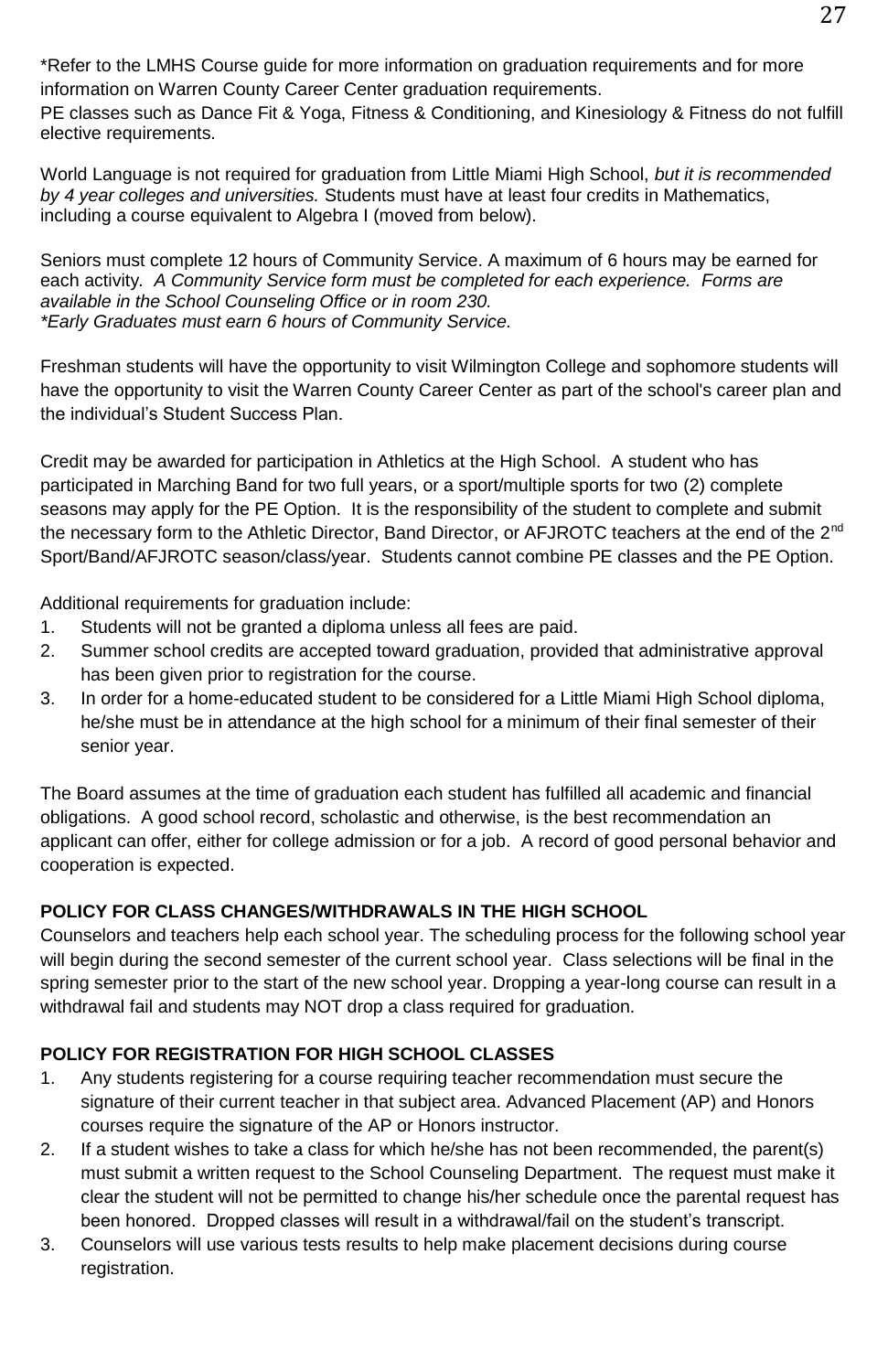#### **CAREER PLANNING**

Naviance is a college and career planning website that allows students to search for colleges, take career assessments, and manage the college application process. Students will create a Student Success Plan to help navigate their high school academics and plan for post-secondary options as early as their freshman year. You can access Naviance by visiting <https://student.naviance.com/littlemhs>

For additional information on career planning, students are also encouraged to visit <https://ohiomeansjobs.ohio.gov/home>

#### **COLLEGE CREDIT PLUS (CCP)**

Qualified students in grades 7-12 can enroll in college courses in lieu of high school courses and may be taken for college and high school credit. All incomplete college classes will result in an F on the student's high school transcript.

Students interested in CCP must attend a LMHS or local college CCP informational training and have their CCP paperwork to their counselor by April 1, 2022.

# **HEALTH AND ACCIDENT PROCEDURES**

A student who feels ill must secure a hall pass from their classroom teacher and report to the clinic. If there is a reason to be sent home, parents will be informed and the nurse will authorize the sign-out. Students are expected to come to the office in order to call home.

#### **LOCKERS AND SEARCHES**

Each student will be assigned a locker (school and/or PE) with a combination lock for the storage of books, coats and other personal items. Students are required to lock their locker at all times and the school DOES NOT assume responsibility for any students' possessions, including money, textbooks, and valuables. A \$5 fee will be placed on all students' fees for a padlock rental. Personal locks are not permitted and will be removed.

Administrators may search a student and his/her property (including vehicles, purses, backpacks, gym bags, etc.) with or without the student's consent whenever they reasonably suspect that a search will lead to the discovery of evidence of a violation of law or school rules. Lockers are property of the Board of Education (BOE) and the BOE reserves the right to search any pupil's locker and its contents at random whether reasonable suspicion exists or not. Searches may include the use of drug dogs.

# **POLICIES-LITTLE MIAMI LOCAL SCHOOL DISTRICT**

# **ANTI HARASSMENT/BULLYING/DATING VIOLENCE POLICY (JFCF)**

Hazing means doing any act or coercing another, including the victim, to do any act of initiation into any student or other organization that causes or creates a substantial risk of causing mental or physical harm to any person.

Bullying, harassment and intimidation is an intentional written, verbal, electronic or physical act that a student has exhibited toward another particular student more than once. The intentional act also includes violence within a dating relationship. The behavior causes mental or physical harm to the other student and is sufficiently severe, persistent or pervasive that it creates an intimidating, threatening or abusive educational environment for the other student.

This behavior is prohibited on school property, on a school bus or at a school-sponsored activity. Students found responsible for harassment, intimidation or bullying by an electronic act may be suspended.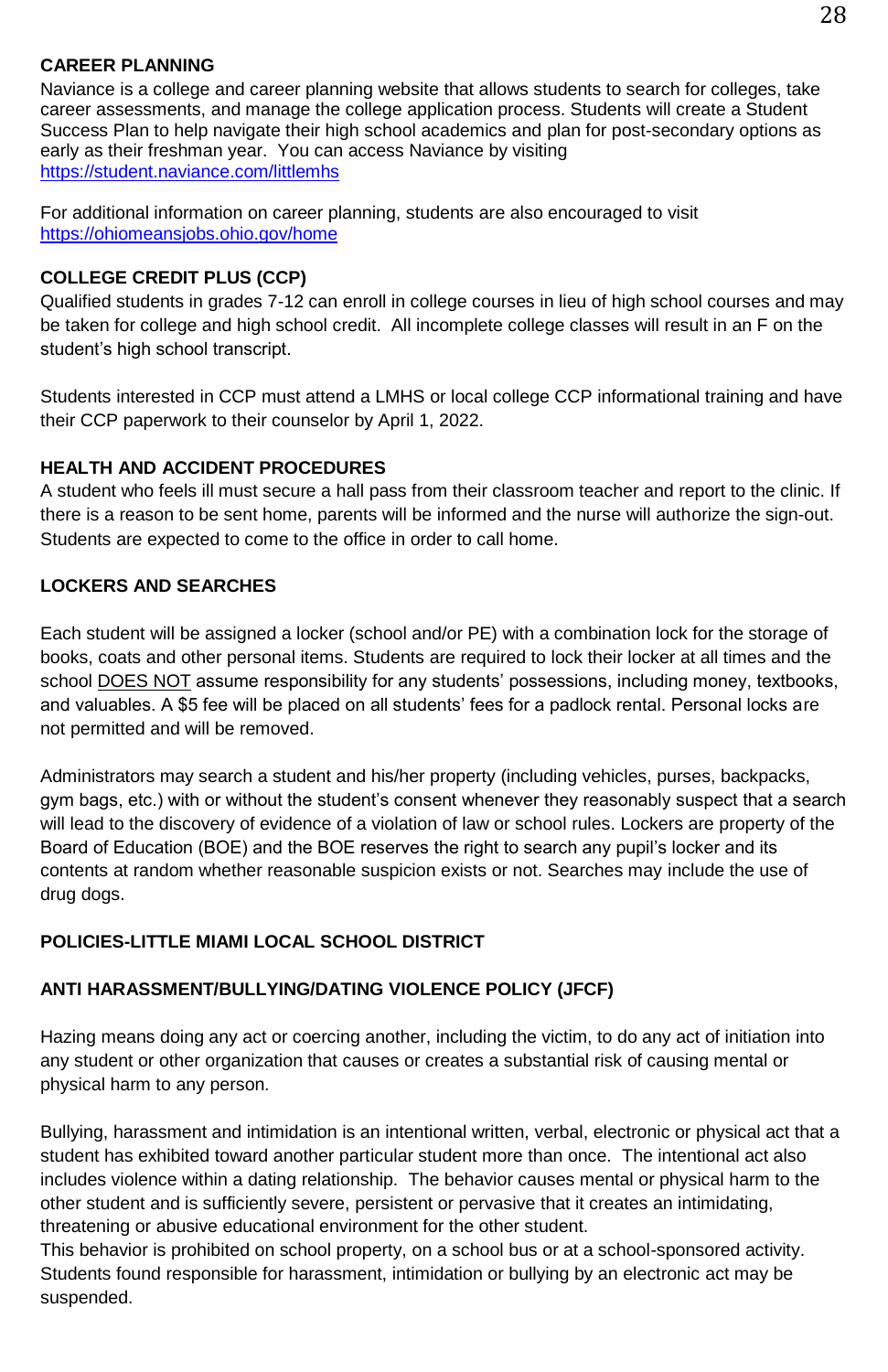29

Permission, consent or assumption of risk by an individual subjected to hazing, bullying and/or dating violence does not lessen the prohibition contained in this policy.

The District includes, within the health curriculum, age-appropriate instruction in dating violence prevention education in grades 7 to 12. This instruction includes recognizing warning signs of dating violence and the characteristics of healthy relationships.

Prohibited activities of any type, including those activities engaged in via computer and/or electronic communications devices or electronic means, are inconsistent with the educational process and are prohibited at all times. The District educates minors about appropriate online behavior, including interacting with other individuals on social networking websites and in chat rooms and cyberbullying awareness and response.

No administrator, teacher or other employee of the District shall encourage, permit, condone or tolerate any hazing and/or bullying activities. No students, including leaders of student organizations, are permitted to plan, encourage or engage in any hazing and/or bullying. Administrators, teachers and all other District employees are particularly alert to possible conditions, circumstances or events that might include hazing, bullying and/or dating violence.

It is the responsibility of every employee, student, and parent to recognize acts of bullying and retaliation, and to take every action necessary to ensure that the applicable policies and procedures of Little Miami Schools are implemented. Any employee or student who believes that he/she has been subjected to bullying or retaliation can call or text 844-SaferOH or visit [www.littlemiamischools.com](http://www.littlemiamischools.com/) and click the "Report Bullying" link on the "Resources" page for crisis information, options to report bullying, and the bullying prevention plan.

If any of the prohibited behaviors are planned or discovered, involved students are informed by the discovering District employee of the prohibition contained in this policy and are required to end all such activities immediately. All hazing, bullying and/or dating violence incidents are reported immediately to the Superintendent/designee and appropriate discipline is administered.

The Superintendent/designee must provide the Board President with a semiannual written summary of all reported incidents and post the summary on the District's website, to the extent permitted by law. The administration provides training on the District's hazing and bullying policy to District employees and volunteers who have direct contact with students.

District employees, students and volunteers have qualified civil immunity for damages arising from reporting an incident of hazing and/or bullying. Administrators, teachers, other employees and students who fail to abide by this policy may be subject to disciplinary action and may be liable for civil and criminal penalties in compliance with State and Federal law. No one is permitted to retaliate against an employee or student because he/she files a grievance or assists or participates in an investigation, proceeding or hearing regarding the charge of hazing and/or bullying of an individual.

# **ADMINISTRATION OF MEDICATION AT SCHOOL POLICY (JHCD)**

Many students are able to attend school regularly only through effective use of medication in the treatment of disabilities or illnesses that do not hinder the health or welfare of others. If possible, all medication should be given by the parent(s) at home. If this is not possible, it is done in compliance with the following:

1. Only employees of the Board who are licensed health professionals, or who are appointed by the Board and have completed a drug administration training program meeting State law requirements, conducted by a licensed health professional and considered appropriate by the Board, can administer prescription drugs to students.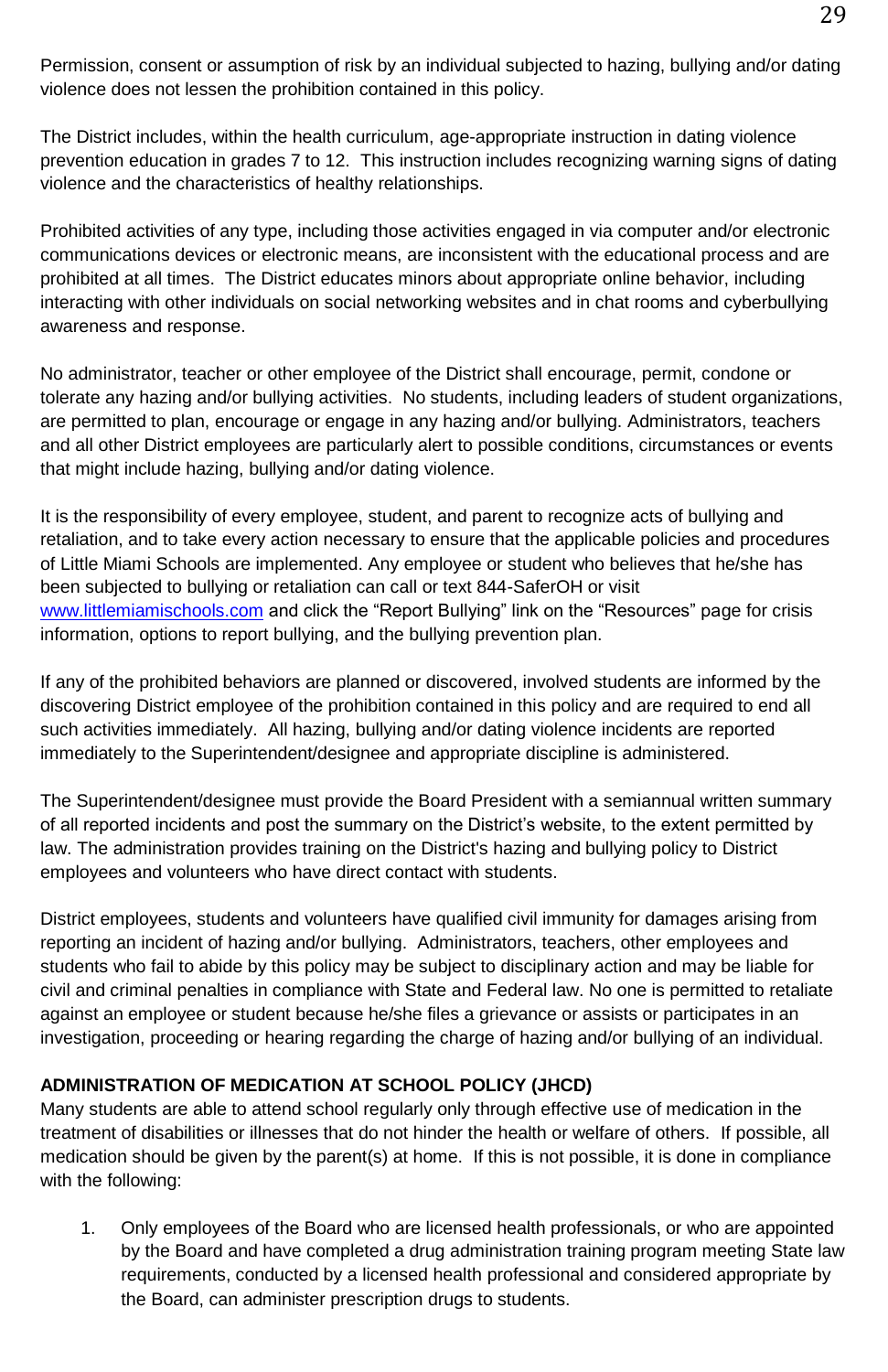- 2. The school nurse or an appropriate person appointed by the Board supervises the secure and proper storage and dispensing of medications. The drug must be received in the container in which it was dispensed by the prescribing physician or others licensed to prescribe medication.
- 3. Written permission must be received from the parent(s) of the student, requesting that the school nurse or an appropriate person comply with the physician's order.
- 4. The school nurse or other designated individual must receive and retain a statement which complies with State law and is signed by the physician who prescribed the drug or other person licensed to prescribe medication.
- 5. The parent(s) must agree to submit a revised statement, signed by the physician or other licensed individual who prescribed the drug, to the nurse or other designated individual if any of the information originally provided by the physician or licensed individual changes.
- 6. No employee who is authorized by the Board to administer a prescribed drug and who has a copy of the most recent statement is liable in civil damages for administering or failing to administer the drug, unless he/she acts in a manner which would constitute "gross negligence or wanton or reckless misconduct."
- 7. No person employed by the Board is required to administer a drug to a student except pursuant to requirements established under this policy. The Board shall not require an employee to administer a drug to a student if the employee objects, on the basis of religious convictions, to administering the drug.
- 8. Medical marijuana is not allowed on school property.
- 9. CBD oil of any kind is prohibited on school property.

#### **Inhalers for Asthma**

Students have the right to possess and use a metered-dose inhaler or a dry-powder inhaler to alleviate asthmatic symptoms or before exercise to prevent the onset of asthmatic symptoms. The right applies at school or at any activity, event or program sponsored by or in which the student's school is a participant.

A student must have written approval from a physician and parent or other caretaker to possess the inhaler. The principal and/or the school nurse must have received copies of these required written approvals.

#### **Epinephrine Auto injectors**

Students are permitted to carry and use an epinephrine auto injector (epi-pen) to treat anaphylaxis (severe allergic reactions). The right to carry and use an epi-pen extends to any activity, event or program sponsored by the student's school or activity, event or program in which the school participates.

Student possession of an epi-pen is permitted if the student has written approval from the prescriber of the medication and his/her parent, if a minor. Written approval must be on file with the principal and school nurse. In addition, the principal or school nurse must receive a backup dose of the medication from the parent or student.

#### **Diabetes Medication**

If a student's physician determines a student with diabetes is capable of performing diabetes care tasks, the student is permitted to attend to the self-care and management of his/her diabetes during regular school hours, and at school-sponsored activities upon written request from the student's parent/guardian or other person having care or charge of the student. Students may perform these tasks in the classroom, in any area of the school or school grounds, and at any school-sponsored activity. Students are permitted to possess, at all times, the necessary supplies and equipment to perform the tasks in accordance with the student's treating physician's orders. This right may be revoked if the student performs any care tasks or uses medical equipment for purposes other than the student's own care. The student is provided with a private area for performing self-care tasks if requested by the student, student's parent/guardian or other person having care or charge of the student.

#### **GIFTED STUDENT IDENTIFICATION AND SCREENING BOARD POLICY**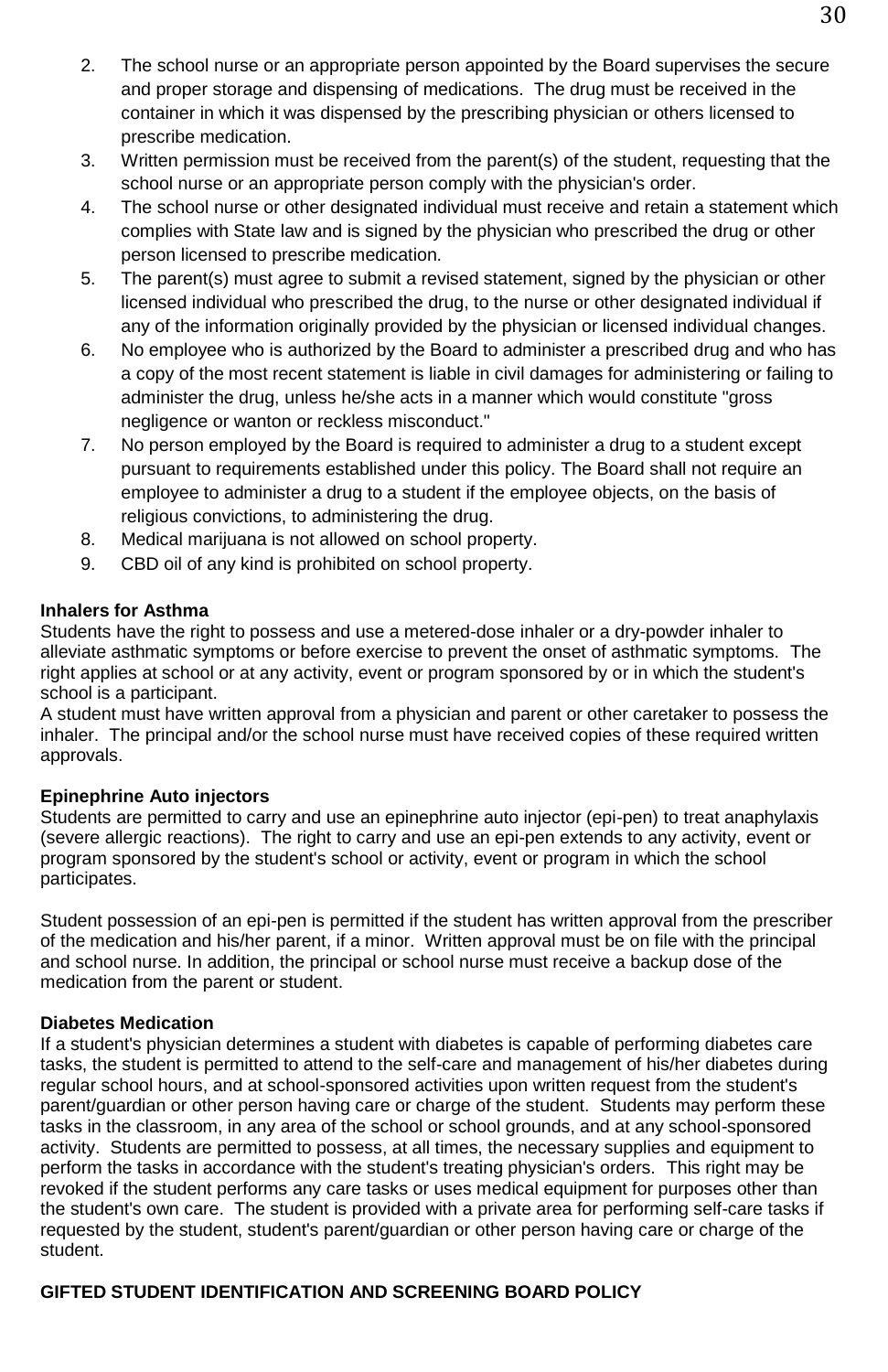Children who are gifted are identified annually by qualified professionals using a variety of assessment procedures. The Board encourages efforts to provide services for the children who are gifted as an integral part of the total kindergarten through grade 12 program.

#### **Identification**

The District follows the identification eligibility criteria as specified in the Ohio Revised Code and the Ohio Administrative Code.

1. The District identifies children of the District, in grades kindergarten through 12, as gifted children who perform at remarkably high levels of accomplishment when compared to other children of the same age, experience and environment, as identified under the Ohio Revised Code and Ohio Administrative Code.

Accordingly, a child can be identified as exhibiting: A. superior cognitive ability; B. specific academic ability in one or more of the following content areas: 1) mathematics; 2) science; 3) reading, writing or a combination of these skills and/or 4) social studies; C. creative thinking ability and/or D. visual or performing arts ability such as drawing, painting, sculpting, music, dance or drama.

2. The District uses only those instruments approved by the Ohio Department of Education for screening, assessment and identification of children who are gifted.

District Plan for Identifying Gifted Students: The District adopts and submits to the Ohio Department of Education a plan for the screening, assessment and identification of children who are gifted. Any revisions to the District plan are submitted to the Ohio Department of Education for approval. The identification plan includes the following:

1. the criteria and methods the District uses to screen and select children for further assessment who perform or show potential for performing at remarkably high levels of accomplishment in one of the gifted areas;

2. the sources of assessment data the District uses to select children for further testing and an explanation to parents/guardians of the multiple assessment instruments required to identify children who are gifted;

3. an explanation for parents/guardians of the methods the District uses to ensure equal access to screening and further assessment by all District children, culturally and linguistically diverse children, children from low socio-economic backgrounds, children with disabilities and children for whom English is a second language;

4. the process of notifying parents/guardians regarding all policies and procedures concerning the screening, assessment and identification of children who are gifted;

5. an opportunity for parents/guardians to appeal any decision about the results of any screening procedure or assessment, the scheduling of children for assessment or the placement of a student in any program or for receipt of services;

6. procedures for the assessment of children who transfer into the District;

7. at least two opportunities a year for assessment in the case of children requesting assessment or recommended for assessment by teachers, parents or other children and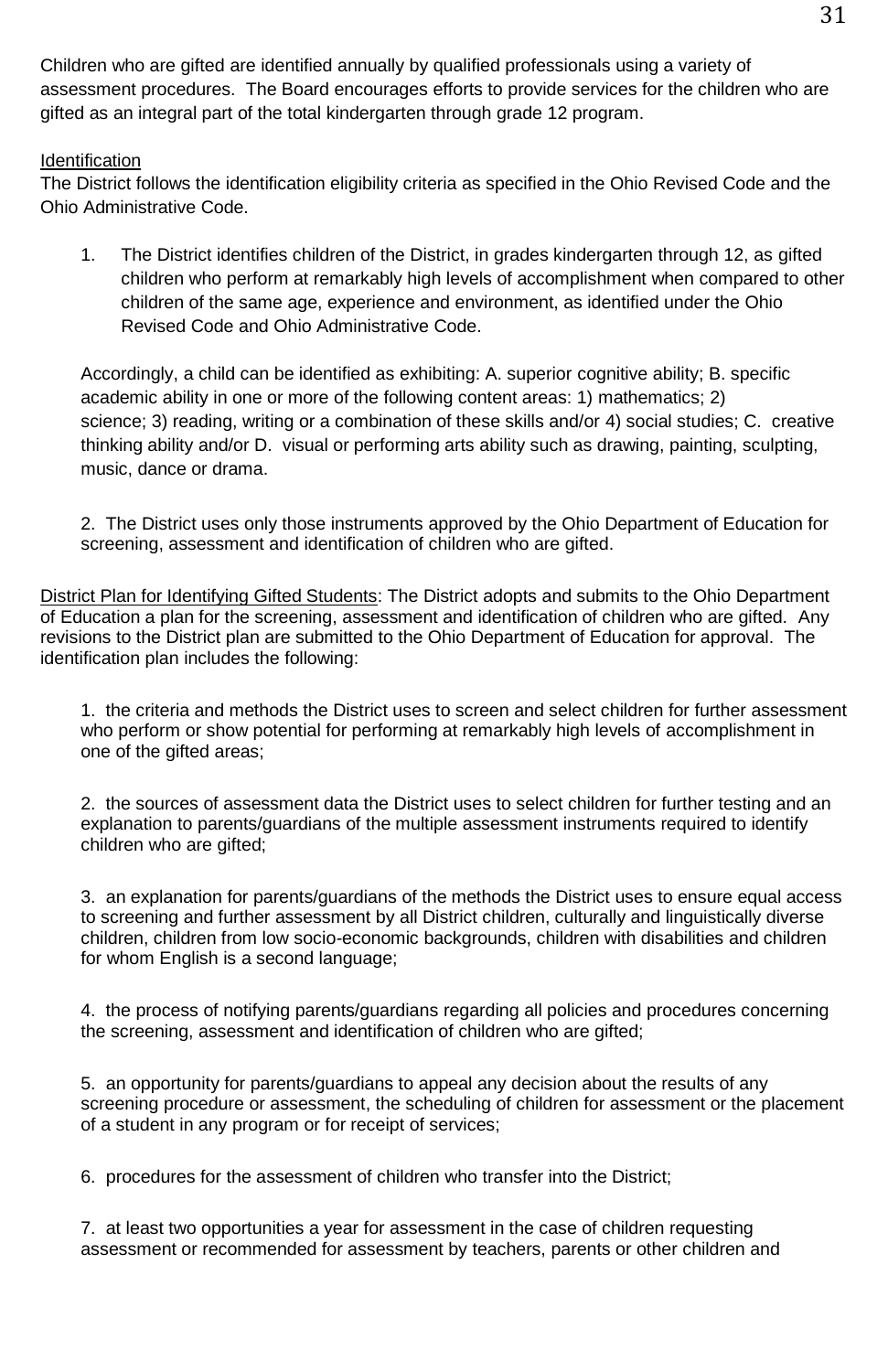8. an explanation that the District accepts scores on assessment instruments approved for use by the Ohio Department of Education that are provided by other school districts and trained personnel outside the District.

The District's plan may provide for the District to contract with any qualified public or private service provider to provide screening or assessment services under the plan.

Gifted education coordinators provide the District with assistance in placing students, designing services, consulting on strategic planning, evaluating services on an ongoing basis and eliciting input from parents and staff.

# **INTERNET ACCEPTABLE USE POLICY (EDE-R)**

The following guidelines and procedures shall be complied with by staff, students or community members who are specifically authorized to use the District's computers or online services.

- 1. Use appropriate language. Do not use profanity, obscenity or other language which is lewd or ambiguously lewd which may be offensive to other users. Illegal activities are strictly forbidden.
- 2. Do not reveal your personal home address or phone number or those of other students or colleagues.
- 3. Note that electronic mail (email) is not guaranteed to be private. Technology coordinators have access to all messages relating to or in support of illegal activities and such activities may be reported to the authorities.
- 4. Use of the computer and/or network is not for financial gain or for any commercial or illegal activity.
- 5. The network should not be used in such a way that it disrupts the use of the network by others.
- 6. All communications and information accessible via the network should be assumed to be property of the District.
- 7. Rules and regulations of online etiquette are subject to change by the administration.
- 8. The user in whose name an online service account is issued is responsible for its proper use at all times. Users shall keep personal account numbers and passwords private. They shall use this system only under the account numbers issued by the District.
- 9. The system shall be used only for purposes related to education or administration. Commercial, political and/or personal use of the system is strictly prohibited. The administration reserves the right to monitor any computer activity and online communications for improper use.
- 10. Users shall not use the system to encourage the use of drugs, alcohol or tobacco nor shall they promote unethical practices or any activity prohibited by law or Board policy.
- 11. Users shall not view, download or transmit material that is threatening, obscene, disruptive or sexually explicit or that could be construed as harassment, intimidation, bullying or disparagement of others based on their race, color, national origin, ancestry, citizenship status, sex, sexual orientation, age, disability, religion, economic status, military status, political beliefs or any other personal or physical characteristics.
- 12. Copyrighted material may not be placed on the system without the author's permission.
- 13. Vandalism results in the cancellation of user privileges. Vandalism includes uploading/downloading any inappropriate material, creating computer viruses and/or any malicious attempt to harm or destroy equipment or materials or the data of any other user.
- 14. Users shall not read other users' mail or files; they shall not attempt to interfere with other users' ability to send or receive electronic mail, nor shall they attempt to read, delete, copy, modify or forge other users' mail.
- 15. Users are expected to keep messages brief and use appropriate language.
- 16. Users shall report any security problem or misuse of the network to the teacher, his/her immediate supervisor or building administrator.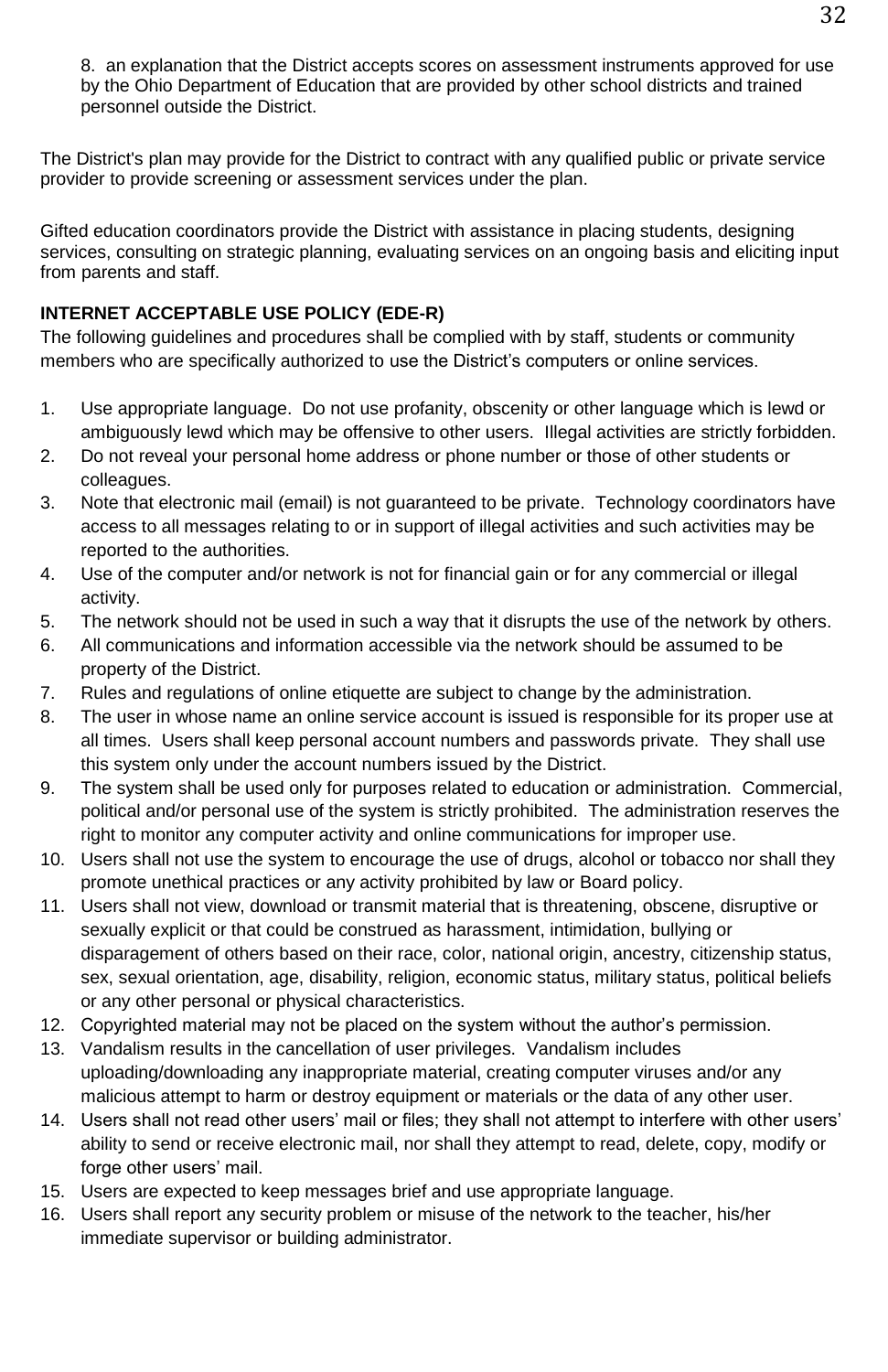#### **STUDENT ALCOHOL AND OTHER DRUG POLICY POLICY STATEMENT (BOARD POLICY JFCH/JFCI)**

The Board recognizes its share of the responsibility for the health, welfare and safety of the students who attend the District's schools. The Board is concerned about the problems of alcohol and drug abuse and recognizes that illegal or inappropriate use of alcohol, narcotic drugs, depressants or other controlled substances is wrong and harmful and constitutes a hazard to the positive development of all students.

The Board does not permit any student to possess, transmit, conceal, offer for sale, consume, show evidence of having consumed or used any alcoholic beverages, illegal drugs, non-prescription drugs, look-alike drugs or any mind-altering substance while on school grounds or facilities; at schoolsponsored events; in other situations, under the authority of the District or in school-owned schoolapproved vehicles.

Included in this prohibition are any substances represented as a controlled substance, nonalcoholic beers, steroids, tobacco and tobacco products and drug paraphernalia.

The Board wishes to emphasize the following requirements:

- 1. A student is required to obey existing laws on school grounds and while involved in school activities. School authorities have the same responsibility as any other citizen to report violations of the law. The final disposition of any problem, however, is determined by the building principal with due consideration of the welfare of the student and of any other relevant factors involved.
- 2. Discipline is imposed independent of court action. Students are subject to immediate suspension or expulsion proceedings for possession or use of illegal drugs or alcoholic beverages.
- 3. Parents and students are given a copy of the standards of conduct and the statement of disciplinary sanctions and are notified that compliance with the standards of conduct is mandatory.
- 4. If conditions warrant, the administration refers the student for prosecution and offers full cooperation in a criminal investigation.
- 5. A reduction in penalty may be considered if the student receives professional assistance. Professional assistance may include but not be limited to an alcohol/drug education program; assessment with follow-through based on the assessment findings, counseling, outpatient treatment or inpatient treatment.

The Superintendent establishes and the Board considers for approval detailed procedures for dealing with students who may have a drug or alcohol problem. These procedures are in compliance with all applicable laws and observed by all staff members.

It is the desire of the Board for students with problems to feel secure enough to ask for help from their teachers or counselors without fear of reprisal. Confidentiality shall be maintained within the limits of the law. The long-range welfare of the student is paramount.

#### **EDUCATION/PREVENTION (IGAG)**

The Board views with concern the serious implications of drug, alcohol and tobacco use by students. In keeping with its primary responsibility, the education of youth, the Board charges the staff to continue to investigate the causes of student involvement with drugs and alcohol and to develop suitable preventive measures whenever feasible.

The Board and the staff continue to seek ways to educate students about the dangers of the misuse and abuse of drugs, alcohol and tobacco. Instructional units include sessions about the causes and effects of drug, alcohol and tobacco abuse, especially in young people.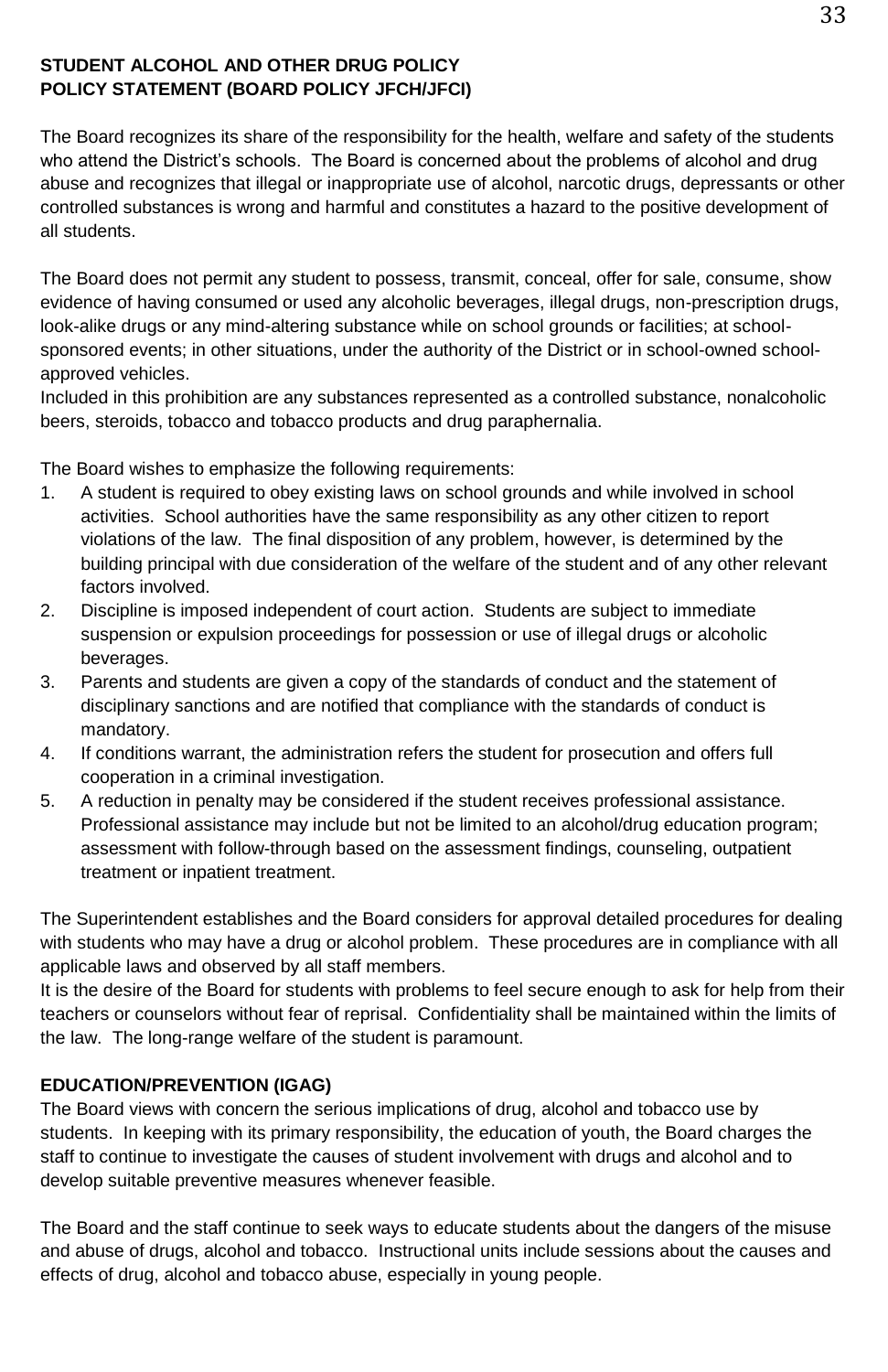#### **DANGEROUS WEAPONS IN THE SCHOOL (BOARD POLICY-JFCJ)**

The Board is committed to providing the students of the District with an educational environment that is free of the dangers of firearms, knives and other weapons.

The definition of a firearm is any weapon (including a starter gun) which is designed to or may readily be converted to expel a projectile by the action of an explosive; the frame or receiver of any such weapon; any firearm muffler or firearm silencer or any destructive device (as defined in 18 U.S.C.A. Section 921), which includes any explosive, incendiary or poisonous gas, bomb, grenade, rocket having a propellant charge of more than four ounces, missile having an explosive or incendiary charge of more than one-quarter ounce, mine or device similar to any of the devices described above. A knife is defined as a cutting instrument having a sharp blade.

Unless a student is permanently excluded, the Superintendent shall expel a student from school for a period of one year for bringing a firearm or knife to a school within the District or onto any other property owned or controlled by the Board, or for possessing a firearm or knife at a school or on any other property owned or controlled by the Board, which firearm or knife was initially brought onto school property by another person, except that the Superintendent may reduce this requirement on a case-by-case basis in accordance with this policy.

Any such expulsion shall extend, as necessary, into the school year following the school year in which the incident that gives rise to the expulsion takes place.

Matters which might lead to a reduction of the expulsion period include the student's mental and/or physical characteristics or conditions, the age of the student and its relevance to the punishment, the prior disciplinary history of the student and/or the intent of the perpetrator.

A student may be expelled for up to one year for firearm-related or knife-related incidents occurring off school property while at a school-sponsored interscholastic competition, extracurricular event or other school-sponsored activity.

A student suspended, expelled, removed or permanently excluded from school for misconduct involving a firearm or knife also loses his/her driving privileges. The District must notify the county juvenile judge and registrar of motor vehicles within two weeks of the suspension, expulsion or permanent exclusion.

The Board prohibits students from knowingly possessing an object on school premises, in a school or a school building, at a school activity or on a school vehicle if both of the following apply.

- 1. The object is indistinguishable from a firearm, whether or not the object is capable of being fired.
- 2. The person indicates that the person possesses the object and that it is a firearm, or the person knowingly displays or brandishes the object and indicates that it is a firearm.

As defined by State law and for purposes of this policy, an "object that is indistinguishable from a firearm" means an object made, constructed or altered so that, to a reasonable person without specialized training in firearms, the object appears to be a firearm.

Students found in violation of numbers 1 and 2 above may be reported to the local law enforcement authority and may be prosecuted under State criminal statutes, as well as disciplined in accordance with the provisions of the District's Student Code of Conduct and State law.

The Superintendent is authorized to expel a student from school for a period not to exceed one year for making a bomb threat to a school building, or to any premises at which a school activity is occurring at the time of the threat. Any expulsion under this provision extends, as necessary, into the school year following the school year in which the incident that gives rise to the expulsion takes place.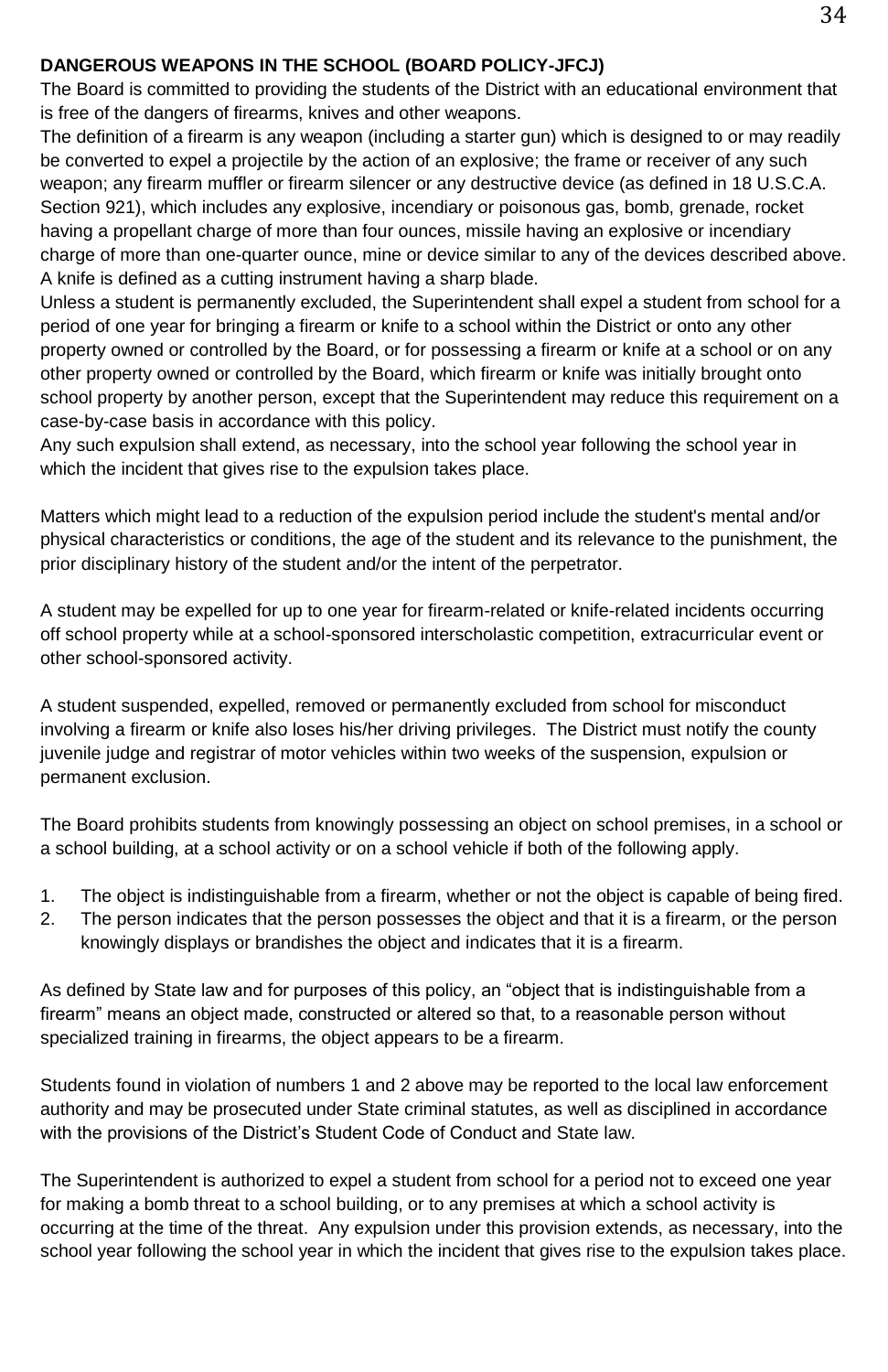# **PROCEDURES FOR SUSPENSION/EXPULSION (BOARD POLICY- JGD FOR FULL TEXT)**

#### 1. Policy

Suspension and expulsion from school shall be used as a means of discipline for serious offenses against the welfare of the school or for violation of the rules of the Board of Education, and only in cases where other forms of discipline are judged not to be sufficiently effective.

2. Procedure for Suspension

The Principal or Superintendent may suspend a pupil from school for a period of time not to exceed ten (10) days. (The number of days of suspension should be related to the seriousness of the offense.) The Principal or Superintendent shall utilize the following procedures in order to invoke a suspension:

- a. Verify that there are sufficient grounds for suspension by contacting the complaining teacher, pupil, or other school personnel. Interview any witnesses identified by the complaining person.
- b. Give the pupil written notice of intention to suspend her/him and the reason(s) therefore and have the student acknowledge in writing receipt of the notice. If the pupil refuses receipt of the notice, the Principal or Superintendent should note such refusal on the receipt and, if a witness is available, obtain the witness's signature on the receipt indicating the pupil's refusal to sign.
- c. Permit the pupil an informal hearing before the Principal, Assistant Principal, or Superintendent to refute the charge against her/him through her/his own testimony and/or witnesses on her/his behalf.
- d. If at the informal hearing, the pupil fails to disprove the charges to the satisfaction of the school official conducting the informal hearing, she/he shall be given a letter of suspension to be given to her/his parent(s), guardian, or custodian. The letter shall state:
	- 1. The reason(s) for the suspension and its duration;
	- 2. that the student or his parent(s), guardian, or custodian have the right to appeal such suspension, first to the Local Superintendent and then to the Board of Education;
	- 3. that the student has the right to be represented at the hearing; and
	- 4. that the student, parent, guardian, or custodian has the right to request that such hearing be held in executive session.
- e. Attempt to contact the parent(s) by phone to inform them of the suspension.
- f. Send the pupil home at the close of the school day, if possible.
- g. Hand deliver or mail a copy of the letter of suspension to the parent(s) and Treasurer of the Board of Education within twenty-four (24) hours from the time of suspension. If the letter of suspension is mailed to the parent(s), proof of mailing should, whenever possible, be obtained through the postal service at the time of mailing.

#### 3. Procedure for Expulsion (BOARD POLICY JGE for full text)

Only the superintendent can expel a student. Expulsion is the removal of a student for more than 10 days, but not more than one year. An expulsion can extend beyond the end of the school year if there are fewer school days than expulsion days remaining.

The Superintendent may apply any remaining parts of the period of the expulsion to the following school year. The Superintendent may require a student to perform community service in conjunction with or in place of an expulsion. The Board may adopt guidelines to permit the superintendent to impose a community service requirement beyond the end of the school year in lieu of applying the expulsion into the following school year. The Superintendent shall, prior to expelling the student from school:

- a. Give the pupil and her/his parent(s) written notice of his intention to expel, indicating the reason(s) therefore.
- b. Notify the student, parent(s), guardian or custodian of an opportunity to appeal before the Superintendent or his designee and inform the pupil and her/his parent(s), guardian, custodian or representative as to the time and place of a hearing before the Superintendent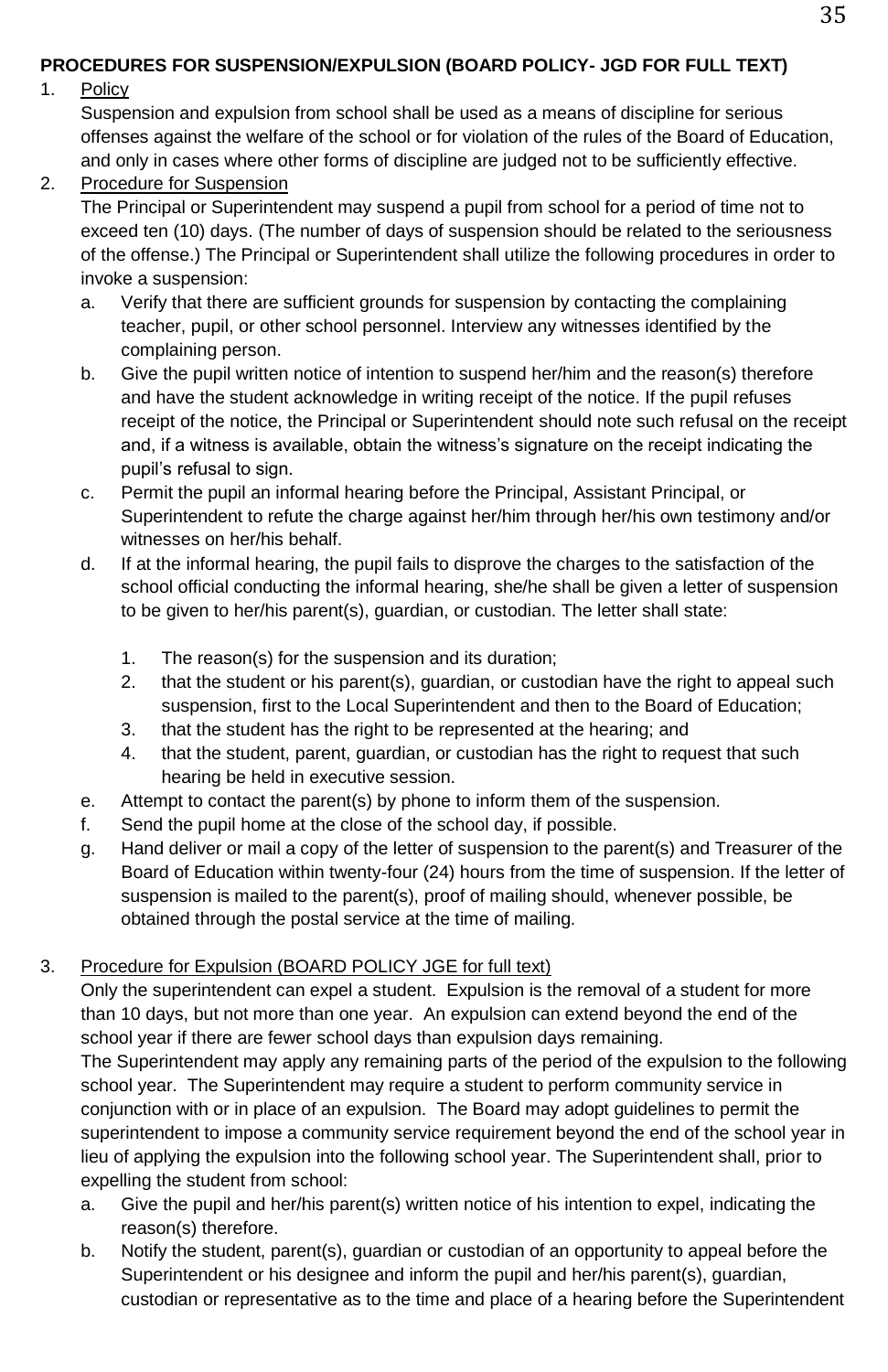or his designee and of the right to challenge the reason(s) for the intended expulsion. Such hearing shall not be earlier than three (3) days nor later than five (5) days after the notice is given.

However, an extension of time may be given, upon the request of a pupil, parent(s), guardian, custodian or representative after which the Superintendent and/or his designee may establish a new time and place for the hearing.

- c. Permit the pupil and her/his parent(s), guardian, or custodian such hearing before the Superintendent or his designee to refute the charges against her/him through her/his own testimony and/or witnesses on her/his behalf.
- d. If, at the hearing, the pupil fails to disprove the charges to the satisfaction of the Superintendent or his designee conducting the hearing, the pupil shall be given a letter of expulsion to be given to her/his parent(s), guardian, or custodian. In the event parent(s), guardian, or custodian appeal at the hearing before the Superintendent, a copy of the letter of expulsion shall be given to him/her/them. The letter shall state:
	- 1. the reason(s) for the expulsion;
	- 2. that the student or his parent(s), guardian, or custodian has the right to appeal such expulsion to the Board of Education or its designee;
	- 3. that the student has the right to be represented at the appeal hearing before the Board of Education or its designee; and
	- 4. that the student, parent(s), guardian, or custodian has the right to request that such hearing be held in executive session.
- e. Attempt to contact the parent(s) by phone to inform them of the expulsion.
- f. Hand deliver or mail a copy of the letter of expulsion to the parent(s), and Treasurer of the Board of Education within twenty-four (24) hours from the time of expulsion. If the letter of expulsion is mailed to the parent(s), proof of mailing should, whenever possible, be obtained through the postal service at the time of mailing.

The Superintendent will initiate expulsion proceedings against a student who has committed an act that warrants an expulsion even if the student withdraws from school before the Superintendent has held the hearing or made the decision to expel the student.

# 4. Procedure for Removal of Disruptive Pupil (BOARD POLICY- JGDA)

A Superintendent, Principal, or Assistant Principal shall cause the immediate removal from school of a pupil whose conduct poses a continuing danger to persons or property or an ongoing threat of disrupting the academic process of the school, endangering other pupils, teachers, or other school employees, or damaging school property. The suspension procedure set forth in Section A shall be invoked in lieu of removal, if at all possible. If removal by the Superintendent, Principal, or Assistant Principal is necessary, then the following procedure will be followed:

- a. Notify the pupil in writing by hand delivery or mail (if mail is used, obtain proof of mailing from the postal service, if available) of the reason(s), and for the time and place of the hearing as soon as possible, but in any event, prior to the hearing provided for hereafter.
- b. Permit the pupil and his/her parent(s), guardian, or custodian a hearing within seventy-two (72) hours of the initial removal.

If a student's presence poses a continuing danger to persons or property or an ongoing threat of disrupting the academic process, the Superintendent, principal, assistant principal or personnel employed to direct, supervise or coach a student activity program may remove the student from the premises.

If either suspension or expulsion is contemplated, a due process hearing is held within three school days after the removal is ordered. Written notice of the hearing and the reason for removal and any intended disciplinary action is given to the student as soon as practicable prior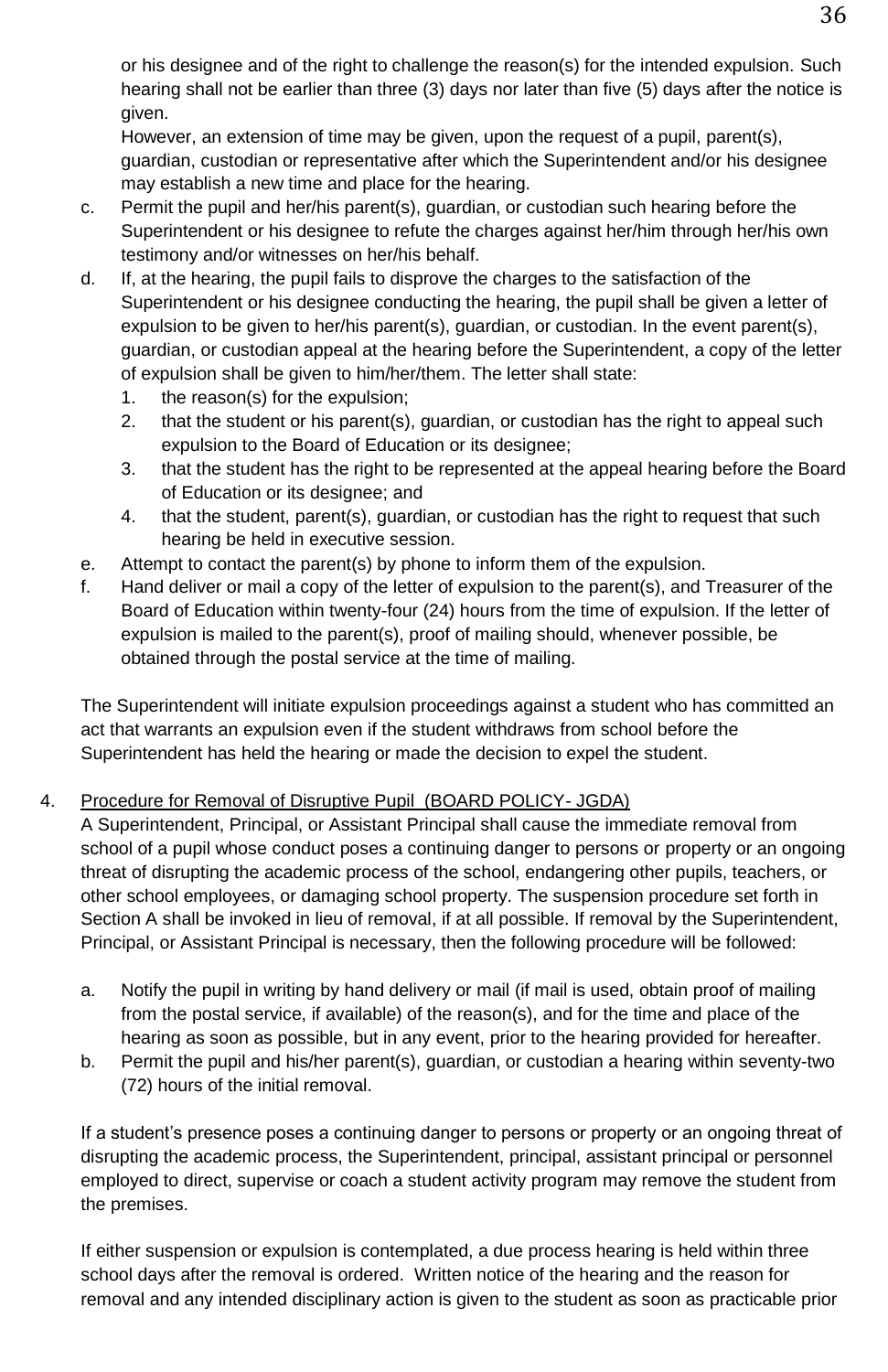to the hearing. The student has the opportunity to appear at an informal hearing before the principal, assistant principal and Superintendent/designee and has the right to challenge the reasons for the removal or otherwise explain his/her actions. The person who ordered or requested the removal is present at the hearing. Within one school day of the decision to suspend, written notification is given to the parent(s) of the student and Treasurer of the Board. This notice includes the reasons for the suspension and the right of the student or parent(s) to appeal to the Superintendent/designee.

If the Superintendent or principal reinstates a student prior to the hearing for emergency removal, the teacher may request, and is given, written reasons for the reinstatement. The teacher cannot refuse to reinstate the student.

In an emergency removal, a student can be kept from class until the matter of the alleged misconduct is disposed of either by reinstatement, suspension or expulsion.

In all cases of normal disciplinary procedures in which a student is removed from a curricular or extracurricular activity for less than 24 hours and is not subject to further suspension or expulsion, due process requirements do not apply.

- 5. Removal by Teacher
	- a. A teacher may remove a pupil whose conduct is disruptive of a curricular or extra-curricular activity under his/her supervision. Under such circumstances, the teacher shall notify the Principal that the student is being removed from the class and/or activity and being sent to the office.
	- b. The teacher shall notify the Principal in writing by the end of the school day the reason(s) for the removal. If the Principal returns the pupil to the teacher's classroom and/or activity without having conducted a hearing in which the teacher has participated, the Principal shall submit in writing to the teacher the reason(s) for such action.
	- c. Removal of a student from curricular or extracurricular activities for a period of less than twenty-four (24) hours is permissible without the necessity of following any of the above prescribed procedures.

Some examples of behavior which may lead to suspension or expulsion include:

- 1. Disruption of or interference with curricular or extracurricular activities.
- 2. Damage to school property.
- 3. Damage to private property.
- 4. Assault.
- 5. Dangerous weapons and instruments.
- 6. Narcotics, drugs, alcoholic beverages, or smoking devices such as e-cigarettes and similar items.
- 7. Inappropriate conduct toward school personnel insubordination.
- 8. Smoking and use of other tobacco products.
- 9. Truancy.
- 10. Threats or intimidation of others.
- 11. Removing or altering school records.
- 12. Improper social behavior or social media communication.
- 13. Repeated violation of minor misconduct rules.
- 14. Refusing to abide by a punishment.

#### **STUDENT RECORDS (BOARD POLICY- JO)**

**Student Records**

In order to provide students with appropriate instruction and educational services, it is necessary for the District to maintain extensive educational and personal information. It is essential that pertinent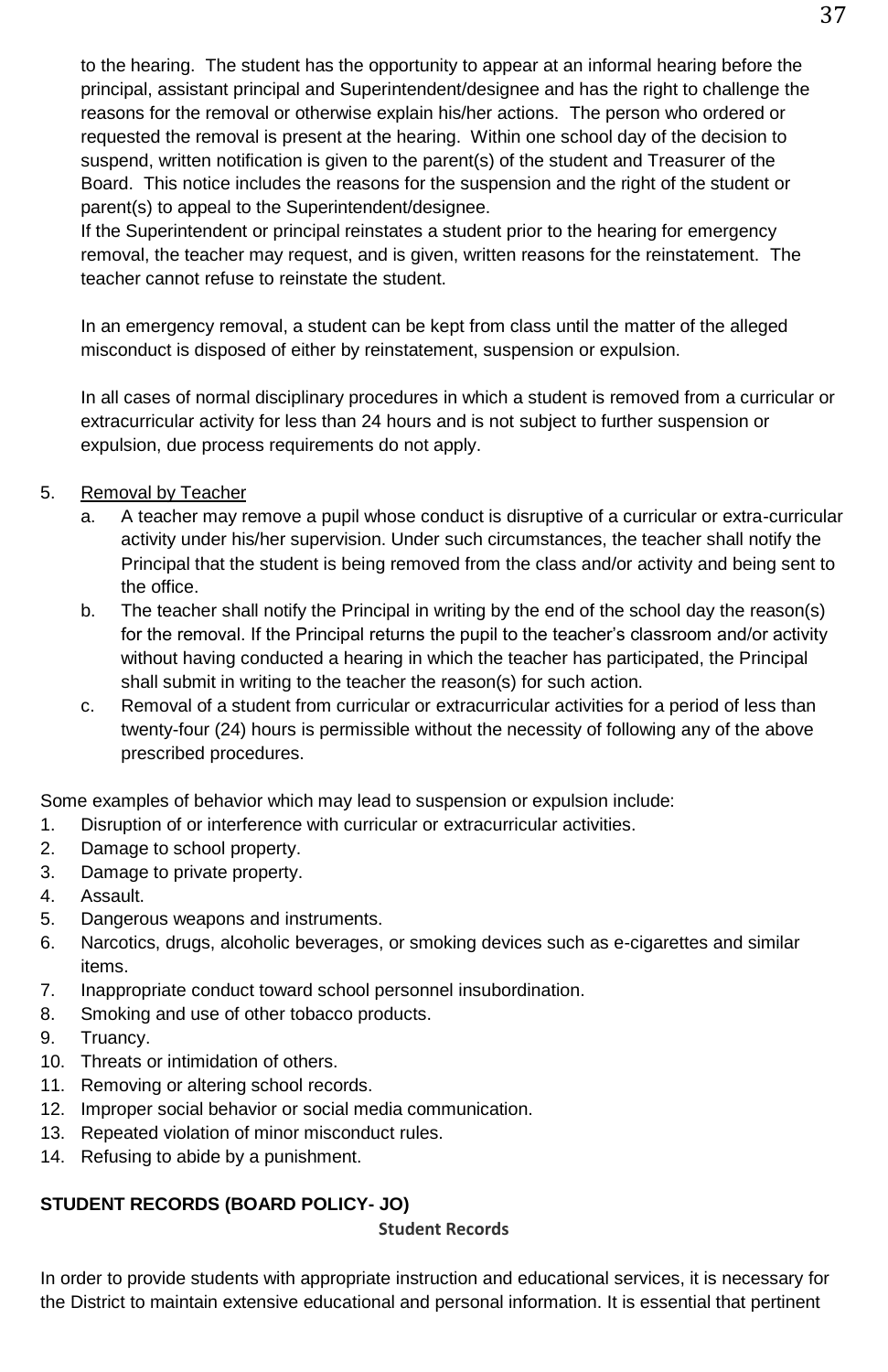information in these records be readily available to appropriate school personnel, be accessible to the student's parent(s) or the student in compliance with law, and yet be guarded as confidential information.

The Superintendent is responsible for the proper administration of student records in keeping with State law and federal requirements and the procedures for the collection of necessary information about individual students throughout the District.

Upon request, all records and files included in the student's cumulative file are available to parent(s) or the student (if he/she is over 18 years of age).

This request must be in writing and is granted within seven calendar days. No records are to be removed from the school. A principal, teacher or other qualified school personnel must be present to explain any of the tests or other material.

All rights and protections given to parents under law and this policy transfer to the student when he/she reaches age 18 or enroll in a postsecondary school. The student then becomes an "eligible student."

As required by the Family Educational Rights and Privacy Act (FERPA), the District provides notice to parents and eligible students annually, in accordance with the procedures set forth under administrative regulations, of the rights held by parents and eligible students under law and this policy. It is the intent of the District to limit the disclosure of information contained in the student's education records except:

- 1. by prior written consent;
- 2. as directory information and
- 3. under other limited circumstances, as enumerated under administrative regulations.

The following rights exist:

- 1. the right to inspect and review the student's education records:
- 2. the right, in accordance with administrative regulations, to seek to correct parts of the student's education records, including the right to a hearing if the school authority decides not to alter the records according to the parent(s)' or eligible student's request;
- 3. the right of any person to file a complaint with the U.S. Department of Education if the District violates relevant Federal law, specifically the Family Educational Rights and Privacy Act and
- 4. the right to acquire information concerning the procedure which the parent(s) or eligible student should follow to obtain copies of this policy, the locations from which these copies may be obtained, as well as any fees to be charged for such copies. \*(See administrative regulations.)

# STUDENT'S:

- 1. Name
- 2. Address
- 3. Telephone listing
- 4. Date and place of birth
- 5. Major field of study
- 6. Participation in officially recognized activities and sports
- 7. Weight and height of individual members of athletic teams
- 8. Dates of attendance
- 9. Date of graduation
- 10. Individual awards received

The above information is disclosed without prior written consent, except when the request is for a profit-making plan or activity. Student records that consist of "personally identifiable information"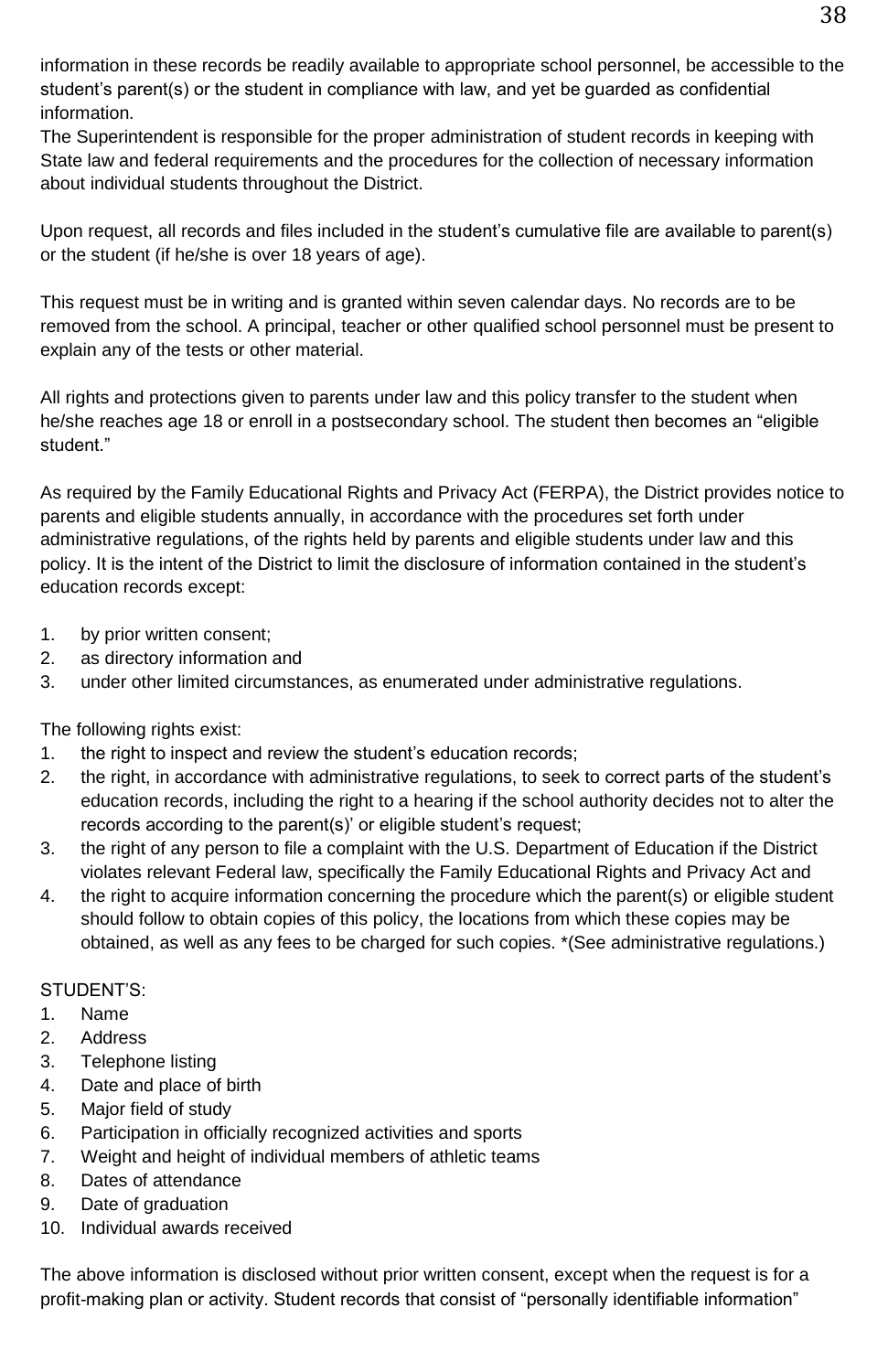generally are exempt from disclosure. Student directory information, however, is released unless the parents have affirmatively withdrawn their consent to release in writing to the board.

Administrative regulations set forth a procedure for annual notification to parents and eligible students of the District's definition of directory information. Parents or eligible students then have two weeks in which to advise the District, in accordance with such regulations, of any or all items which they refuse to permit as directory information about that student.

To carry out their responsibilities, school officials have access to student education records for legitimate educational purposes.

The District uses the criteria set forth under administrative regulations to determine who "school officials" are and what constitutes "legitimate educational interests."

Other than requests as described above, school officials release information from, or permit access to, a student's education records only with the prior written consent of a parent or eligible student, except that the Superintendent or a person designated in writing by the Superintendent may permit disclosure in certain limited circumstances outlined under administrative regulations (e.g., transfers to another school district or to comply with judicial order or subpoena or where warranted, in a health or safety emergency, etc.).

The District maintains, in accordance with administrative regulations, an accurate record of all requests to disclose information from or to permit access to, a student's education records and of information disclosed and access permitted.

# **STUDENT SURVEYS (BOARD POLICY-JOA)**

The Board recognizes the importance of maintaining student records and preserving their confidentiality. Student records containing personally identifiable information are kept confidential at collection, storage, disclosure and destruction stages.

Boards that receive funds under any applicable program must provide reasonable notice to parents at least annually at the beginning of the school year that their children may be involved in Boardapproved third party surveys. The school must also give the parents the opportunity to opt their child out of the activity.

A student shall not be required, as part of any applicable program, to submit to a survey, analysis or evaluation that reveals information concerning:

- 1. political affiliations or beliefs of the student or the student's parent;
- 2. mental or psychological problems of the student or the student's family, "potentially embarrassing to the student or family";
- 3. sex behavior or attitudes;
- 4. illegal, anti -social, self-incriminating or demeaning behavior;
- 5. critical appraisals of other individuals with whom respondents have close family relationships;
- 6. legally recognized privileged or analogous relationships, such as those of lawyers, physicians and ministers;
- 7. religious practices, affiliations or beliefs of the students or student's parent, or
- 8. income (other than that required by law to determine eligibility for participation in a program and/or for receiving financial assistance under such program).

Parents have a right to inspect a survey created by a third party before that survey is administered by the school to students. Parents are notified by the school when a survey is to be administered and will have at least two weeks to review the materials.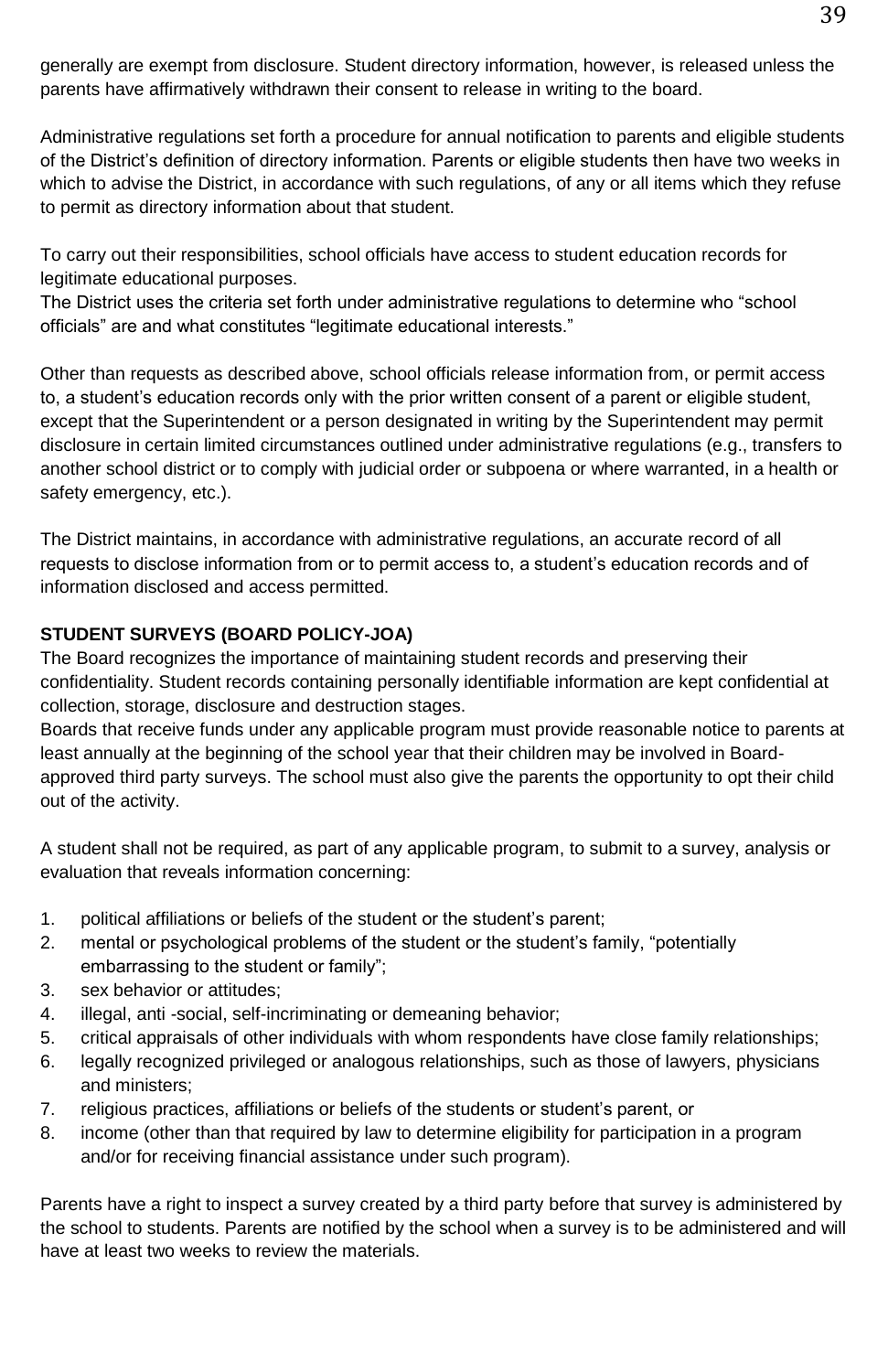In order to protect student privacy rights when a school survey is to be administered that contains one of the prohibited eight items identified in this policy, parents have the right to inspect the survey. If parents do not want their child to be a participant in the survey, they must notify the school.

The collection, disclosure or use of student personal information for the purpose of marketing or selling that information, or providing the information to others for that purpose, is prohibited. This does not include personal information collected for the exclusive purpose of developing, evaluating, or providing educational products or services for or to students or educational institutions such as:

- 1. postsecondary institutions or military recruiters;
- 2. book clubs, magazines and programs providing access to low-cost literary products;
- 3. curriculum and instructional materials used by K-12 schools;
- 4. tests and assessments used by grades K-12 to provide cognitive, evaluative, diagnostic, clinical, aptitude, or achievement information about students, or to generate other statistically useful data for the purpose of securing these tests and assessments, and the subsequent analysis and public release of the aggregate data from these tests and assessments;
- 5. the sale by students of products or services to raise funds for school or education related activities or
- 6. student recognition program.

For specific events, the school must notify the parents annually of the projected or approximate dates of the following activities:

- 1. the collection, disclosure or use of student personal information for the purpose of marketing or selling that information, or providing the information to others for that purpose;
- 2. the administration of a survey containing any of the eight items identified in this policy and
- 3. annually, the District will notify parents of physical exams or screenings conducted on students except for vision, hearing or scoliosis.

# **POSTINGS**

All postings (photographs, posters, flyers, etc.) must be approved by an administrator and may not be put up in the academic wing except in designated areas when given permission by an administrator.

# **SENIOR SERVICE LEARNING**

The District believes senior service learning (SSL) is an important experience in senior students' lives.

SSL is any pre-approved, voluntary work, service, or awareness for which pay is not commensurate with the service, nor is attendance pursuant to meeting another requirement. Seniors must complete a total of 12 hours of school/community service as a part of American Government class (not required of WCCC students). A list of volunteer opportunities in the Warren County area has been developed for students. See the SSL supervisor (Ms. Stein) for more details.

# Expectations

- 1. The 12-hour requirement can be done at one time or may be broken up by quarters. No more than 6 hours of volunteer work can be done in one place.
- 2. Volunteer work must be pre-approved in school or in the community.
- 3. Summer: Volunteer work done over the summer will be counted if it meets the requirements.
- 4. The supervisor should put his/her title, position, phone number, and signature, etc. on the proper form.
- 5. The following are examples of accepted school/community service hours: Student aides - Working at graduation - Litter control - Nursing home Recycling - Toys for Tots - Peer tutoring - Hospital volunteer work Full Circle Group - Giving blood - Big Brother/Big Sister - PAWS activities D.A.R.E. - Poll workers - Red Cross/United Way – Church-sponsored activities with a group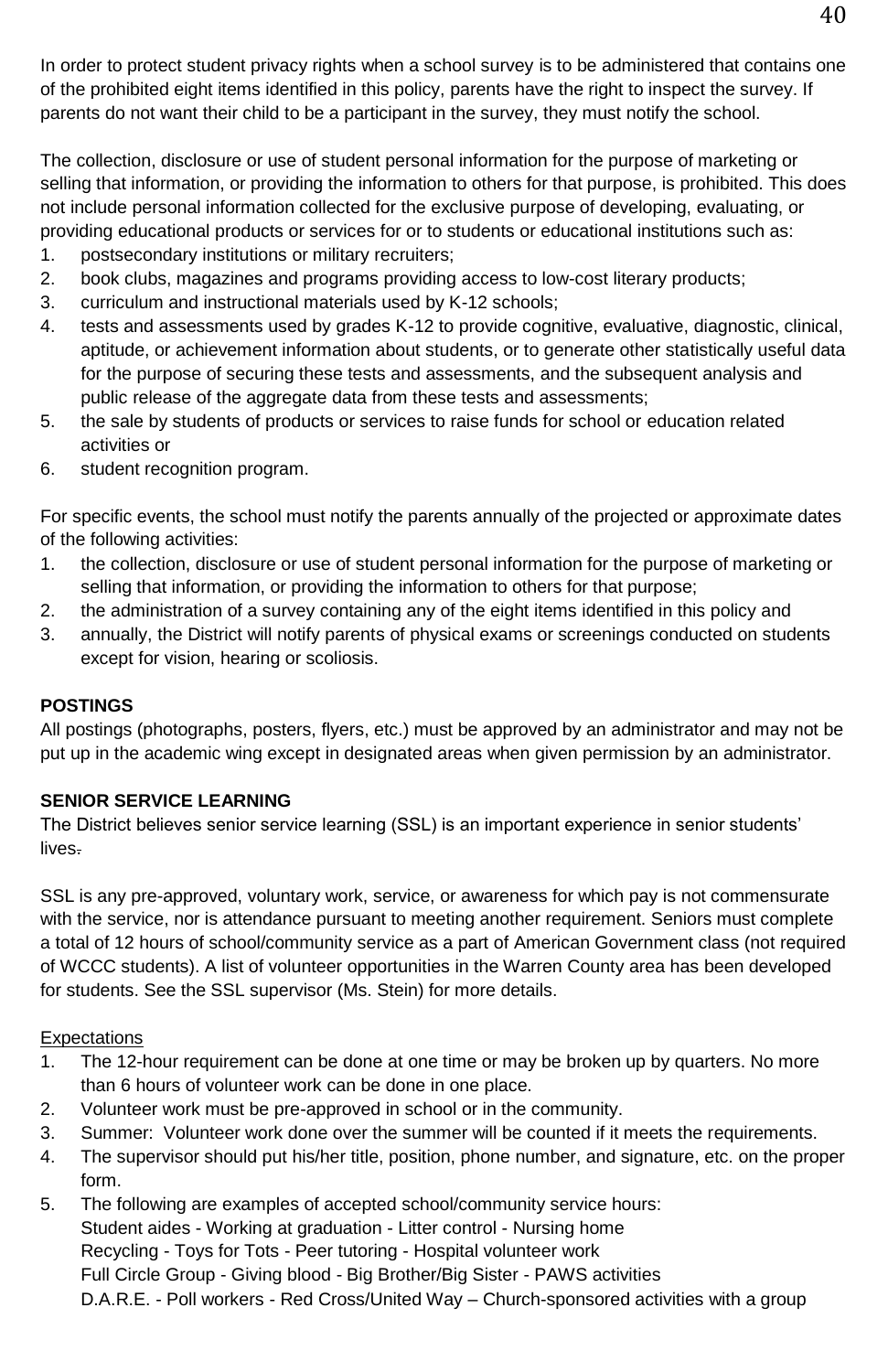#### **STUDENT AIDES**

See Aide Forms available from Study Hall teachers for information.

#### **STUDENT DRIVING**

Only students who secure a valid school parking permit are allowed to drive to school for safety and supervision purposes. Student parking privileges will be open to all students in grades 10-12. **Students may apply for parking passes in the main office**.

Parking passes will go on sale July 28, 2022. All parking passes purchased **before** August 11, 2022 will cost \$55. All parking passes purchased **on or after** August 11, 2022 will cost \$75.

\***Juniors & Seniors can purchase parking passes beginning July 28, 2022**. All other grade levels, pending availability of remaining parking passes, can purchase parking passes beginning August 4, 2022.

All applications must be completed in full and accompanied by the appropriate fee. Student drivers must: 1) have earned credits appropriate to their class standing, 2) have no outstanding fees from previous years, 3) show a valid Ohio driver's license at the time of application, and 4) purchase their parking tag before the first day of school in order to drive.

**Students who owe fees or are credit-deficient in relation to their graduation class will not be granted a parking permit. Permit holders with unpaid fees at the end of 1st semester may have their permit privileges denied until fees are paid. Non-permit holders who repeatedly drive to school will be subject to school consequences for insubordination and run the risk of their vehicle being towed at the car owner's expense.** 

Parking in the school student parking lot is a privilege that may be denied or revoked for various rule infractions including but not limited to the following:

- 1. Failure to pay school fees
- 2. Repeated school/class tardiness or truancy
- 3. Reckless operation or license suspension
- 4. Exhibiting unsafe driving practices (i.e., speeding, failing to obey parking lot supervisor, squealing tires)
- 5. Repeated warnings for loud music
- 6. Parking in an unauthorized area (i.e., teacher parking lot)
- 7. Loitering in car before or after school
- 8. Failure to serve detention or Saturday School
- 9. Transferring a parking pass to another student
- 10. Other violations of the Student Code of Conduct or guidelines set forth in Parking Permit application
	- o **First Offense** denial of permit privileges for remainder of semester
	- o **Second Offense** permit revoked for the remainder of school year

#### **WORK PERMIT INFORMATION**

Students needing a work permit will need to complete a minor work permit application, which includes: student/applicant information, the pledge of employer form, and the physician's certificate for minor work permit. These forms should be completed by student, parent, employer, and physician prior to submitting to the school office for processing. Blank work permit forms or completed work permits can be picked up from the high school office from 8:00 AM- 3:30PM during the school year and from 8:00 AM-3:00 PM during the summer. During the school year, work permits may take up to two days to be processed.